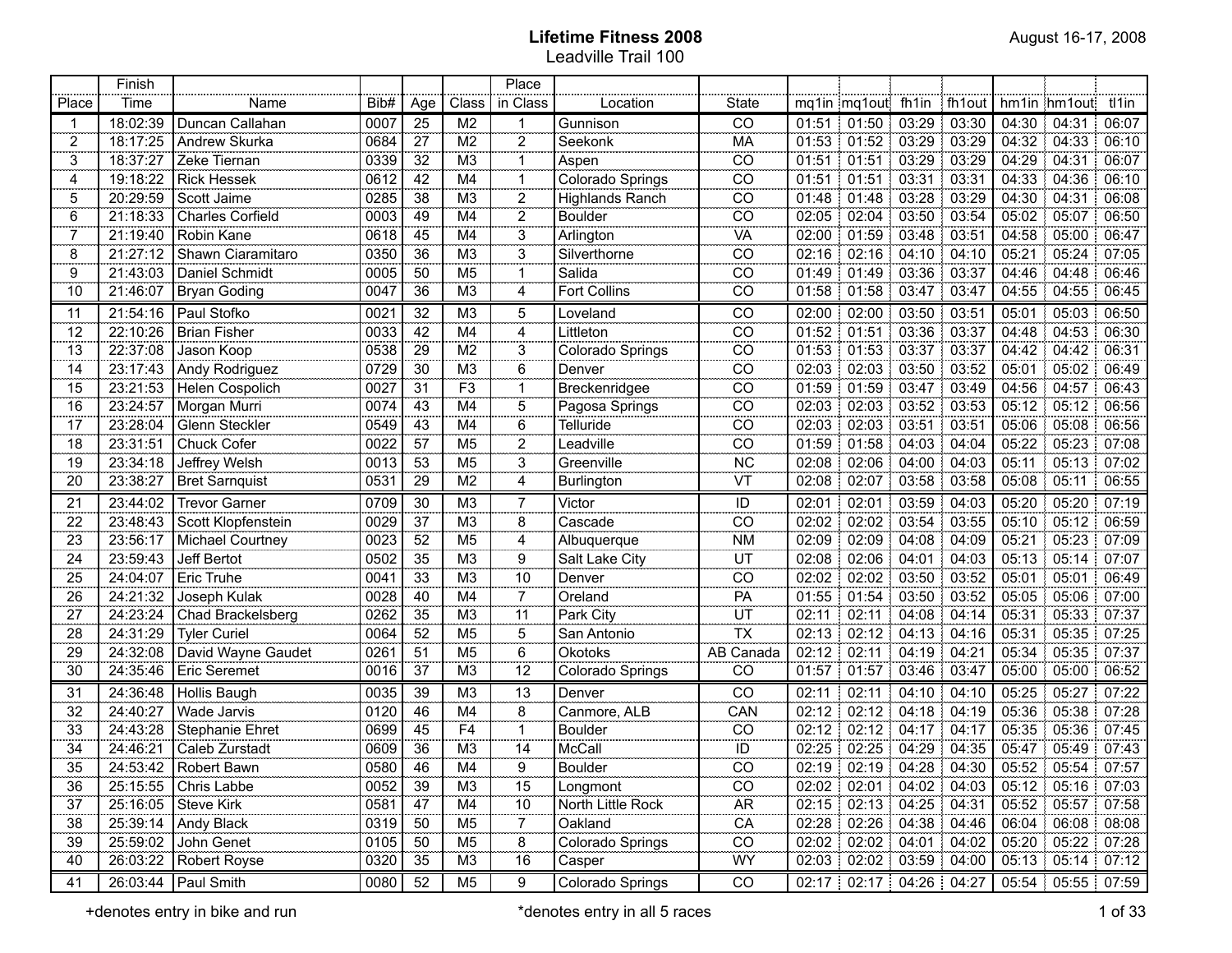| <b>*********</b>        | Finish   |                         |      |                 |                 | Place                           |                   | <b></b>                    |         |               |       |              |       |                                               |             |
|-------------------------|----------|-------------------------|------|-----------------|-----------------|---------------------------------|-------------------|----------------------------|---------|---------------|-------|--------------|-------|-----------------------------------------------|-------------|
| Place                   | Time     | Name                    | Bib# | Age             | Class           | in Class                        | Location          | <b>State</b>               | tl1out  | hp1in         | winin | winout hp2in |       | tl2in                                         | tl2out      |
| 1                       | 18:02:39 | Duncan Callahan         | 0007 | 25              | M <sub>2</sub>  | 1                               | Gunnison          | CO                         | 06:13   | 07:36         | 08:45 | 08:49        | 10:19 | 11:08                                         | 11:12       |
| 2                       | 18:17:25 | Andrew Skurka           | 0684 | 27              | M <sub>2</sub>  | ooce<br>$\overline{a}$          | Seekonk           | MA                         | 06:10   | 07:31         | 08:47 | 08:48        | 10:22 | 11:20                                         | 11:21       |
| 3                       | 18:37:27 | Zeke Tiernan            | 0339 | 32              | M <sub>3</sub>  | -1<br>cono                      | Aspen             | CO                         | 06:08   | 07:36         | 08:48 | 08:55        | 10:22 | 11:22                                         | 11:23       |
| 4                       | 19:18:22 | <b>Rick Hessek</b>      | 0612 | 42              | M4              | -1<br>sono.                     | Colorado Springs  | CO                         | 06:10   | 07:38         | 08:50 | 08:53        | 10:24 | 11:20                                         | 11:20       |
| 5                       | 20:29:59 | Scott Jaime             | 0285 | 38              | M <sub>3</sub>  | $\overline{a}$                  | Highlands Ranch   | CO                         | 06:08   | 07:30         | 08:40 | 08:43        | 10:24 | 11:27                                         | 11:29       |
| 6                       | 21:18:33 | <b>Charles Corfield</b> | 0003 | 49              | M4              | $\overline{a}$                  | <b>Boulder</b>    | $\frac{CO}{}$              | 06:52   | 08:21         | 09:37 | 09:46        | 11:27 | 12:24                                         | 12:30       |
| 7                       | 21:19:40 | Robin Kane              | 0618 | 45              | M4              | 3<br>oo ee                      | Arlington         | $\underline{\mathsf{VA}}$  | 06:49   | 08:21         | 09:44 | 09:48        | 11:33 | 12:32                                         | 12:38       |
| 8                       | 21:27:12 | Shawn Ciaramitaro       | 0350 | 36              | M <sub>3</sub>  | 3<br>sina.                      | Silverthorne      | CO                         | 07:05   | 08:40         | 09:56 | 10:00        | 11:40 | 12:39:                                        | 12:39       |
| 9                       | 21:43:03 | Daniel Schmidt          | 0005 | 50              | M <sub>5</sub>  | -1<br>anana a                   | Salida            | CO                         | 06:46   | 08:21         | 09:45 | 09:46        | 11:32 | 12:38                                         | 12:38       |
| 10                      | 21:46:07 | <b>Bryan Goding</b>     | 0047 | 36              | M <sub>3</sub>  | 4                               | Fort Collins      | CO                         | 06:47   | 08:25         | 09:45 | 09:48        | 11:26 |                                               | 12:33 12:33 |
| 11                      | 21:54:16 | Paul Stofko             | 0021 | 32              | M3              | 5                               | Loveland          | $\overline{c}$             | 06:51   | 08:27         | 09:51 | 09:54        | 11:39 |                                               | 12:43 12:45 |
| 12                      | 22:10:26 | <b>Brian Fisher</b>     | 0033 | 42              | M4              | 4                               | Littleton         | $\overline{co}$            | 06:32   | 08:04         | 09:18 |              |       | 09:25   10:59   11:59   12:03                 |             |
| 13                      | 22:37:08 | Jason Koop              | 0538 | 29              | M <sub>2</sub>  | 3                               | Colorado Springs  | $\overline{CO}$            | 06:31   | 08:13 09:34   |       |              |       | 09:36 11:38 12:56 12:56                       |             |
| 14                      | 23:17:43 | Andy Rodriguez          | 0729 | 30              | M3              | 6                               | Denver            | $\overline{CO}$            | 06:50   | 08:29         | 09:50 | 09:54        |       | $11:42$ 12:53 12:55                           |             |
| 15                      | 23:21:53 | Helen Cospolich         | 0027 | 31              | $\overline{F3}$ | $\mathbf{1}$                    | Breckenridgee     | $\overline{CO}$            | 06:44   | 08:20         | 09:40 |              |       | 09:41 11:32 12:46 12:50                       |             |
| 16                      | 23:24:57 | Morgan Murri            | 0074 | 43              | M4              | 5                               | Pagosa Springs    | $\overline{co}$            | 06:56   | 08:31         | 09:51 |              |       | 09:55 11:45 12:58 13:00                       |             |
| 17                      | 23:28:04 | Glenn Steckler          | 0549 | 43              | M4              | 6                               | Telluride         | $\overline{CO}$            | 06:58   | 08:32<br>т.   | 10:00 |              |       | 10:18 11:52 13:13 13:14                       |             |
| 18                      | 23:31:51 | <b>Chuck Cofer</b>      | 0022 | 57              | M <sub>5</sub>  | $\overline{2}$                  | Leadville         | $\overline{co}$            | 07:09   | 08:47         | 10:14 |              |       | 10:21 12:10 13:30 13:31                       |             |
| 19                      | 23:34:18 | Jeffrey Welsh           | 0013 | 53              | M <sub>5</sub>  | 3                               | Greenville        | <b>NC</b>                  | 07:04   | 08:49         | 10:20 |              |       | 10:22 12:22 13:40 13:43                       |             |
| 20                      | 23:38:27 | <b>Bret Sarnquist</b>   | 0531 | 29              | M <sub>2</sub>  | 4                               | Burlington        | VT                         | 06:55   | 08:37         | 10:01 |              |       | 10:07 11:57 13:03 13:03                       |             |
| 21                      | 23:44:02 | <b>Trevor Garner</b>    | 0709 | 30              | M3              | 7                               | Victor            | ID                         | 07:20   | 09:09         | 10:37 | 10:49        |       | 12:43 13:49 13:49                             |             |
| 22                      | 23:48:43 | Scott Klopfenstein      | 0029 | 37              | M3              | $\overline{8}$                  | Cascade           | $\overline{c}\overline{o}$ | 06:59   | 08:37         | 09:58 | 10:02        | 11.49 | 13:04                                         | 13:05<br>÷. |
| 23                      | 23:56:17 | Michael Courtney        | 0023 | $\overline{52}$ | M5              | <br>4                           | Albuquerque       | <b>NM</b>                  | 07:10   | 08:48         | 10:15 | 10:18        | 12:13 | 13:26                                         | 13:27       |
| 24                      | 23:59:43 | Jeff Bertot             | 0502 | 35              | M3              | $\frac{1}{9}$<br>$\frac{9}{10}$ | Salt Lake City    | $\frac{1}{100}$            | 07:08   | 08:53         | 10:20 | 10:22        | 12:15 | 13:25                                         | 13:29       |
| 25                      | 24:04:07 | Eric Truhe              | 0041 | 33              | M3              |                                 | Denver            |                            | 06:49   | 08:30         | 09:52 | 09:59        | 11:42 | 12:53                                         | 12:55       |
| 26                      | 24:21:32 | Joseph Kulak            | 0028 | 40              | M4              | $\overline{7}$                  | Oreland           | PA                         | 07:01   | 08:55         | 10:31 | 10:34        | 12:52 | 14:00                                         | 14:03       |
| $\overline{27}$         | 24:23:24 | Chad Brackelsberg       | 0262 | 35              | M3              | $\overline{11}$                 | Park City         | $\frac{1}{\frac{1}{10}}$   | 07:37   | 09:19         | 10:42 | 10:52        | 12:45 | $13:57$ :                                     | 13:57       |
| 28                      | 24:31:29 | <b>Tyler Curiel</b>     | 0064 | 52              | M5              | $\overline{5}$                  | San Antonio       |                            | 07:33   | 09:18         | 10:45 | 10:54        | 12:47 | 13:56                                         | 14:01       |
| 29                      | 24:32:08 | David Wayne Gaudet      | 0261 | 51              | M <sub>5</sub>  | $\overline{6}$                  | Okotoks           | AB Canada                  | 07:38   | 09:31         | 11:11 | 11:12        | 13:19 | 14.37                                         | 14:38       |
| 30                      | 24:35:46 | Eric Seremet            | 0016 | 37              | M <sub>3</sub>  | $\frac{1}{12}$                  | Colorado Springs  | CO                         | 06:53   | 08:38         | 10:01 | 10:06        | 12:04 | 13:11                                         | 13:12       |
| 31                      | 24:36:48 | Hollis Baugh            | 0035 | 39              | M3              | 13                              | Denver            | CO                         | 07:23   | 09:09         | 10:36 | 10:38        | 12:41 | 14:01<br>т.                                   | 14:02       |
| 32                      | 24:40:27 | Wade Jarvis             | 0120 | 46              | M4              | oo oo<br>8                      | Canmore, ALB      | CAN                        | 07:29   | 09:10         | 10:46 | 10:41        | 12:42 | 14:07                                         | 14:18       |
| 33                      | 24:43:28 | <b>Stephanie Ehret</b>  | 0699 | 45              | F4              | 1                               | <b>Boulder</b>    | $\overline{c}$             | 07:45   | 09:44         | 11:13 | 11:18        | 13:07 | 14:19                                         | 14:20       |
| 34                      | 24:46:21 | Caleb Zurstadt          | 0609 | 36              | M <sub>3</sub>  | anna.<br>14                     | McCall            | ID                         | 07:45   | 09:24         | 11:01 | 11:09        | 13:15 | 14:30                                         | 14:38       |
| 35                      | 24:53:42 | Robert Bawn             | 0580 | 46              | M4              | 9                               | <b>Boulder</b>    | CO                         | 07:58   |               | 11:19 | 11:21        | ÷.    | 13:17   14:36   14:37                         |             |
| <b>CONTRACTOR</b><br>36 |          | 25:15:55   Chris Labbe  | 0052 | $\frac{39}{2}$  | M3              | --------<br>15                  | Longmont          | <b>CONTRACTOR</b><br>CO    | 07:03 l |               |       |              |       | 08:40   10:10   10:11   12:09   13:24   13:24 |             |
| 37                      | 25:16:05 | Steve Kirk              | 0581 | 47              | M <sub>4</sub>  | 10                              | North Little Rock | $\overline{AR}$            | 08:02   | 10:01 11:40   |       |              |       | 11:44   13:40   14:43   14:43                 |             |
| 38                      | 25:39:14 | Andy Black              | 0319 | $\frac{50}{2}$  | M <sub>5</sub>  | 7                               | Oakland           | CA                         |         | 09:53 11:36   |       |              |       | 11:43   13:39   14:59   15:10                 |             |
| $\frac{39}{2}$          | 25:59:02 | John Genet              | 0105 | $\frac{50}{2}$  | M <sub>5</sub>  | coco<br>8                       | Colorado Springs  | $\overline{C}$             | 07:29   | 09:33 11:07   |       |              |       | 11:10   13:13   14:37   14:38                 |             |
| 40                      | 26:03:22 | Robert Royse            | 0320 | 35              | M3              | 16                              | Casper            | WY                         | 07:13   | 09:04   10:47 |       |              |       | 10:49   12:51   14:06   14:07                 |             |
| 41                      | 26:03:44 | Paul Smith              | 0080 | 52              | M <sub>5</sub>  | 9                               | Colorado Springs  | CO                         | 07:59   | 09:53 11:27   |       |              |       | 11:31   13:39   14:55   14:56                 |             |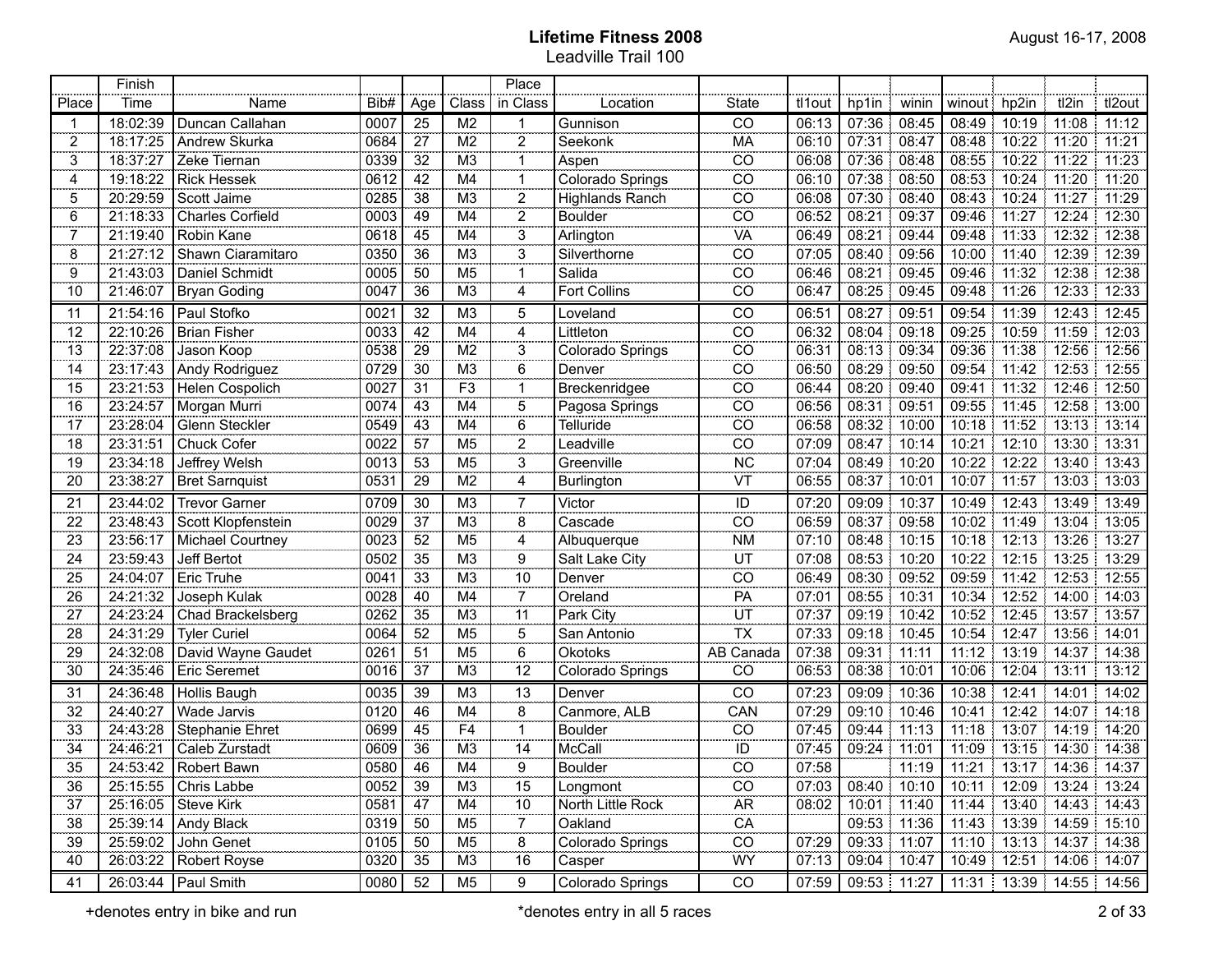|                      | Finish   |                         |      |                 |                 | Place          |                        |                 |       |                                               |       |               |               |                 |
|----------------------|----------|-------------------------|------|-----------------|-----------------|----------------|------------------------|-----------------|-------|-----------------------------------------------|-------|---------------|---------------|-----------------|
| Place                | Time     | Name                    | Bib# | Age             | Class           | in Class       | Location               | <b>State</b>    |       | hm2in hm2out fh2in                            |       | fh2out        |               | mq2in mq2out    |
| -1                   | 18:02:39 | Duncan Callahan         | 0007 | $\overline{25}$ | M <sub>2</sub>  | -1             | Gunnison               | CO              | 13:06 | 13:06                                         | 14:07 | 14:08         |               | 16:02 16:00     |
| 2                    | 18:17:25 | Andrew Skurka           | 0684 | 27              | M <sub>2</sub>  | 2              | Seekonk                | MA              | 13:16 | 13:17                                         | 14:16 | 14:16         |               | 16:03 16:03     |
| 3                    | 18:37:27 | Zeke Tiernan            | 0339 | 32              | M <sub>3</sub>  | 1              | Aspen                  | CO              | 13:10 | 13:11                                         | 14:14 | 14:15         | 16:16         | 16:20           |
| 4                    | 19:18:22 | <b>Rick Hessek</b>      | 0612 | 42              | M4              |                | Colorado Springs       | CO              | 13:14 | 13:16                                         | 14:18 | 14:18         | 16:37         | 16:38           |
| 5                    | 20:29:59 | Scott Jaime             | 0285 | 38              | M <sub>3</sub>  | 2              | <b>Highlands Ranch</b> | CO              | 13:34 | 13:36                                         | 14:48 | 14:52         | 17:28         | 17:30           |
| 6                    | 21:18:33 | <b>Charles Corfield</b> | 0003 | 49              | M4              | 2              | <b>Boulder</b>         | CO              | 14:32 | 14:34                                         | 15:44 | 15:52         | 18:27         | 18:31           |
| 7                    | 21:19:40 | Robin Kane              | 0618 | 45              | M4              | 3              | Arlington              | VA              | 14:41 | 14:44                                         | 15:53 | 16:00         |               | 18:31   18:33   |
| 8                    | 21:27:12 | Shawn Ciaramitaro       | 0350 | 36              | M <sub>3</sub>  | 3              | Silverthorne           | CO              | 14:49 | 14:49                                         | 16:01 | 16:01         | 18:33         | 18:35           |
| 9                    | 21:43:03 | Daniel Schmidt          | 0005 | 50              | M <sub>5</sub>  | 1              | Salida                 | CO              | 14:46 | 14:47                                         | 16:04 | 16:06         | 18:36         | 18:38           |
| 10                   | 21:46:07 | <b>Bryan Goding</b>     | 0047 | 36              | M <sub>3</sub>  | 4              | <b>Fort Collins</b>    | CO              | 14:49 | 14:50                                         | 16:02 | 16:03         | 18:54         | 18:55           |
| 11                   | 21:54:16 | Paul Stofko             | 0021 | 32              | M3              | 5              | Loveland               | $\overline{C}$  | 14:57 | 14:57                                         | 16:08 | 16:12         |               | 18:54 18:56     |
| $\overline{12}$      | 22:10:26 | Brian Fisher            | 0033 | $\overline{42}$ | M4              | $\overline{4}$ | Littleton              | $\overline{CO}$ | 14:10 | 14:20                                         | 15:36 | 15:42         |               | 18:25   18:56   |
| $\overline{13}$      | 22:37:08 | Jason Koop              | 0538 | 29              | $\overline{M2}$ | 3              | Colorado Springs       | $\overline{CO}$ | 14:56 | 14:57                                         | 16:16 | 16:16<br>÷.   | 19:21   19:21 |                 |
| $\overline{14}$      | 23:17:43 | Andy Rodriguez          | 0729 | $\overline{30}$ | M3              | $\overline{6}$ | Denver                 | $\overline{CO}$ | 15:15 | 15:20                                         | 16:47 | 16:54<br>÷.   |               | 19:46   19:47   |
| $\overline{15}$      | 23:21:53 | Helen Cospolich         | 0027 | $\overline{31}$ | F3              | -1             | Breckenridgee          | $\overline{CO}$ | 15:05 | 15:08                                         | 16:28 | 16:34         |               | 19:32 19:38     |
| $\overline{16}$      | 23:24:57 | Morgan Murri            | 0074 | 43              | M4              | $\overline{5}$ | Pagosa Springs         | $\overline{CO}$ | 15:30 | 15:34                                         | 17:15 | 117:19        | 20:18   20:21 |                 |
| $\overline{17}$      | 23:28:04 | Glenn Steckler          | 0549 | 43              | M4              | 6              | Telluride              | $\overline{CO}$ | 15:20 | 15:20                                         | 16:40 | 16:42         |               | $20:10$ $20:16$ |
| $\overline{18}$      | 23:31:51 | Chuck Cofer             | 0022 | $\overline{57}$ | M5              | $\overline{2}$ | Leadville              | $\overline{CO}$ | 15:48 | 15:49                                         |       | 17:20 17:22   | 20:11         | 20:16           |
| 19                   | 23:34:18 | Jeffrey Welsh           | 0013 | 53              | M <sub>5</sub>  | $\overline{3}$ | Greenville             | <b>NC</b>       | 16:05 | 16:07                                         |       | 17:21 17:25   | 20:24   20:25 |                 |
| $\overline{20}$      | 23:38:27 | <b>Bret Sarnquist</b>   | 0531 | $\overline{29}$ | $\overline{M2}$ | 4              | Burlington             | VT              | 15:27 | 15:27                                         | 16:51 | 16:51<br>÷    |               | 20:02   20:05   |
| 21                   | 23:44:02 | <b>Trevor Garner</b>    | 0709 | 30              | M <sub>3</sub>  | $\overline{7}$ | Victor                 |                 | 16:19 | 16:21                                         | 17:56 | 18:08<br>÷.   |               | 20:45 20:46     |
| $\frac{22}{2}$       | 23:48:43 | Scott Klopfenstein      | 0029 | 37              | M <sub>3</sub>  | <br>8          | Cascade                | $\frac{1}{10}$  | 15:20 | 15:31                                         | 16:57 | 17:06<br>Ŧ.   |               | 20:10 20:18     |
| $\frac{23}{2}$       | 23:56:17 | Michael Courtney        | 0023 | 52              | M <sub>5</sub>  | 4              | Albuquerque            | NML             | 15:49 | 15:51                                         | 17:26 | 17:28         | 20:25         | 20:29           |
| 24                   | 23:59:43 | Jeff Bertot             | 0502 | 35              | M <sub>3</sub>  | 9              | Salt Lake City         | $\frac{1}{2}$   | 15:55 | 16:00                                         | 17:29 | 17:32         | 20:41         | 20:44           |
| 25                   | 24:04:07 | <b>Eric Truhe</b>       | 0041 | 33              | M <sub>3</sub>  | 10             | Denver                 |                 | 15:15 | 15:20                                         | 16:48 | 16:57         | 20:09         | 20:17           |
| 26                   | 24:21:32 | Joseph Kulak            | 0028 | 40              | M4              | 7              | Oreland                | $rac{CO}{PA}$   | 16:28 | 16:31                                         | 18:00 | 18:08         | 20:53         | 20:53           |
| 27                   | 24:23:24 | Chad Brackelsberg       | 0262 | 35              | M <sub>3</sub>  | 11             | Park City              |                 | 16:13 | 16:19                                         | 17:48 | 17:56         | 20:54         | 121:06          |
| 28                   | 24:31:29 | <b>Tyler Curiel</b>     | 0064 | 52              | M <sub>5</sub>  | $\frac{1}{5}$  | San Antonio            | $rac{UT}{TX}$   | 16:24 | 16:30                                         | 18:10 | 18.22         | 21:24         | 121:28          |
| 29                   | 24:32:08 | David Wayne Gaudet      | 0261 | 51              | M <sub>5</sub>  | 6              | <b>Okotoks</b>         | AB Canada       | 17:06 | 17:07                                         | 18:31 | 18:33<br>÷.   | 21:20         | 21:21           |
| 30                   | 24:35:46 | Eric Seremet            | 0016 | 37              | M <sub>3</sub>  | 12             | Colorado Springs       | CO              | 15:42 | 15:43                                         | 17:12 | 17:14         | 20:34         | 20:37           |
| 31                   | 24:36:48 | Hollis Baugh            | 0035 | 39              | M <sub>3</sub>  | 13             | Denver                 | CO              | 16:31 | 16:35                                         | 18:08 | 18:11         | 21:22         | 21:27           |
| 32                   | 24:40:27 | Wade Jarvis             | 0120 | 46              | M4              | 8              | Canmore, ALB           | CAN             | 16:38 | 16:39                                         | 18:10 | 18:10         | 21:14         | 21:18           |
| 33                   | 24:43:28 | <b>Stephanie Ehret</b>  | 0699 | 45              | F <sub>4</sub>  | 1              | <b>Boulder</b>         | $\overline{C}$  | 16:52 | 16:57                                         | 18:29 | 18:35         | 21:32         | 21:37           |
| 34                   | 24:46:21 | Caleb Zurstadt          | 0609 | 36              | M <sub>3</sub>  | 14             | McCall                 | ID              | 17:01 | 17:06                                         | 18:29 | 18:35<br>÷    | 21:33 21:37   |                 |
| 35                   | 24:53:42 | Robert Bawn             | 0580 | 46              | M4              | 9              | Boulder                | CO              |       | 17:08 17:10                                   |       | 18:49 18:51   | 21:52 21:54   |                 |
| <b>CONCORD</b><br>36 | 25:15:55 | Chris Labbe             | 0052 | 39              | M3              | 15             | Longmont               | CO              |       | 15:50   15:55   17:32   17:33   21:12   21:58 |       |               |               |                 |
| 37                   | 25:16:05 | <b>Steve Kirk</b>       | 0581 | 47              | M4              | 10             | North Little Rock      | <b>AR</b>       | 17:10 | 17:12                                         |       | 18:38   18:42 |               | 21:42 21:45     |
| 38                   | 25:39:14 | Andy Black              | 0319 | 50              | M5              | 7              | Oakland                | CA              |       | 17:39 17:44                                   |       | 18:59 19:05   |               | 21:52 21:59     |
| 39                   | 25:59:02 | John Genet              | 0105 | 50              | M5              | 8              | Colorado Springs       | CO              |       | 16:58 16:59                                   |       | 18:37 18:45   | 22:04 22:06   |                 |
| 40                   | 26:03:22 | <b>Robert Royse</b>     | 0320 | 35              | M3              | 16             | Casper                 | <b>WY</b>       |       | 16:37 16:39                                   |       | 18:23 18:29   |               | 21:49 21:52     |
| 41                   | 26:03:44 | Paul Smith              | 0080 | 52              | M <sub>5</sub>  | 9              | Colorado Springs       | $\overline{C}$  |       | 17:30 17:30 19:11 19:23                       |       |               |               | 22:27 22:31     |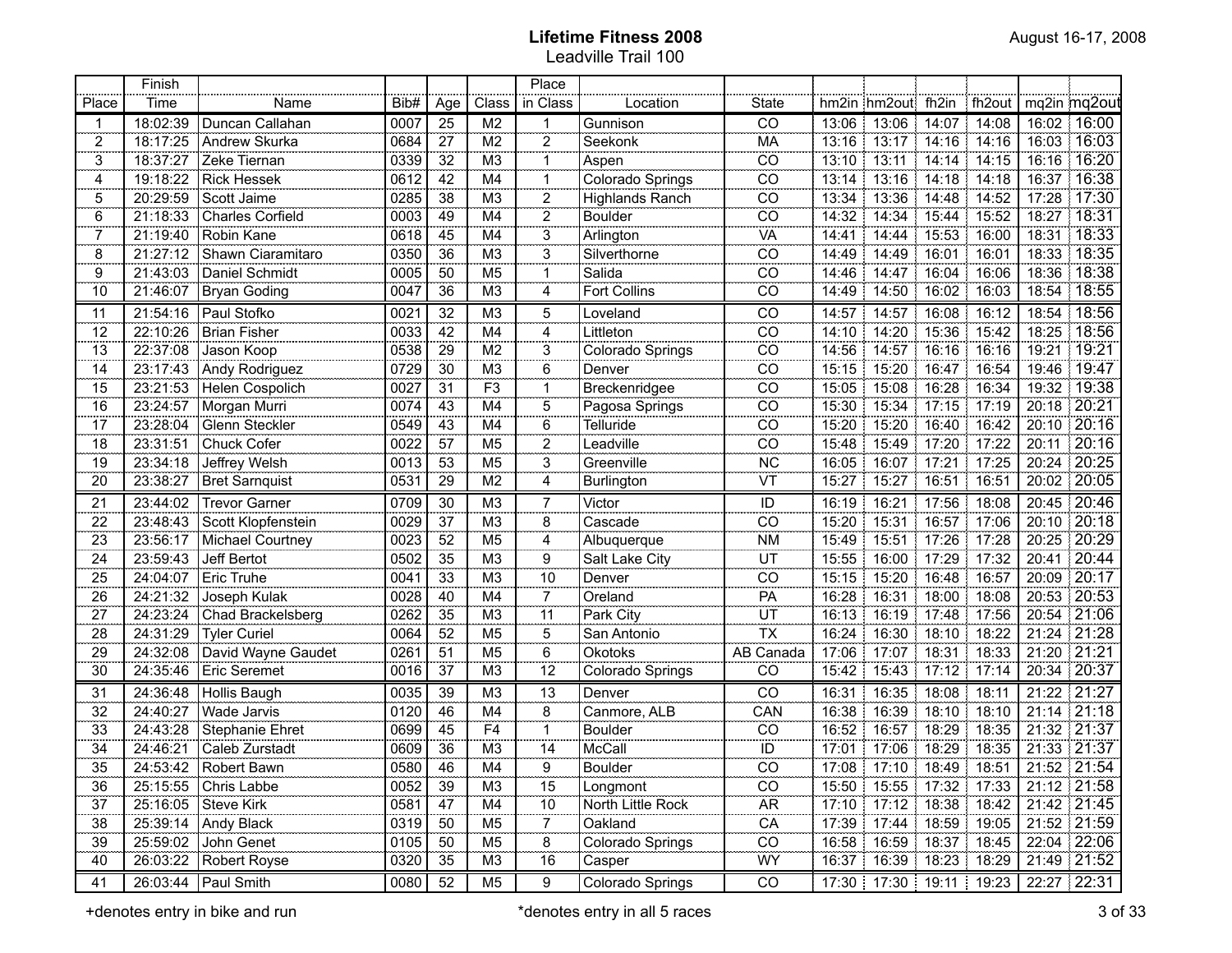|                         | Finish   |                           |                |                 |                | Place                        |                  |                                              |                 |                         |                     |                                       |       |                         |        |
|-------------------------|----------|---------------------------|----------------|-----------------|----------------|------------------------------|------------------|----------------------------------------------|-----------------|-------------------------|---------------------|---------------------------------------|-------|-------------------------|--------|
| Place                   | Time     | Name                      | Bib#           | Age             | Class          | in Class                     | Location         | <b>State</b>                                 |                 | mq1in mq1out fh1in      |                     | fh1out                                |       | hm1in hm1out tl1in      |        |
| 42                      | 26:04:15 | Mario Varela              | 0049           | 49              | M4             | 11                           | Leadville        | CO                                           |                 | 02:13 02:12 04:11       |                     | 04:19                                 |       | 05:29:05:32:            | 07:21  |
| 43                      | 26:05:25 | Rhonda Claridge           | 0685           | 41              | F <sub>4</sub> | $\overline{2}$               | Telluride        | CO                                           |                 | 02:17 02:14 04:24 04:25 |                     |                                       |       | 05:47 05:53 08:00       |        |
| 44                      | 26:20:45 | Stan Ferguson             | 0474           | 44              | M4             | 12                           | Conway           | <b>AR</b>                                    | 02:14           | 02:11                   |                     | 04:22   04:26                         |       | 05:48 05:51 07:49       |        |
| 45                      | 26:22:20 | Christopher Gerber        | 0344           | 34              | M <sub>3</sub> | 17                           | Louisville       | CO                                           | 02:29           | 02:28                   | $04:35$ 04:35       |                                       |       | 05:57 06:00             | 08:06  |
| 46                      | 26:24:01 | Kevin Townsend            | 0104           | 35              | M <sub>3</sub> | 18                           | Lebanon          | VA                                           | $02:18$ 02:19   |                         | $04:16$ 04:18       |                                       |       | 05:29 05:32 07:23       |        |
| 47                      | 26:26:49 | David Longcope            | 0441           | 41              | M4             | $\frac{13}{2}$               | Aurora           | CO                                           | $02:06$   02:06 |                         | 04:04:04:04         |                                       |       | $05:18$ $05:20$ 07:18   |        |
| 48                      | 26:29:02 | Garry Curry               | 0089           | 54              | M <sub>5</sub> | 10                           | <b>Boulder</b>   | CO                                           | $02:15$ 02:14   |                         | 04:16:04:21         |                                       |       | 05:40 05:42 07:42       |        |
| 49                      | 26:35:13 | <b>Bret Crock</b>         | 0048           | 50              | M <sub>5</sub> | 11                           | Parker           | CO                                           | $02:16$ 02:14   |                         | $04:16$ 04:16       |                                       |       | 05:35 05:36 07:39       |        |
| 50                      | 26:43:07 | Theresa Wheeler           | 0510           | 41              | F <sub>4</sub> | 3                            | Wichita          | KS                                           | 02:18           | 02:18                   | $04:32$ 04:34       |                                       | 05:57 | 06:02                   | 08:02  |
| 51                      | 26:44:05 | <b>Robert Struble</b>     | 0391           | 57              | M <sub>5</sub> | 12                           | Jefferson Hills  | PA                                           | 02:20           | 02:17                   | 04:34               | 04:38                                 | 05:55 | 05:57                   | 07:58  |
| 52                      | 26:51:46 | Christian Beck            | 0569           | 36              | M <sub>3</sub> | 000000<br>19<br>000000       | Eugene           | <b>OR</b>                                    | 02:07           | 02:06                   |                     | 04:08 04:10                           | 05:26 | 05:28                   | 07:23  |
| 53                      | 26:58:36 | Ryan Burch                | 0123           | 28              | M <sub>2</sub> | $\mathbf 5$<br>on on         | Greeley          | CO                                           | 01:56           | 01:54                   |                     | 03:36 03:38                           | 04:48 | 04:53                   | 06:35  |
| 54                      | 26:59:19 | Charles Bybee*            | 0085           | 46              | M4             | 14<br>000000                 | Denver           | CO                                           | 02:18           | 02:17                   |                     | 04:30 04:30                           | 06:05 | 06:07                   | 08:17  |
| 55                      | 27:01:46 | Scott Olmer               | 0448           | 37              | M <sub>3</sub> | 20<br>ooceee                 | Westminster      | CO                                           | 02:27           | 02:25                   | 04:34               | 04:37                                 | 06:00 | 06:06                   | 08:11  |
| 56                      | 27:04:45 | <b>Rich Muzzy</b>         | 0656           | 42              | M4             | 15                           | Colorado Springs | CO                                           | 02:20           | 02:19                   |                     | 04:26 04:28                           | 05:52 | 05:56                   | 07:53  |
| 57                      | 27:04:46 | Paul Schoenlaub           | 0084           | 49              | M4             | 16<br>$rac{1}{2}$            | St. Joseph       | <b>MO</b>                                    | 02:02           | 02:01                   |                     | 03:58 04:00                           | 05:25 | 05:27                   | 07:26  |
| 58                      | 27:04:47 | John Ramsay               | 0269           | 24              | M <sub>2</sub> | 6<br>oocoo                   | Nashville        | <b>TN</b>                                    | 02:09           | 02:09                   |                     | 04:18 04:20                           | 05:44 | 05:45                   | 07:56  |
| 59                      | 27:14:47 | <b>Geoff Hanson</b>       | 0524           | 33              | M <sub>3</sub> | 21                           | Madison          | WI                                           | 01:54           | 01:54                   |                     | 03:50 03:52                           |       | 05:13 05:18             | 07:14  |
| 60                      | 27:15:31 | <b>Brian Costilow</b>     | 0065           | 34              | M <sub>3</sub> | 22                           | Leadville        | CO                                           | 02:07           | 02:06                   |                     | 04:05 04:08                           |       | 05:25 05:28             | 07:29  |
| 61                      | 27:17:42 | <b>Brad Bennett</b>       | 0309           | 52              | M <sub>5</sub> | 13<br>                       | Missoula         | MT                                           |                 | $02:04$ 02:04 :         |                     | $04:02$ 04:03                         |       | $05:15$ 05:16 07:06     |        |
| 62                      | 27:18:48 | Hans-Dieter Weisshaar     | 0116           | 68              | M <sub>6</sub> | 1                            | Landwehrhagen    | Germany                                      | 02:33           | 02:31                   | 04:47               | 04:51                                 | 06:20 | 06:22                   | 08:36  |
| 63                      | 27:19:54 | <b>Stuart Nelson</b>      | 0079           | 68              | M <sub>6</sub> | $\overline{2}$               | Leadville        | CO                                           | 02:32           | 02:31                   | 04:46               | 04:49                                 | 06:17 | 06:18                   | 08:27  |
| 64                      | 27:21:08 | Joseph Jameson            | 0649           | 49              | M4             | $\frac{1}{17}$               | Marquette        | $\overline{M}$                               | 02:08           | 02:07                   | 04:05 04:07         |                                       | 05:24 | 05:25                   | 07:26  |
| 65                      | 27:21:52 | John Prater               | 0481           | $\overline{37}$ | M <sub>3</sub> | $\overline{23}$<br>$- - - -$ | Superior         | $\overline{CO}$                              | 02:28           | 02:28                   | 04:38               | 04:38                                 | 06:04 | 06:06                   | 08:12  |
| 66                      | 27:23:07 | <b>Brian Kent</b>         | 0560           | $\overline{51}$ | M <sub>5</sub> | 14                           | Lyons            | $\overline{CO}$                              | 02:22           | 02:22                   | 04:28               | 04:31                                 | 05:55 | 05:58                   | 08:05  |
| 67                      | 27:24:36 | Jake Holscher*            | 0037           | $\overline{31}$ | M <sub>3</sub> | $\overline{24}$<br>          | Denver           | $\overline{CO}$                              | 02:10           | 02:08                   | 04:17               | 04:21                                 | 05:44 | 05:46                   | 07:48  |
| 68                      | 27:24:50 | Shane Becker              | 0726           | $\overline{42}$ | M4             | 18<br>$- - - -$              | Conifer          | CO                                           | 02:19           | 02:19                   | 04:31               | 04:33                                 | 05:55 | 05:58                   | 07:57  |
| 69                      | 27:25:55 | Dan Brenden               | 0082           | 57              | M <sub>5</sub> | 15<br>سبب                    | Phoenix          | AZ                                           | 02:14           | 02:14                   | 04:25               | 04:32                                 | 05:57 | 05:59                   | 07:59  |
| 70                      | 27:30:18 | Christopher Roman         | 0573           | $\overline{38}$ | M <sub>3</sub> | 25                           | Jacksonville     | $\overline{FL}$                              | 02:06           | 02:06                   |                     | 04:10 04:14                           | 05:31 | 05:34                   | 07:35  |
| 71                      | 27:31:58 | Robert King               | 0077           | 47              | M4             | $\frac{19}{26}$              | Porter           | <b>TX</b>                                    | 02:11           | 02:10                   |                     | 04:18 04:20                           | 05:41 | 05:42                   | 07:52  |
| 72                      | 27:32:42 | Chad Hyson                | 0252           | 37              | M <sub>3</sub> |                              | Vancouver        | <b>BC Canada</b>                             | 02:30           | 02:28                   | 04:43:04:44         |                                       |       | 06:02 06:06             | 107:54 |
| 73                      | 27:32:53 | Mike May                  | 0570           | 39              | M <sub>3</sub> | 27                           | Idaho Springs    | CO                                           | 02:29           | 02:28                   |                     | 04:46 04:48                           |       | 06:15 06:17             | 08:22  |
| 74                      | 27:33:54 | Kristin Swenson           | 0343           | 38              | F <sub>3</sub> | $\overline{2}$               | Salt Lake City   | $\frac{1}{\sqrt{1}}$<br>$\frac{1}{\sqrt{1}}$ | 02:40   02:39   |                         | 04:54:04:57         |                                       |       | 06:24 06:25             | 08:41  |
| 75                      | 27:36:31 | Les Jones                 | 0164           | 49              | M4             | 20                           | Memphis          |                                              | 02:21           |                         | $02:19$ 04:33 04:33 |                                       |       | 05:56 05:57 08:00       |        |
| 76<br><b>CONTRACTOR</b> |          | 27:38:06 Ken Gordon       | $\boxed{0420}$ | $\frac{43}{2}$  | M4             | 21                           | Albuquerque      | $\frac{NM}{M}$                               |                 |                         |                     | $02:09$   $02:07$   $04:05$   $04:07$ |       | 05:28 05:33 07:34       |        |
| 77                      |          | 27:39:50   Brian Manley   | 0127           | 44              | M4             | 22                           | Centennial       | CO                                           |                 |                         |                     | 02:05 02:03 04:02 04:11               |       | 05:31 05:34 07:34       |        |
| 78                      | 27:40:10 | Roger Jensen              | 0489           | 58              | M5             | 16                           | Pagosa Springs   | CO                                           |                 | 02:43 02:39 04:54 05:01 |                     |                                       |       | 06:23 06:27 08:30       |        |
| 79                      |          | 27:40:16   Markus Mueller | 0134           | 44              | M4             | $\overline{23}$              | Eagle            | CO                                           |                 | 02:19 02:17 04:31 04:37 |                     |                                       |       | $05:55$ $06:00$ $08:03$ |        |
| 80                      | 27:42:20 | Kim Taft                  | 0312           | 37              | F <sub>3</sub> | 3                            | Alpine           | WY                                           |                 | 02:32 02:31 04:49 04:54 |                     |                                       |       | 06:14 06:20 08:20       |        |
| 81                      | 27:43:04 | Kristen Kern              | 0056           | 43              | M4             | 24                           | Los Alamos       | <b>NM</b>                                    |                 | $02:12$ 02:11           |                     | 04:21 04:31                           |       | 05:49 05:54 07:54       |        |
| 82                      |          | 27:43:38 Janet Park       | 0182           | 45              | F4             | 4                            | Bayfield         | CO                                           |                 |                         |                     | 02:18 02:17 04:26 04:28               |       | 05:44 05:45 07:51       |        |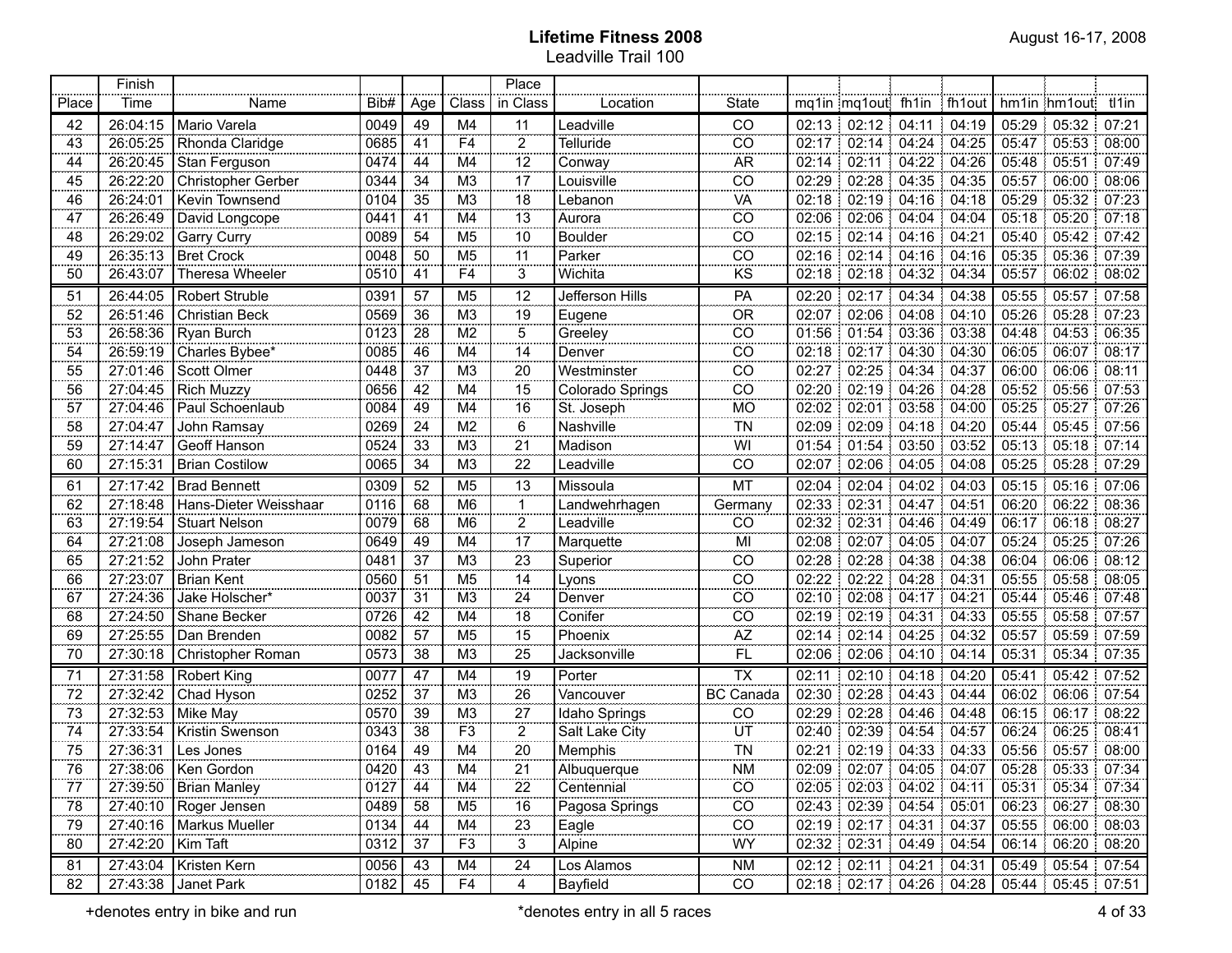|                | Finish   |                         |      |                         |                           | Place           |                                   |                  |        |                   |             |              |                             |                                                         |        |
|----------------|----------|-------------------------|------|-------------------------|---------------------------|-----------------|-----------------------------------|------------------|--------|-------------------|-------------|--------------|-----------------------------|---------------------------------------------------------|--------|
| Place          | Time     | Name                    | Bib# | Age                     | Class                     | in Class        | Location                          | State            | tl1out | hp1in             | winin       | winout hp2in |                             | tl2in<br>÷.                                             | tl2out |
| $\frac{42}{2}$ | 26:04:15 | Mario Varela            | 0049 | 49                      | M4                        | .11             | Leadville<br>,,,,,,,,,,,,,,,,,,,, | ČŌ               | 07:26  | 09:15             | 10:46       |              |                             | $13.01$   $14.11$   $14.19$                             |        |
| 43             | 26:05:25 | Rhonda Claridge         | 0685 | 41                      | F <sub>4</sub>            | $\overline{2}$  | Telluride                         | CO               | 08:01  | 09:57             | 11:32       | 11:44        |                             | $13:37$ 15:05 15:06                                     |        |
| 44             | 26:20:45 | Stan Ferguson           | 0474 | 44                      | M4                        | 12              | Conway                            | <b>AR</b>        | 07:50  | 09:42             | 11:15       | 11:21        | 13:21                       | $\frac{1}{2}$ 14:40 $\frac{1}{2}$ 14:43                 |        |
| 45             | 26:22:20 | Christopher Gerber      | 0344 | 34                      | M <sub>3</sub>            | 17              | Louisville                        | CO               | 08:08  | 10:11             | 11:53       | 12:09        | 14:13:15:35                 |                                                         | 15:35  |
| 46             | 26:24:01 | Kevin Townsend          | 0104 | 35                      | M <sub>3</sub>            | 18              | Lebanon                           | VA               | 07:27  | 09:09             | 10:37       | 10:41        | 12:51                       | $\frac{1}{2}$ 13:57 14:02                               |        |
| 47             | 26:26:49 | David Longcope          | 0441 | 41                      | M4                        | 13              | Aurora                            | CO               | 07:18  | 09:02             | 10:34       | 10:36        | 12.41                       | : 14:04                                                 | 14:04  |
| 48             | 26:29:02 | <b>Garry Curry</b>      | 0089 | 54                      | M <sub>5</sub>            | 10              | <b>Boulder</b>                    | CO               | 07:45  | 09:35             | 11:12       | 11:14        | 13:28                       | 14:49:14:58                                             |        |
| 49             | 26:35:13 | <b>Bret Crock</b>       | 0048 | 50                      | M <sub>5</sub>            | 11              | Parker                            | CO               | 07:39  | 09:34             | 11:18       | 11:29        |                             | $13:27$ 14:47 14:47                                     |        |
| 50             | 26:43:07 | Theresa Wheeler         | 0510 | 41                      | F <sub>4</sub>            | 3               | Wichita                           | ΚS               | 08:03  | 09:55             | 11:34       | 11:37        |                             | $\frac{1}{2}$ 13:55 15:12 15:13                         |        |
| 51             | 26:44:05 | <b>Robert Struble</b>   | 0391 | 57                      | M <sub>5</sub>            | 12              | Jefferson Hills                   | PA               | 08:05  | 09:51             | 11:29       | 11:37        | 13:43                       | $14:59$ 15:14                                           |        |
| 52             | 26:51:46 | Christian Beck          | 0569 | 36                      | M3                        | 19              | Eugene                            | $\overline{OR}$  | 07:23  | 09:14             | 10:52       | 10:54        |                             | 12:56 14:19 14:21                                       |        |
| 53             | 26:58:36 | Ryan Burch              | 0123 | $\overline{28}$         | $\overline{M2}$           | $\overline{5}$  | Greeley                           | $\overline{CO}$  | 06:38  | 08:04             | 09:34       | 09:41        | 11:28                       | 12:42:12:47                                             |        |
| 54             | 26:59:19 | Charles Bybee*          | 0085 | 46                      | $\overline{\mathsf{M}}$ 4 | $\overline{14}$ | Denver                            | $\overline{co}$  | 08:17  | 10:19             | 12:10       | 12:17        |                             | 14:24   15:53   15:53                                   |        |
| 55             | 27:01:46 | Scott Olmer             | 0448 | $\overline{37}$         | $\overline{M3}$           | $\overline{20}$ | Westminster                       | $\overline{co}$  | 08:16  | 10:13             | 11:53       | 11:57        |                             | 14:16 15:41 15:44                                       |        |
| 56             | 27:04:45 | <b>Rich Muzzy</b>       | 0656 | 42                      | $\overline{M4}$           | $\overline{15}$ | Colorado Springs                  | $\overline{co}$  | 07:54  | 09:47             | 11:23       | 11:30        |                             | 13:44 15:15                                             | 15:17  |
| 57             | 27:04:46 | Paul Schoenlaub         | 0084 | 49                      | M4                        | $\overline{16}$ | St. Joseph                        | <b>MO</b>        | 07:27  | 09:28             | 11:09       | 11:15        | 13:31                       | 14:06                                                   | 15:06  |
| 58             | 27:04:47 | John Ramsay             | 0269 | $\overline{24}$         | $\overline{\mathsf{M2}}$  | $\overline{6}$  | Nashville                         | TÑ               | 07:57  | 09:55             | 11:44       | 11:50        |                             | 13:45 14:58 14:59                                       |        |
| 59             | 27:14:47 | <b>Geoff Hanson</b>     | 0524 | 33                      | $\overline{M3}$           | $\overline{21}$ | Madison                           | WI               | 07:15  | 09:00             | 10:29       | 10:30        | $12:27$ 13:51               |                                                         | 13:52  |
| 60             | 27:15:31 | <b>Brian Costilow</b>   | 0065 | 34                      | M3                        | $\overline{22}$ | Leadville                         | CO               | 07:31  | 09:36             | 11:18       | 11:21        | 13:31                       | 14:54                                                   | 14:54  |
| 61             | 27:17:42 | <b>Brad Bennett</b>     | 0309 | 52                      | M <sub>5</sub>            | $\overline{13}$ | Missoula                          | MT               | 07:06  | 08:53             | 10:22       | 10:23        |                             | $12:36$ 13:52 13:52                                     |        |
| 62             | 27:18:48 | Hans-Dieter Weisshaar   | 0116 | 68                      | M6                        | 1               | Landwehrhagen                     | Germany          | 08:38  | 10:35             | 12:06       | 12:08        | 14:08                       | 15:39:15:40                                             |        |
| 63             | 27:19:54 | <b>Stuart Nelson</b>    | 0079 | 68                      | M <sub>6</sub>            | $\frac{2}{17}$  | Leadville                         | CO               | 08:27  | 10:12             | 11:53       | 12:00        | 14:05                       | 15:35:15:36                                             |        |
| 64             | 27:21:08 | Joseph Jameson          | 0649 | 49                      | M4                        |                 | Marquette                         | MI               | 07:28  | 09:10             | 10:45       | 10:51        | 12:56                       | 14:36:14:39                                             |        |
| 65             | 27:21:52 | John Prater             | 0481 | 37                      | M <sub>3</sub>            | $\frac{11}{23}$ | Superior                          | $\overline{co}$  | 08:13  | 10:13:            | 11:47       | 12:00        | 13:55                       | 15:12:15:13                                             |        |
| 66             | 27:23:07 | <b>Brian Kent</b>       | 0560 | 51                      | M <sub>5</sub>            | $\frac{14}{1}$  | Lyons                             | $\overline{CO}$  | 08:09  | 10:02             | 11:50       | 11:52        |                             | 13:57 15:34 15:34                                       |        |
| 67             | 27:24:36 | Jake Holscher*          | 0037 | 31                      | M <sub>3</sub>            | 24              | Denver                            | $\overline{CO}$  | 07:51  | 09:49             | 11:26       | 11:33        | 13:32                       | 14:56                                                   | 15:00  |
| 68             | 27:24:50 | Shane Becker            | 0726 | 42                      | M4                        | $\frac{1}{18}$  | Conifer                           | CO               | 07:58  | 09:43             | 11:21       | 11:24        |                             | 13:37 15:00 15:04                                       |        |
| 69             | 27:25:55 | Dan Brenden             | 0082 | 57                      | M <sub>5</sub>            | $\overline{15}$ | Phoenix                           | AZ               | 08:02  | 09:55             | 11:33       | 11:46        | 14:02                       | 15:23:15:38                                             |        |
| 70             | 27:30:18 | Christopher Roman       | 0573 | 38                      | M <sub>3</sub>            | $\overline{25}$ | Jacksonville                      | <b>FL</b>        | 07:37  | 09:34             | 11:23       | 11:36        | 13:33                       | 15:02                                                   | 15:12  |
| 71             | 27:31:58 | Robert King             | 0077 | 47                      | M <sub>4</sub>            | 19              | Porter                            | $\overline{TX}$  | 07:53  | 09:50             | 11:37       | 11:50        | 13:56                       | 15.08:15.09                                             |        |
| 72             | 27:32:42 | Chad Hyson              | 0252 | 37                      | M <sub>3</sub>            | 26              | Vancouver                         | <b>BC Canada</b> | 07:56  | 09:39             | 11:23       | 11:29        |                             | 13:36 14:51                                             | 14:58  |
| 73             | 27:32:53 | Mike May                | 0570 | 39                      | M <sub>3</sub>            | 27              | Idaho Springs                     | CO               | 08:22  | 10:16             | 11:57       | 11:58        |                             | $13:57$   $15:12$   $15:14$                             |        |
| 74             | 27:33:54 | Kristin Swenson         | 0343 | 38                      | F <sub>3</sub>            | $\overline{2}$  | Salt Lake City                    | $UT$             | 08:43  | 10:32             | 12:07       |              | $12:12$   $14:24$   $15:38$ |                                                         | 16:01  |
| 75             | 27:36:31 | Les Jones               | 0164 | 49                      | M4                        | 20              | Memphis                           | $\overline{T}N$  | 08:01  | 10:08 11:55       |             |              |                             | 11:57   14:12   15:29   15:30                           |        |
| 76             |          | 27:38:06   Ken Gordon   | 0420 | 43<br><b>CONTRACTOR</b> | M4                        | 21              | Albuquerque                       | <b>NM</b>        |        |                   |             |              |                             | $07:35$   09:36   11:11   11:20   13:31   14:59   15:00 |        |
| 77             |          | $27:39:50$ Brian Manley | 0127 | 44                      | M4                        | $\frac{22}{2}$  | Centennial                        | CO               |        |                   |             |              |                             | 07:45   09:34   11:13   11:22   13:33   14:57   15:07   |        |
| 78             | 27:40:10 | Roger Jensen            | 0489 | 58                      | M5                        | 16              | Pagosa Springs                    | CO               | 08:35  |                   | 10:22 12:02 |              |                             | 12:07   14:24   15:47   15:59                           |        |
| 79             | 27:40:16 | Markus Mueller          | 0134 | 44                      | M4                        | 23              | Eagle                             | CO               | 08:12  | 10:05 11:53       |             |              |                             | 11:59   14:13   15:28   15:40                           |        |
| 80             | 27:42:20 | Kim Taft                | 0312 | 37                      | F <sub>3</sub>            | 3               | Alpine                            | WY               | 08:27  | 10:19 11:49       |             |              |                             | 11:59   13:59   15:10   15:20                           |        |
| 81             | 27:43:04 | Kristen Kern            | 0056 | 43                      | M4                        | 24              | Los Alamos                        | <b>NM</b>        | 08:04  | 09:52 11:23       |             |              |                             | 11:29   13:35   14:56   15:13                           |        |
| 82             |          | 27:43:38 Janet Park     | 0182 | $\overline{45}$         | F4                        | 4               | Bayfield                          | CO               |        | 07:53 09:47 11:34 |             |              |                             | 11:42  13:38  14:54  14:58                              |        |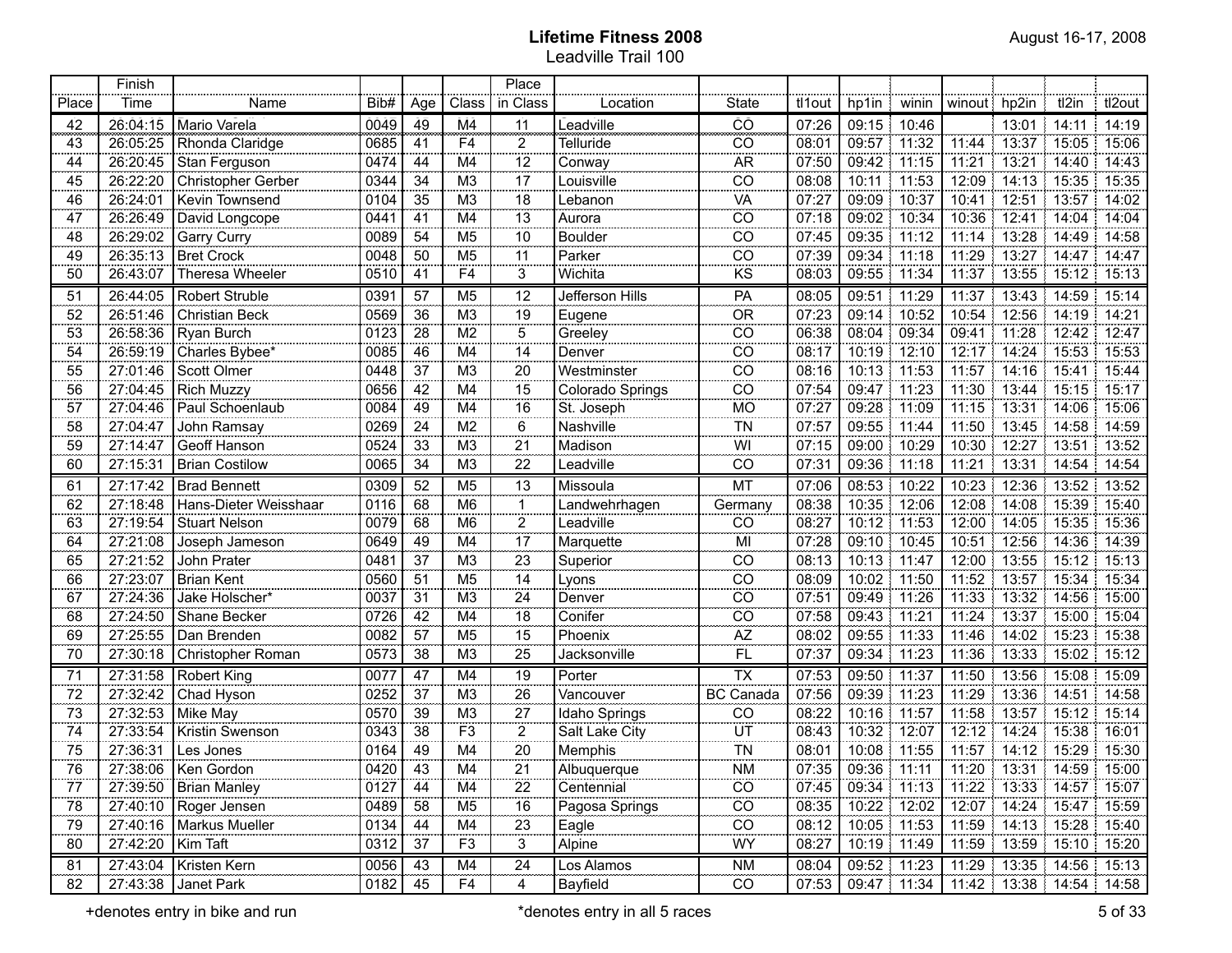|       | Finish   |                         |                     |                |                        | Place                |                  |                                     |             |                                               |             |             |       |                    |
|-------|----------|-------------------------|---------------------|----------------|------------------------|----------------------|------------------|-------------------------------------|-------------|-----------------------------------------------|-------------|-------------|-------|--------------------|
| Place | Time     | Name                    | Bib#                | Age            | Class                  | in Class             | Location         | <b>State</b>                        |             | hm2in hm2out fh2in                            |             | fh2out      |       | mq2in mq2out       |
| 42    | 26:04:15 | Mario Varela            | 0049                | 49             | M4                     | 11                   | Leadville        | ĈŌ                                  |             | 16:47 16:50                                   | 18:22       | 18.41       |       | 22:02 22:10        |
| 43    | 26:05:25 | Rhonda Claridge         | 0685                | 41             | F <sub>4</sub>         | $\overline{2}$       | Telluride        | CO                                  |             | 17:31 17:33                                   |             | 18:55 18:56 |       | 22:19 22:38        |
| 44    | 26:20:45 | Stan Ferguson           | 0474                | 44             | M4                     | 12                   | Conway           | AR <sup></sup>                      |             | 17:16 17:22                                   |             | 19:16 19:25 |       | 22:38 22:45        |
| 45    | 26:22:20 | Christopher Gerber      | 0344                | 34             | M <sub>3</sub>         | 17                   | Louisville       | $\overline{CO}$                     |             | 17:58 18:00                                   | 19:31 19:31 |             |       | 22:42 22:51        |
| 46    | 26:24:01 | Kevin Townsend          | 0104                | 35             | M <sub>3</sub>         | 18                   | Lebanon          | <br>Vä                              | 16:41       | 16:43                                         |             | 18:43 18:47 |       | 22:10 22:14        |
| 47    | 26:26:49 | David Longcope          | 0441                | 41             | M4                     | 13                   | Aurora           | $\overline{CO}$                     |             | 16:47 16:53                                   |             | 19:01 19:13 |       | 22:30 22:38        |
| 48    | 26:29:02 | Garry Curry             | 0089                | 54             | M <sub>5</sub>         | 10                   | <b>Boulder</b>   | $\overline{CO}$                     |             | 17:32 17:43                                   |             | 19:22 19:35 |       | 22:51 22:56        |
| 49    | 26:35:13 | Bret Crock              | 0048                | 50             | M <sub>5</sub>         | 11                   | Parker           | $\overline{CO}$                     |             | 17:17 17:21                                   |             | 18:52 19:09 |       | $22:29$ 22:47      |
| 50    | 26:43:07 | Theresa Wheeler         | 0510                | 41             | F <sub>4</sub>         | 3                    | Wichita          | KS                                  | 17:47       | 17:49                                         | 19:22       | 19:32       |       | 22:44 22:49        |
| 51    | 26:44:05 | Robert Struble          | 0391                | 57             | M <sub>5</sub>         | 12                   | Jefferson Hills  | PA                                  | 17:45       | 17:56                                         | 19:39       | 19:47       |       | 23:01 23:07        |
| 52    | 26:51:46 | Christian Beck          | 0569                | 36             | M <sub>3</sub>         | 19                   | Eugene           | $\overline{OR}$                     | 16:59       | 17:03                                         | 18:40       | 18:44       | 22:19 | $\frac{1}{22.33}$  |
| 53    | 26:58:36 | Ryan Burch              | 0123                | 28             | M <sub>2</sub>         | $\overline{5}$       | Greeley          | $\overline{CO}$                     | 15:20       | 15:27                                         | 17:38       | 17:55       |       | 21:40 21:53        |
| 54    | 26:59:19 | Charles Bybee*          | 0085                | 46             | M <sub>4</sub>         | 14                   | Denver           | $\overline{CO}$                     | 18:27       | 18:31                                         | 20:12       | 20:16       |       | 23:30 23:37        |
| 55    | 27:01:46 | Scott Olmer             | 0448                | 37             | M <sub>3</sub>         | 20                   | Westminster      | $\overline{CO}$                     | 18:25       | 18:28                                         | 20:14       | 20:18       | 23:24 | $\overline{23:31}$ |
| 56    | 27:04:45 | <b>Rich Muzzy</b>       | 0656                | 42             | M <sub>4</sub>         | 15                   | Colorado Springs | $\overline{CO}$                     | 17:54       | 17:56                                         | 19:41       | 19:51       | 23:07 | 23:11              |
| 57    | 27:04:46 | Paul Schoenlaub         | 0084                | 49             | M <sub>4</sub>         | 16                   | St. Joseph       | <b>MO</b>                           | 17:31       | 17:46                                         | 19:55       | 20:20       | 23:37 | $\overline{23:44}$ |
| 58    | 27:04:47 | John Ramsay             | 0269                | 24             | M <sub>2</sub>         | $6\phantom{a}$       | Nashville        | $\overline{T}$ N                    | 17:23       | 17:24                                         | 19:07       | 19:09<br>Ł  | 23:03 | $\overline{23:24}$ |
| 59    | 27:14:47 | Geoff Hanson            | 0524                | 33             | M <sub>3</sub>         | $\overline{21}$      | Madison          | $\overline{W}$                      | 16:20       | 16:23                                         | 18:17       | 18:21<br>Ŧ. |       | 22:22   22:55      |
| 60    | 27:15:31 | <b>Brian Costilow</b>   | 0065                | 34             | M <sub>3</sub>         | 22                   | Leadville        | $\overline{CO}$                     | 17:42       | 17:59                                         | 19:50       | 21:00       |       | 23:52 24:00        |
| 61    | 27:17:42 | <b>Brad Bennett</b>     | 0309                | 52             | M <sub>5</sub>         | 13<br>.              | Missoula         | MT                                  | 16:39       | 16:40                                         | 18:35       | 18:37       |       | 22:22 22:24        |
| 62    | 27:18:48 | Hans-Dieter Weisshaar   | 0116                | 68             | M <sub>6</sub>         |                      | Landwehrhagen    | Germany                             | 18:27       | 18:31                                         | 20:18       | 20:21       |       | 23:40 23:48        |
| 63    | 27:19:54 | <b>Stuart Nelson</b>    | 0079                | 68             | M <sub>6</sub>         | $\overline{2}$<br>.  | Leadville        | CO<br>.                             | 18:20       | 18:27                                         | 20:19       | 20:24       |       | 23:37 23:49        |
| 64    | 27:21:08 | Joseph Jameson          | 0649                | 49             | M4                     | 17                   | Marquette        | MI                                  | 17:10       | 17:12                                         | 19:02       | 19:23       |       | 23:02 23:10        |
| 65    | 27:21:52 | John Prater             | 0481                | 37             | M <sub>3</sub>         | $\overline{23}$<br>. | Superior         | $\overline{c}$                      | 17:53       | 18:00                                         | 19:57       | 19:57       | 23:10 | 23:23              |
| 66    | 27:23:07 | <b>Brian Kent</b>       | 0560                | 51             | M <sub>5</sub>         | 14<br>               | Lyons            | $\overline{CO}$                     | 18:21       | 18:26                                         | 20:18       | 20:26       | 23:37 | 23:46              |
| 67    | 27:24:36 | Jake Holscher*          | 0037                | 31             | $\overline{\text{M3}}$ | 24<br>               | Denver           | $\overline{C}$                      | 17:36       | 17:41                                         | 19:25       | 19:35       | 22:47 | 22:55              |
| 68    | 27:24:50 | Shane Becker            | 0726                | 42             | M4                     | 18<br>               | Conifer          | $\overline{C}$<br>.                 | 17:32       | 17:35                                         | 19:19       | 19:26       | 22:56 | 23:01              |
| 69    | 27:25:55 | Dan Brenden             | 0082                | 57             | M <sub>5</sub>         | 15                   | Phoenix          | AZ<br>                              | 18:24       | 18:27                                         | 20:12       | 20:21       |       | 23:40 23:44        |
| 70    | 27:30:18 | Christopher Roman       | 0573                | 38             | M <sub>3</sub>         | 25                   | Jacksonville     | <b>FL</b>                           | 18:00       | 18:06                                         | 19:42       | 19:47       | 23:16 | 23:22              |
| 71    | 27:31:58 | Robert King             | 0077                | 47             | M4                     | 19                   | Porter           | <b>TX</b>                           | 17:59       | 18:05                                         | 20:06       | 20:22       |       | 23:40 23:49        |
| 72    | 27:32:42 | Chad Hyson              | 0252                | 37             | M3                     | 26                   | Vancouver        | <b>BC</b> Canada                    | 17:51<br>-1 | 18:05                                         |             | 20:02 20:15 |       | 23:33 23:41        |
| 73    | 27:32:53 | Mike May                | 0570                | 39             | M <sub>3</sub>         | 27                   | Idaho Springs    | CO                                  | 18:09       | 18:16                                         |             | 20:01 20:03 |       | 23:24 23:25        |
| 74    | 27:33:54 | Kristin Swenson         | 0343                | 38             | F <sub>3</sub>         | $\overline{2}$       | Salt Lake City   | $rac{\overline{UT}}{\overline{TN}}$ | 18:24       | 18:30                                         |             | 19:56 20:24 |       | 23:16 23:45        |
| 75    | 27:36:31 | Les Jones               | 0164                | 49             | M4                     | $\overline{20}$      | Memphis          |                                     |             | 18:26 18:40                                   | 20:27 20:31 |             |       | 23:58 23:59        |
| 76    |          | 27:38:06   Ken Gordon   | $\frac{0420}{0127}$ | $\frac{43}{2}$ | M4                     | 21                   | Albuquerque      | $\mathsf{N}\mathsf{M}$              |             | 17:44   17:57   19:35   19:42   23:22   23:37 |             |             |       |                    |
| 77    |          | 27:39:50   Brian Manley |                     | 44             | M4                     | 22                   | Centennial       | $\overline{CO}$                     |             | 17:42 18:04 19:50 20:14 23:29 23:48           |             |             |       |                    |
| 78    | 27:40:10 | Roger Jensen            | 0489                | 58             | M <sub>5</sub>         | 16                   | Pagosa Springs   | CO                                  |             | 18:38 19:04 20:49 20:58 24:07 24:16           |             |             |       |                    |
| 79    | 27:40:16 | Markus Mueller          | 0134                | 44             | M4                     | 23                   | Eagle            | $\overline{CO}$                     |             | 18:25   18:35   20:12   21:04   24:16   24:19 |             |             |       |                    |
| 80    | 27:42:20 | Kim Taft                | 0312                | 37             | F <sub>3</sub>         | 3                    | Alpine           | WY                                  |             | 17:48 17:57 19:37 19:54 23:19 23:38           |             |             |       |                    |
| 81    | 27:43:04 | Kristen Kern            | 0056                | 43             | M4                     | 24                   | Los Alamos       | <b>NM</b>                           |             | 17:47 17:58 19:43 19:55                       |             |             |       | 23:31 23:35        |
| 82    | 27:43:38 | Janet Park              | $\overline{0182}$   | 45             | F4                     | $\overline{4}$       | Bayfield         | $\overline{CO}$                     |             | 17:39 17:41 19:20 19:25 23:18 23:26           |             |             |       |                    |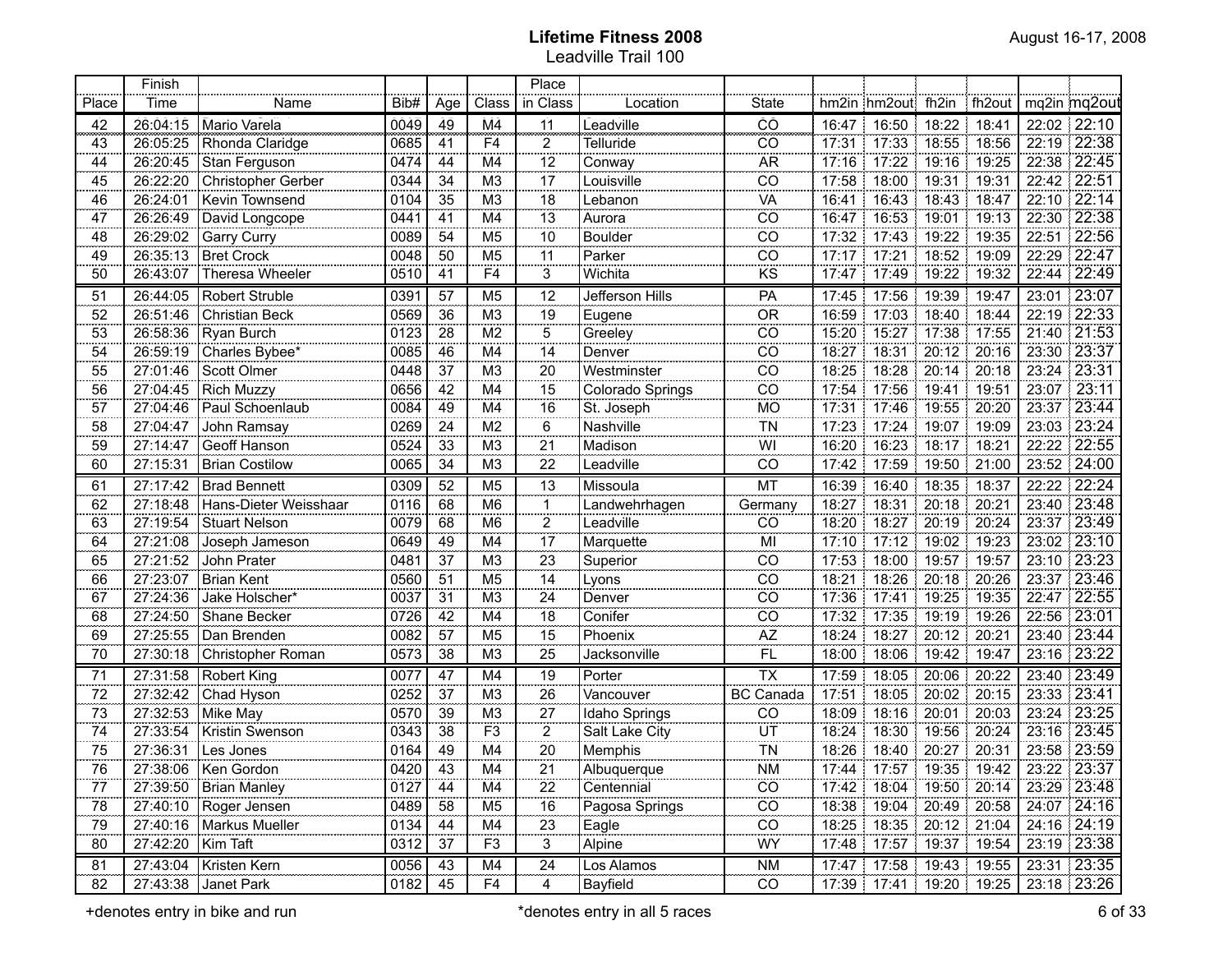|       | Finish   |                                                           |      |                         |                          | Place                    |                        | <b></b>                        |       |                           |                       |             |       |                   |                   |
|-------|----------|-----------------------------------------------------------|------|-------------------------|--------------------------|--------------------------|------------------------|--------------------------------|-------|---------------------------|-----------------------|-------------|-------|-------------------|-------------------|
| Place | Time     | Name                                                      | Bib# | Age                     | Class                    | in Class                 | Location               | <b>State</b>                   |       | mq1in mq1out fh1in fh1out |                       |             |       | hm1in hm1out      | tl1in             |
| 83    | 27:49:25 | <b>Rich Kepple</b>                                        | 0392 | 36                      | M3                       | 28                       | Asheville              | <b>NC</b>                      | 02:08 | 02:07 04:04               |                       | 04:05       | 05:24 | 05.27             | 07:24             |
| 84    | 27:50:04 | <b>Bryan Kelpe</b>                                        | 0454 | 30                      | M3                       | 29                       | Cape Girardeau         | <b>MO</b>                      |       | 02:38 02:37 04:46 04:47   |                       |             |       | 06:08 06:09       | 08:11             |
| 85    | 27:50:11 | <b>Thomas Sowers</b>                                      | 0099 | 37                      | M <sub>3</sub>           | 30                       | Fountain               | CO                             | 02:25 | 02:24                     | 04:33 04:44           |             |       | 06:13   06:15     | 08:09             |
| 86    | 27:54:34 | Frank Fumich                                              | 0588 | 40                      | M4                       | 25                       | Arlington              | VA                             | 02:28 | 02:27                     | 04:43                 |             |       | 06:05 06:07       | 08:12             |
| 87    | 27:55:06 | Scott Barloga                                             | 0565 | 40                      | M4                       | 26                       | Panama City            | ΪË                             | 02:22 | 02:22                     | 04:28:04:29           |             |       | 05:53   05:55     | 07:57             |
| 88    | 27:58:05 | Jeremy Humphrey                                           | 0593 | 29                      | M <sub>2</sub>           | $\overline{7}$           | Golden                 | CO                             | 02:06 | 02:06                     | 04:10:04:11           |             |       | 05:43   05:46     | 107:37            |
| 89    | 27:59:40 | Julie Arter                                               | 0114 | 47                      | F <sub>4</sub>           | 5                        | Tucson                 | AZ                             | 02:18 |                           | $02:13$ 04:43 04:42   |             |       | 06:08 06:11       | 08:11             |
| 90    | 28:00:46 | <b>Tony Clark</b>                                         | 0665 | 30                      | M <sub>3</sub>           | 31                       | Wichita                | KS                             | 02:02 | 02:02                     | 04:02                 | 04:04       |       | 05:23 05:25       | 07:40             |
| 91    | 28:04:34 | Liz Bauer-Walker                                          | 0150 | 49                      | F <sub>4</sub>           | 6<br>                    | Plainville             | GA                             | 02:33 | 02:33                     | 05:03                 | 05:06       | 06:33 | 06:35             | 08:49             |
| 92    | 28:07:03 | <b>Matthew Halk</b>                                       | 0671 | 30                      | M <sub>3</sub>           | 32<br>                   | <b>Buena Vista</b>     | CO                             | 02:08 | 02:08                     |                       | 04:18 04:20 |       | 05:47   05:49     | 07:57             |
| 93    | 28:09:03 | <b>Marshall Ulrich</b>                                    | 0724 | 57                      | M <sub>5</sub>           | 17<br>$rac{1}{2}$        | Idaho Springs          | CO                             | 02:26 | 02:24                     |                       | 04:40 04:44 | 06:11 | 06:13             | 08:18             |
| 94    | 28:11:24 | Jamshid Khajavi                                           | 0087 | 55                      | M <sub>5</sub>           | 18<br>.                  | Kirkland               | <b>WA</b>                      | 02:30 | 02:28                     |                       | 04:53 04:54 |       | 06:32 06:33       | 08:51             |
| 95    | 28:12:45 | John Weiner                                               | 0575 | 43                      | M4                       | 27<br>anna.              | Casper                 | $\frac{1}{W}$<br>.             | 02:29 | 02:29                     |                       | 04:30 04:30 |       | 05:50 05:53       | 07:51             |
| 96    | 28:14:10 | Jean Herbert                                              | 0455 | 51                      | F <sub>5</sub>           | $\mathbf{1}$<br>$\cdots$ | Albuquerque            | <b>NM</b>                      | 02:21 | 02:19                     | 04:33 04:37           |             |       | 06:00 06:03       | 08:09             |
| 97    | 28:15:21 | Will Jorgensen                                            | 0513 | 49                      | M4                       | 28<br>anna.              | Maryville              | $\frac{1}{10}$<br>nings.       | 02:25 | 02:21                     |                       | 04:38 04:54 | 06:21 | 06:26<br>÷.       | 08:28             |
| 98    | 28:18:11 | <b>Bill Wright</b>                                        | 0329 | 46                      | M4                       | 29<br>anana.             | Superior               | CO                             | 02:21 | 02:20                     | 04:31:04:32           |             | 06:04 | 06:06             | 08:24             |
| 99    | 28:18:54 | R. Sean Churchill                                         | 0577 | 42                      | M4                       | 30                       | Mequon                 | WI                             | 02:14 | 02:14                     | $04:13$ 04:17         |             |       | 05:35 05:36       | 07:46             |
| 100   | 28:21:05 | Will Vaughn                                               | 0576 | 36                      | M <sub>3</sub>           | 33                       | Durango                | CO                             |       | 02:18 02:17               |                       | 04:23 04:32 |       | 05:55 06:00       | 07:58             |
| 101   | 28:23:03 | <b>Brian Murray</b>                                       | 0515 | 35                      | M <sub>3</sub>           | 34                       | Albuquerque            | <b>NM</b>                      |       | $02:12$ 02:11             |                       | 04:17 04:23 |       | $05:47$ $05:53$   | 08:00             |
| 102   | 28:24:54 | Roger Hedlund                                             | 0707 | 49                      | M4                       | 31                       | Tabernash              | CO                             | 02:21 | 02:20                     | : 04:33 : 04:37       |             | 06:03 | 06:05             | 08:16             |
| 103   | 28:27:45 | <b>Todd Grant</b>                                         | 0294 | 44                      | M4                       | $\overline{32}$          | Lafayette              | $\overline{c}$                 |       | 02:18 02:17               |                       | 04:18 04:20 | 05:36 | 05:36             | 07:50             |
| 104   | 28:29:09 | <b>Russell Maylin</b>                                     | 0302 | 45                      | M4                       | $\overline{33}$<br>      | Auckland, other        | New Zeala                      | 02:03 | 02:03                     | 03:56 03:57           |             | 05:15 | 05:26             | 07:34             |
| 105   | 28:31:31 | Carol O'Hear                                              | 0464 | 33                      | F <sub>3</sub>           | 4                        | <b>Brookline</b>       | MA                             |       | $02:20$ 02:18             | 04:29 04:31           |             | 05:48 | 05:52             | 07:51             |
| 106   | 28:32:29 | Todd Labo                                                 | 0566 | 38                      | $\overline{\mathsf{M}3}$ | $\overline{35}$          | Littleton              | CO                             | 02:31 | 02:30 04:44               |                       | 04:46       | 06:24 | 06:25             | 08:31             |
| 107   | 28:33:07 | Chris Harry*                                              | 0388 | 39                      | M3                       | 36<br>                   |                        | CO                             | 02:21 |                           | 02:20 04:35 04:42     |             | 06:19 | 06:22             | 08:30             |
| 108   | 28:33:22 | Kristina Irvin                                            | 0376 | 50                      | F <sub>5</sub>           | $\overline{c}$           | Saratoga               | CA                             |       | 02:46 02:41               |                       | 05:03 05:08 | 06:33 | 06:39             | 08:51             |
| 109   | 28:33:37 | Jeremy Hedges                                             | 0658 | 33                      | M <sub>3</sub>           | $\overline{37}$          | Denver                 | CO                             |       | 02:06 02:05               | $03:59$ 03:59         |             |       | 05:20 05:21       | 07:21             |
| 110   | 28:33:51 | <b>Ted McDonald</b>                                       | 0369 | 44                      | M4                       | 34                       | Sun Valley             | CA                             | 02:41 | 02:39                     | 05:13                 | 05:19       | 06:50 | 06:54             | 09:18             |
| 111   | 28:35:47 | Sue Lucas                                                 | 0258 | 44                      | F4                       | 7                        | Dauphin                | MB, Canad                      | 02:27 | 02:27                     |                       | 04:36 04:38 | 06:02 | 06:05             | 08:14             |
| 112   | 28:36:52 | Denise Rispolie                                           | 0610 | 36                      | F <sub>3</sub>           | 5                        | Toronto, ON            | Canada                         | 02:20 | 02:19                     | 04:37:04:38           |             |       | 06:02   06:04     | 08:14             |
| 113   | 28:38:13 | Elwyn Owen                                                | 0086 | 46                      | M4                       | 35                       | <b>Highlands Ranch</b> | CO                             | 02:13 | 02:12                     | 04:24                 | 04:32       | 06:04 | 06:12             | 08:19             |
| 114   | 28:38:41 | John Zerbe                                                | 0706 | 40                      | M4                       | $\overline{36}$          | San Francisco          | CA                             | 02:18 | 02:17                     | 04:26                 | 04:29       |       | 05:49   05:53     | 07:53             |
| 115   | 28:40:17 | Phil Canning                                              | 0405 | 44                      | M4                       | 37                       | Atlanta                | GA                             | 02:31 |                           | 02:30   04:38   04:46 |             |       | 06:02   06:06     | 08:17             |
| 116   | 28:41:16 | John Greer                                                | 0674 | 49                      | M4                       | $\overline{38}$          | Goodyear               | AZ                             | 02:08 |                           | $02:07$ 04:15 04:19   |             |       | 05:37   05:40     | 107:48            |
| 117   |          | 28:42:18   Neil Blake<br>,,,,,,,,,,,,,,,,,,,,,,,,,,,,,,,, | 0165 | 43<br><b>CONTRACTOR</b> | M4                       | 39                       | Rio Rancho             | <b>NM</b><br><b>CONTRACTOR</b> |       | 02:20 02:18 04:30 04:32   |                       |             |       | 06:00 06:06 08:23 |                   |
| 118   |          | 28:42:18   Kurt Coonrod                                   | 0584 | 48                      | M4                       | 40                       | Albuquerque            | NM                             |       | 02:22 02:19 04:33 04:37   |                       |             |       | 06:00 06:03 08:09 |                   |
| 119   | 28:49:12 | Gina Harcrow                                              | 0475 | 36                      | F <sub>3</sub>           | 6                        | Larkspur               | CO                             |       | 02:25 02:24 04:30 04:31   |                       |             |       |                   | 06:00 06:00 08:17 |
| 120   | 28:50:48 | <b>Todd Scott</b>                                         | 0130 | 44                      | M4                       | 41                       | Royal Oak              | MI                             |       | 01:57 01:57 03:55 03:56   |                       |             |       |                   | 05:15 05:20 07:26 |
| 121   | 28:51:36 | Bobby Keough                                              | 0606 | 59                      | M5                       | 19                       | Tijeras                | <b>NM</b>                      |       | $02:22$ 02:21 04:43 04:42 |                       |             |       |                   | 06:14 06:16 08:19 |
| 122   | 28:52:28 | Theresa Do                                                | 0654 | 45                      | F4                       | 8<br>.                   | <b>Broomfield</b>      | CO                             |       | 02:34 02:33 04:48 04:49   |                       |             |       |                   | 06:08 06:10 08:19 |
| 123   | 28:54:00 | David Wilcox                                              | 0643 | -46                     | M4                       | 42                       | Dillon                 | CO                             |       | 02:21 02:19 04:31 04:34   |                       |             |       |                   | 05:55 06:02 08:00 |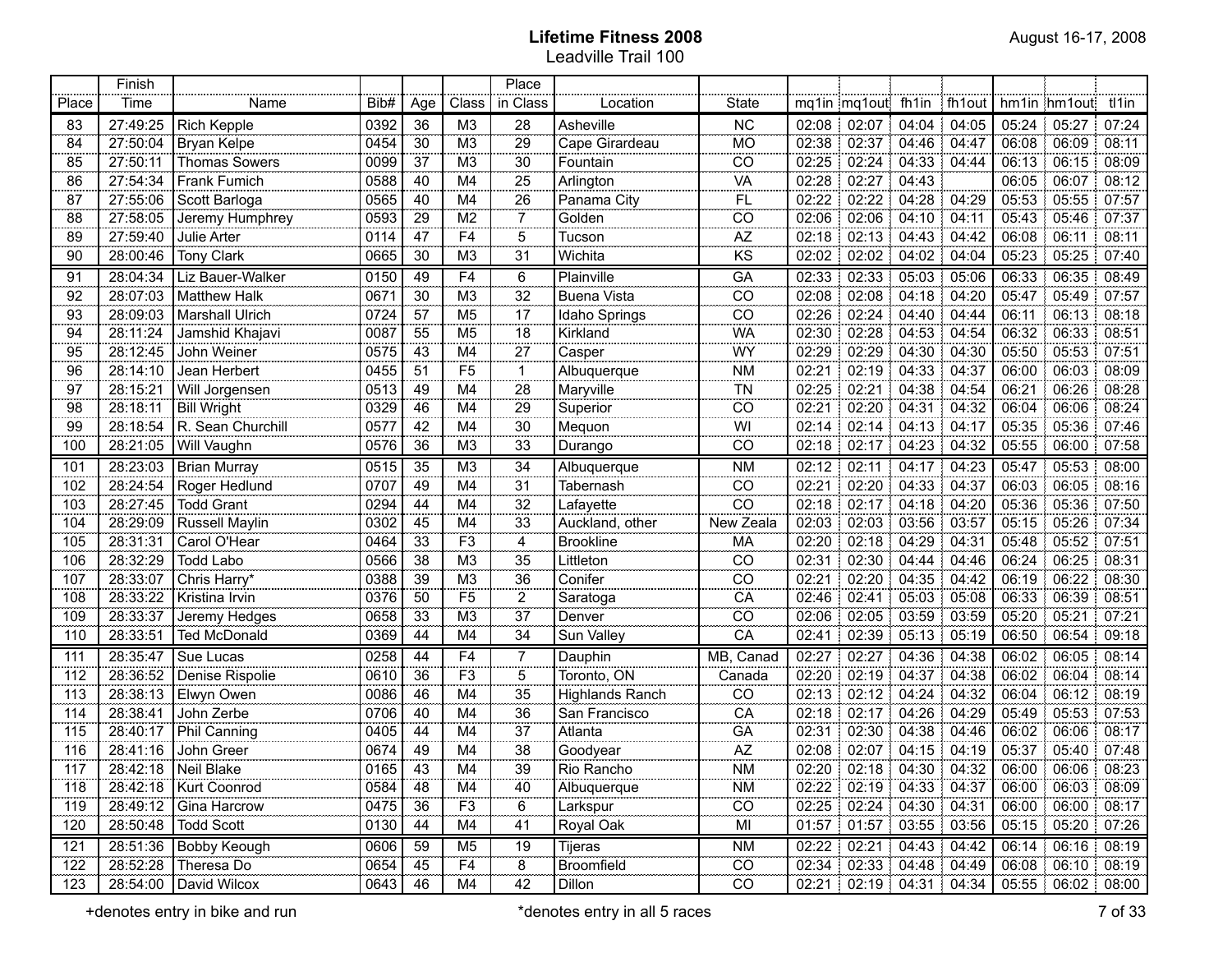|       | Finish   |                         |      |                 |                         | Place                        |                        |                 |        |                     |             |              |       |                                                       |        |
|-------|----------|-------------------------|------|-----------------|-------------------------|------------------------------|------------------------|-----------------|--------|---------------------|-------------|--------------|-------|-------------------------------------------------------|--------|
| Place | Time     | Name                    | Bib# | Age             | Class                   | in Class                     | Location               | <b>State</b>    | tl1out | hp1in               | winin       | winout hp2in |       | tl2in                                                 | tl2out |
| 83    | 27:49:25 | Rich Kepple             | 0392 | 36              | M <sub>3</sub>          | 28                           | <b>Asheville</b>       | ÑĈ              | 07:26  | 09:23               | 11:11       | 11:21        | 13:46 | 15:17                                                 | 15:18  |
| 84    | 27:50:04 | Bryan Kelpe             | 0454 | 30              | M3                      | 29                           | Cape Girardeau         | <b>MO</b>       | 08:12  | 10:04               | 11:53       | 12:03        | 14:11 | 15:43                                                 | 15:44  |
| 85    | 27:50:11 | <b>Thomas Sowers</b>    | 0099 | 37              | M <sub>3</sub>          | $30\,$                       | Fountain               | $\overline{CO}$ | 08:18  | 10:00               | 11:42       | 11:58        |       | 13:43 14:54                                           | 15:09  |
| 86    | 27:54:34 | Frank Fumich            | 0588 | 40              | M4                      | 25                           | Arlington              | VÄ              |        |                     | 10:10 11:55 | 11:57        |       | 14:07 15:32                                           | 15:33  |
| 87    | 27:55:06 | Scott Barloga           | 0565 | 40              | M4                      | 26                           | Panama City            | $\overline{FL}$ | 08:04  | 09:53               | 11:33       |              |       | 13:44 14:59                                           | 15:06  |
| 88    | 27:58:05 | Jeremy Humphrey         | 0593 | 29              | M <sub>2</sub>          | $\overline{7}$               | Golden                 | CO              | 07:38  | 09:19               | 10:53       |              |       | 13:02 14:21                                           | 14:24  |
| 89    | 27:59:40 | Julie Arter             | 0114 | 47              | F <sub>4</sub>          | 5                            | Tucson                 | AZ              | 08:12  | 10:15               | 11:56       | 12:02        | 14:11 | 15.49                                                 | 15:49  |
| 90    | 28:00:46 | <b>Tony Clark</b>       | 0665 | 30              | M <sub>3</sub>          | 31                           | Wichita                | KS              | 07:44  | 09:45               | 11:22       | 11:22        | 13:40 | 14:59                                                 | 15:04  |
| 91    | 28:04:34 | Liz Bauer-Walker        | 0150 | 49              | F4                      | 6                            | Plainville             | GA              | 08:57  | 10:58               | 12:30       | 12:31        | 14:48 | 18:06                                                 | 16:10  |
| 92    | 28:07:03 | <b>Matthew Halk</b>     | 0671 | 30              | M <sub>3</sub>          | 32                           | <b>Buena Vista</b>     | CO              | 07:58  | 10:02               | 11:37       | 11:51        | 14:06 | 15:30                                                 | 15:31  |
| 93    | 28:09:03 | <b>Marshall Ulrich</b>  | 0724 | 57              | M <sub>5</sub>          | 17                           | Idaho Springs          | CO              | 08:22  | 10:18               | 12:05       | 12:08        | 14:29 | 16:00                                                 | 16:07  |
| 94    | 28:11:24 | Jamshid Khajavi         | 0087 | 55              | M <sub>5</sub>          | $\overline{18}$              | Kirkland               | <b>WA</b>       | 08:55  | 11:12               | 12:55       | 13:01        | 15:14 | 16:31                                                 | 16:36  |
| 95    | 28:12:45 | John Weiner             | 0575 | 43              | M4                      | 27                           | Casper                 | WY              | 07:51  | 09:46               | 11:31       | 11:36        | 13:56 | 15:23                                                 | 15:25  |
| 96    | 28:14:10 | Jean Herbert            | 0455 | 51              | F <sub>5</sub>          | $\mathbf{1}$<br><b>SOCKS</b> | Albuquerque            | <b>NM</b>       | 08:11  | 10:12               | 11:56       | 12:10        | 14:16 | 15:43                                                 | 15:44  |
| 97    | 28:15:21 | Will Jorgensen          | 0513 | 49              | M4                      | 28                           | Maryville              | TN              | 08:36  | 10:30               | 12:17       | 12:32        | 14:45 | 16:03                                                 | 16:20  |
| 98    | 28:18:11 | <b>Bill Wright</b>      | 0329 | 46              | M4                      | 29                           | Superior               | CO              | 08:25  | 10:10               | 11:46       | 11:59        | 13:59 | 15:42                                                 | 15:44  |
| 99    | 28:18:54 | R. Sean Churchill       | 0577 | 42              | M4                      | 30                           | Mequon                 | WI              | 07:48  | 09:46               | 11:27       | 11:36        | 13:50 | 15:15                                                 | 15:17  |
| 100   | 28:21:05 | <b>Will Vaughn</b>      | 0576 | 36              | M <sub>3</sub>          | 33                           | Durango                | CO              | 08:04  | 09:55               | 11:29       | 11:45        | 13:44 | 15:19                                                 | 15:23  |
| 101   | 28:23:03 | <b>Brian Murray</b>     | 0515 | 35              | M <sub>3</sub>          | 34<br>                       | Albuquerque            | <b>NM</b>       | 08:08  | 09:55               | 11:39       | 11:53        | 13:48 | 15:11                                                 | 15:21  |
| 102   | 28:24:54 | Roger Hedlund           | 0707 | 49              | M4                      | 31                           | Tabernash              | CO              | 08:23  | 10:18               | 12:04       | 12:15        | 14:27 | 15:53                                                 | 16:01  |
| 103   | 28:27:45 | <b>Todd Grant</b>       | 0294 | 44              | M4                      | $rac{1}{32}$                 | Lafayette              | CO              | 07:55  | 09:49               | 11:32       | 11:39        | 13:49 | 15:14                                                 | 15:15  |
| 104   | 28:29:09 | Russell Maylin          | 0302 | 45              | M4                      | $\frac{1}{33}$<br>           | Auckland, other        | New Zeala       | 07:34  | 09:23               | 11:11       | 11:24        | 13:43 | 15:02                                                 | 15:02  |
| 105   | 28:31:31 | Carol O'Hear            | 0464 | 33              | $\overline{F3}$<br>     | 4<br>                        | <b>Brookline</b>       | MA              | 07:54  | 09:48               | 11:29       | 11:42        | 13:45 | 15:10                                                 | 15:37  |
| 106   | 28:32:29 | <b>Todd Labo</b>        | 0566 | $\overline{38}$ | M <sub>3</sub>          | 35<br>                       | Littleton              | CO              | 08:32  | 10:37<br>÷          | 12:28       | 12:41        | 14:57 | 16:29                                                 | 16:29  |
| 107   | 28:33:07 | Chris Harry*            | 0388 | $\overline{39}$ | M <sub>3</sub>          | 36                           | Conifer                | $\overline{CO}$ | 08:31  | 10:27               | 12:17       | 12:29        | 14:27 | 16:01                                                 | 16:05  |
| 108   | 28:33:22 | Kristina Irvin          | 0376 | 50              | $\overline{F5}$<br>     | $\frac{1}{2}$<br>1.111       | Saratoga               | $\overline{CA}$ | 08:59  | 10:52               | 12:38       | 12:42        | 14:46 | 16:16                                                 | 16:28  |
| 109   | 28:33:37 | Jeremy Hedges           | 0658 | 33              | M <sub>3</sub>          | 37<br>                       | Denver                 | CO              | 07:21  | 09:19               | 10:53       | 10:55        | 13:02 | 14:26                                                 | 14:27  |
| 110   | 28:33:51 | <b>Ted McDonald</b>     | 0369 | 44              | M4                      | 34                           | Sun Valley             | CA              | 09:23  | 11:28               | 13:27       | 13:33        | 15:47 | 17:15                                                 | 17:22  |
| 111   | 28:35:47 | Sue Lucas               | 0258 | 44              | F <sub>4</sub>          | $\overline{7}$               | Dauphin                | MB, Canad       | 08:17  | 10:19               | 12:02       | 12:10        | 14:11 | 15:48                                                 | 15:53  |
| 112   | 28:36:52 | Denise Rispolie         | 0610 | 36              | F <sub>3</sub>          | $\overline{5}$               | Toronto, ON            | Canada          | 08:14  | 10:19               | 12:03       |              |       | 15:06 16:29                                           | 16:31  |
| 113   | 28:38:13 | Elwyn Owen              | 0086 | 46              | M4                      | 35                           | <b>Highlands Ranch</b> | CO              | 08:28  | 10:28               | 12:16       | 12:31        |       | 14:43 16:12                                           | 16:30  |
| 114   | 28:38:41 | John Zerbe              | 0706 | 40              | M4                      | 36                           | San Francisco          | $\overline{CA}$ | 07:55  | 09:54               | 11:31       | 11:42        |       | 13:48 15:17                                           | 15:19  |
| 115   | 28:40:17 | Phil Canning            | 0405 | 44              | M4                      | $37\,$                       | Atlanta                | GA              | 08:20  | 10:30               | 12:24       | 12:34        |       | 15:06 16:12                                           | 16:19  |
| 116   | 28:41:16 | John Greer<br>          | 0674 | 49              | M4                      | $\overline{38}$              | Goodyear<br>           | AZ              | 07:53  | 09:54               | 11:35       |              |       | 11:40 13:53 15:21 15:27                               |        |
| 117   |          | 28:42:18 Neil Blake     | 0165 | 43              | M4<br><b>STATISTICS</b> | 39                           | Rio Rancho             | $\frac{NM}{M}$  |        |                     |             |              |       | 08:25   10:16   12:00   12:13   14:26   15:49   15:50 |        |
| 118   |          | 28:42:18   Kurt Coonrod | 0584 | 48              | M4                      | 40                           | Albuquerque            | NM              |        |                     |             |              |       | 08:11   10:12   11:56   12:10   14:16   15:56   15:59 |        |
| 119   |          | 28:49:12 Gina Harcrow   | 0475 | 36              | F <sub>3</sub>          | 6                            | Larkspur               | CO              | 08:17  | 10:10 11:36         |             |              |       | 11:39 13:57 15:42 15:43                               |        |
| 120   |          | 28:50:48   Todd Scott   | 0130 | 44              | M4                      | 41                           | Royal Oak              | MI              | 07:26  | 09:31 11:16         |             |              |       | 11:18 13:43 15:20 15:20                               |        |
| 121   |          | 28:51:36 Bobby Keough   | 0606 | 59              | M <sub>5</sub>          | 19                           | Tijeras                | NM              | 08:19  |                     | 10:21 12:04 |              |       | 12:05 14:21 15:52 15:52                               |        |
| 122   | 28:52:28 | Theresa Do              | 0654 | 45              | F <sub>4</sub>          | $\overline{8}$               | Broomfield             | CO              |        | 08:19 10:27 12:08   |             |              |       | 12:09 14:25 16:03 16:04                               |        |
| 123   | 28:54:00 | David Wilcox            | 0643 | 46              | M4                      | 42                           | Dillon                 | CO              |        | $08:02$ 09:53 11:33 |             |              |       | 11:50 13:47 15:13 15:15                               |        |

+denotes entry in bike and run and run the state of 33 and the state of 33 and the state and run all 5 races and run all 5 races and run all 5 races and run all 5 races and run all 5 races and run all 5 races and run all 5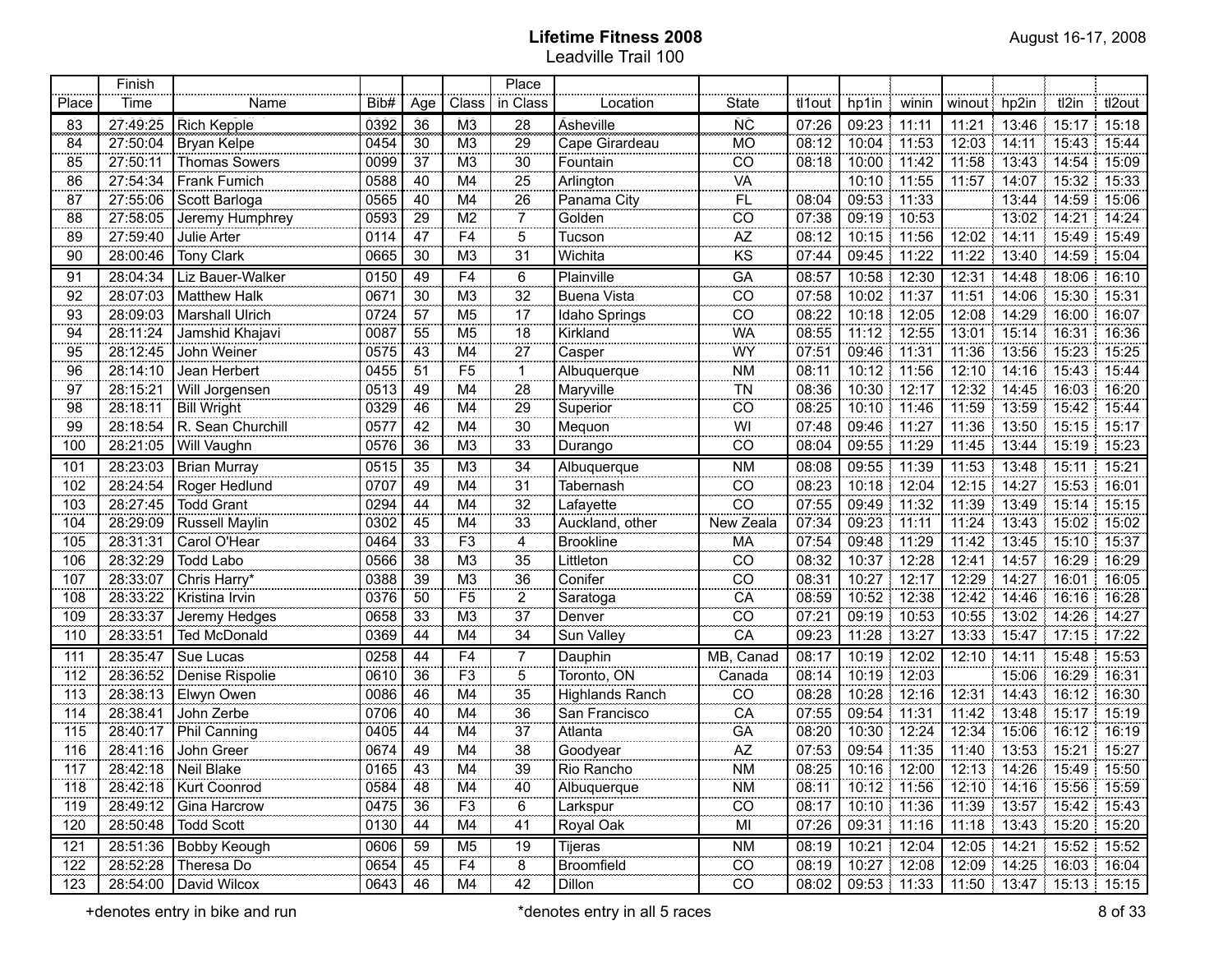|       | Finish   |                         |      |                |                        | Place                                |                    |                                         |       |                                               |               |               |             |                                     |
|-------|----------|-------------------------|------|----------------|------------------------|--------------------------------------|--------------------|-----------------------------------------|-------|-----------------------------------------------|---------------|---------------|-------------|-------------------------------------|
| Place | Time     | Name                    | Bib# | Age            | Class                  | in Class                             | Location           | <b>State</b>                            |       | hm2in hm2out fh2in                            |               | fh2out        |             | mq2in mq2out                        |
| 83    | 27:49:25 | <b>Rich Kepple</b>      | 0392 | 36             | M <sub>3</sub>         | 28                                   | <b>Asheville</b>   | ÑĈ                                      |       | 18:02 18:28                                   | 20:13         | 00:00         |             | 23:42 24:07                         |
| 84    | 27:50:04 | Bryan Kelpe             | 0454 | 30             | M <sub>3</sub>         | 29                                   | Cape Girardeau     | <b>MO</b>                               |       | 18:32 18:35                                   | 20:18 20:23   |               |             | 23:45 24:07                         |
| 85    | 27:50:11 | <b>Thomas Sowers</b>    | 0099 | 37             | M3                     | 30                                   | Fountain           | $\overline{CO}$                         | 17:55 | 18:07                                         |               | 20:02 20:28   |             | 24:15 24:18                         |
| 86    | 27:54:34 | Frank Fumich            | 0588 | 40             | M4                     | 25                                   | Arlington          | <b>VA</b>                               | 18:30 | 18:34                                         |               | 20:25   20:25 |             | 23:59 24:03                         |
| 87    | 27:55:06 | Scott Barloga           | 0565 | 40             | M4                     | 26                                   | Panama City        | <br>FL                                  |       | 18:10 18:19                                   | 20:24 20:27   |               |             | 23:47 23:53                         |
| 88    | 27:58:05 | Jeremy Humphrey         | 0593 | 29             | M <sub>2</sub>         | $\overline{7}$                       | Golden             | $\overline{CO}$                         |       | 17:05 17:09                                   | 19:12 19:31   |               |             | 23:22 23:40                         |
| 89    | 27:59:40 | Julie Arter             | 0114 | 47             | F <sub>4</sub>         | 5                                    | Tucson             | AZ                                      | 18:42 | 18:52                                         | 20:40 20:42   |               |             | 24:00 24:12                         |
| 90    | 28:00:46 | <b>Tony Clark</b>       | 0665 | 30             | M <sub>3</sub>         | 31                                   | Wichita            | KS                                      | 18:23 | 18:41                                         | 20:31<br>÷,   | 20:49         |             | 24:26 24:37                         |
| 91    | 28:04:34 | Liz Bauer-Walker        | 0150 | 49             | F <sub>4</sub>         | 6                                    | Plainville         | <b>GA</b>                               | 19:08 | 19:11                                         | 21:00         | 21:04         | 24:26       | 24:29                               |
| 92    | 28:07:03 | <b>Matthew Halk</b>     | 0671 | 30             | M <sub>3</sub>         | 32                                   | <b>Buena Vista</b> | $\overline{CO}$                         | 18:22 | 18:40                                         | 20:28         | 20:48         | 24:05       | $\frac{1}{24:07}$                   |
| 93    | 28:09:03 | <b>Marshall Ulrich</b>  | 0724 | 57             | M <sub>5</sub>         | 17                                   | Idaho Springs      | $\overline{CO}$                         | 18:50 | 19:04                                         | 20:51         | 21:04         | 24:20       | 124:30                              |
| 94    | 28:11:24 | Jamshid Khajavi         | 0087 | 55             | M <sub>5</sub>         | 18                                   | Kirkland           | <b>WA</b>                               | 19:27 | 19:28                                         | 21:11         | 21:16         |             | 24:37 24:38                         |
| 95    | 28:12:45 | John Weiner             | 0575 | 43             | M4                     | $\overline{27}$                      | Casper             | WY                                      | 18:11 | 18:16                                         | 20:06         | 20:22         | 24:02       | 124:03                              |
| 96    | 28:14:10 | Jean Herbert            | 0455 | 51             | F <sub>5</sub>         | $\mathbf{1}$                         | Albuquerque        | <b>NM</b>                               | 18:45 | 18:57                                         | 20:51         | 21:08         | 24:29       | 24:44                               |
| 97    | 28:15:21 | Will Jorgensen          | 0513 | 49             | M <sub>4</sub>         | 28                                   | Maryville          | $\overline{T}N$                         | 19:01 | 19:06                                         | 20:49         | 20:58         | 24:15       | 24:24                               |
| 98    | 28:18:11 | <b>Bill Wright</b>      | 0329 | 46             | M <sub>4</sub>         | 29                                   | Superior           | $\overline{co}$                         | 18:30 | 18:44                                         | 20:33         | 20:44         | 24:03       | 24:24                               |
| 99    | 28:18:54 | R. Sean Churchill       | 0577 | 42             | M <sub>4</sub>         | 30                                   | Mequon             | $\overline{W}$                          | 18:24 | 18:27                                         | 20:32<br>÷    | 20:42         |             | 24:02 24:04                         |
| 100   | 28:21:05 | Will Vaughn             | 0576 | 36             | M <sub>3</sub>         | 33                                   | Durango            | $\overline{CO}$                         | 18:09 | 18:31                                         | 20:13         | 20:31         | 23:49 24:11 |                                     |
| 101   | 28:23:03 | <b>Brian Murray</b>     | 0515 | 35             | M <sub>3</sub>         | 34                                   | Albuquerque        | <b>NM</b>                               | 18:18 | 18:33                                         | 20:21<br>1    | 20:29         |             | 24:04 24:12                         |
| 102   | 28:24:54 | Roger Hedlund           | 0707 | 49             | M4                     | 31                                   | Tabernash          | CO                                      | 19:03 | 19:08                                         | 21:02         | 21:15         | 24:27       | 24:40                               |
| 103   | 28:27:45 | <b>Todd Grant</b>       | 0294 | 44             | M4                     | $\frac{1}{32}$                       | Lafayette          | $\overline{C}$                          | 18:09 | 18:14                                         | 20:02         | 20:15         | 23:50       | 24:07                               |
| 104   | 28:29:09 | Russell Maylin          | 0302 | 45             | M4                     | 33<br>                               | Auckland, other    | New Zeala                               | 17:57 | 18:10                                         | 19:57         | 20:23         | 24:05       | 24:44                               |
| 105   | 28:31:31 | Carol O'Hear            | 0464 | 33             | $\overline{F3}$        | 4<br>                                | <b>Brookline</b>   | MA                                      | 18:50 | 19:06                                         | 20:49         | 21:16         | 24:58       | 25:11                               |
| 106   | 28:32:29 | <b>Todd Labo</b>        | 0566 | 38             | $\overline{\text{M3}}$ | 35                                   | Littleton          | $\overline{CO}$                         | 19:14 | 19:22                                         | 21:13         | 21:18         | 24:35       | 24:47                               |
| 107   | 28:33:07 | Chris Harry*            | 0388 | 39             | $\overline{\text{M3}}$ | 36<br>.                              | Conifer            | $\overline{CO}$                         | 19:07 | 19:17                                         | 21:13         | 21:30         | 25:00:      | 25:06                               |
| 108   | 28:33:22 | Kristina Irvin          | 0376 | 50             | $\overline{F5}$        | $\overline{2}$<br>.                  | Saratoga           | $\overline{CA}$                         | 19:21 | 19:31                                         | 21:15         | 21:26         |             | 24:40 24:52                         |
| 109   | 28:33:37 | Jeremy Hedges           | 0658 | 33             | M <sub>3</sub>         | 37                                   | Denver             | $\overline{C}$                          | 17:29 | 17:40                                         | 19:27         | 19:27         |             | 23:27 23:58                         |
| 110   | 28:33:51 | <b>Ted McDonald</b>     | 0369 | 44             | M4                     | 34                                   | Sun Valley         | CA                                      | 20:34 | 20:38                                         | 22:11         | 22:18         | 25:21       | 25:28                               |
| 111   | 28:35:47 | Sue Lucas               | 0258 | 44             | F <sub>4</sub>         | 7                                    | Dauphin            | MB, Canad                               | 18:48 | 18:55                                         | 20:49<br>÷    | 21:03         | 24:58       | 25:08                               |
| 112   | 28:36:52 | Denise Rispolie         | 0610 | 36             | F <sub>3</sub>         | 5                                    | Toronto, ON        | Canada                                  | 19:27 | 19:32                                         | 21:25 21:34   |               |             | 24:54 24:57                         |
| 113   | 28:38:13 | Elwyn Owen              | 0086 | 46             | M4                     | 35                                   | Highlands Ranch    | CO                                      |       | 19:35 19:49                                   | 21:38 21:44   |               |             | 25:04 25:15                         |
| 114   | 28:38:41 | John Zerbe              | 0706 | 40             | M4                     | 36                                   | San Francisco      | $\overline{CA}$                         |       | 18:16 18:21                                   | 20:14 20:29   |               |             | 24:19 24:26                         |
| 115   | 28:40:17 | Phil Canning            | 0405 | 44             | M4                     | $\overline{37}$                      | Atlanta            | GÄ                                      |       | 19:13 19:23                                   | 21:08 21:17   |               |             | 24:38 24:42                         |
| 116   | 28:41:16 | John Greer              | 0674 | 49             | M4                     | $\overline{38}$                      | Goodyear           | $\overline{AZ}$                         |       | 18:24 18:31                                   | 20:15   20:28 |               |             | 24:00 24:06                         |
| $117$ | 28:42:18 | Neil Blake              | 0165 | $\frac{43}{2}$ | M4                     | 39                                   | Rio Rancho         | $\mathsf{N}\mathsf{M}$<br>anana amin'ny |       | 19:05   19:06   21:00   21:12   24:36   24:46 |               |               |             |                                     |
| 118   |          | 28:42:18   Kurt Coonrod | 0584 | 48             | M4                     | 40                                   | Albuquerque        | <b>NM</b>                               |       | 18:45   18:59   20:51   21:08   24:29   24:46 |               |               |             |                                     |
| 119   | 28:49:12 | Gina Harcrow            | 0475 | 36             | F <sub>3</sub>         | 6                                    | Larkspur           | CO                                      |       | 18:41 18:44 20:35 20:53 24:46 24:53           |               |               |             |                                     |
| 120   | 28:50:48 | Todd Scott              | 0130 | 44             | M4                     | 41                                   | Royal Oak          | MI                                      |       |                                               |               |               |             | 18:14 18:26 20:30 20:48 24:28 24:48 |
| 121   | 28:51:36 | Bobby Keough            | 0606 | 59             | M <sub>5</sub>         | 19                                   | Tijeras            | <b>NM</b>                               |       | 18:48 19:00 21:00 21:15 24:45 25:14           |               |               |             |                                     |
| 122   | 28:52:28 | Theresa Do              | 0654 | 45             | F <sub>4</sub>         | $\overline{\overline{\overline{8}}}$ | Broomfield         | $\overline{CO}$                         |       | 19:11   19:20   21:13   21:21   24:44   24:45 |               |               |             |                                     |
| 123   | 28:54:00 | David Wilcox            | 0643 | 46             | M4                     | 42                                   | Dillon             | CO                                      |       | 18:00   18:05   20:05   20:14   24:09   24:14 |               |               |             |                                     |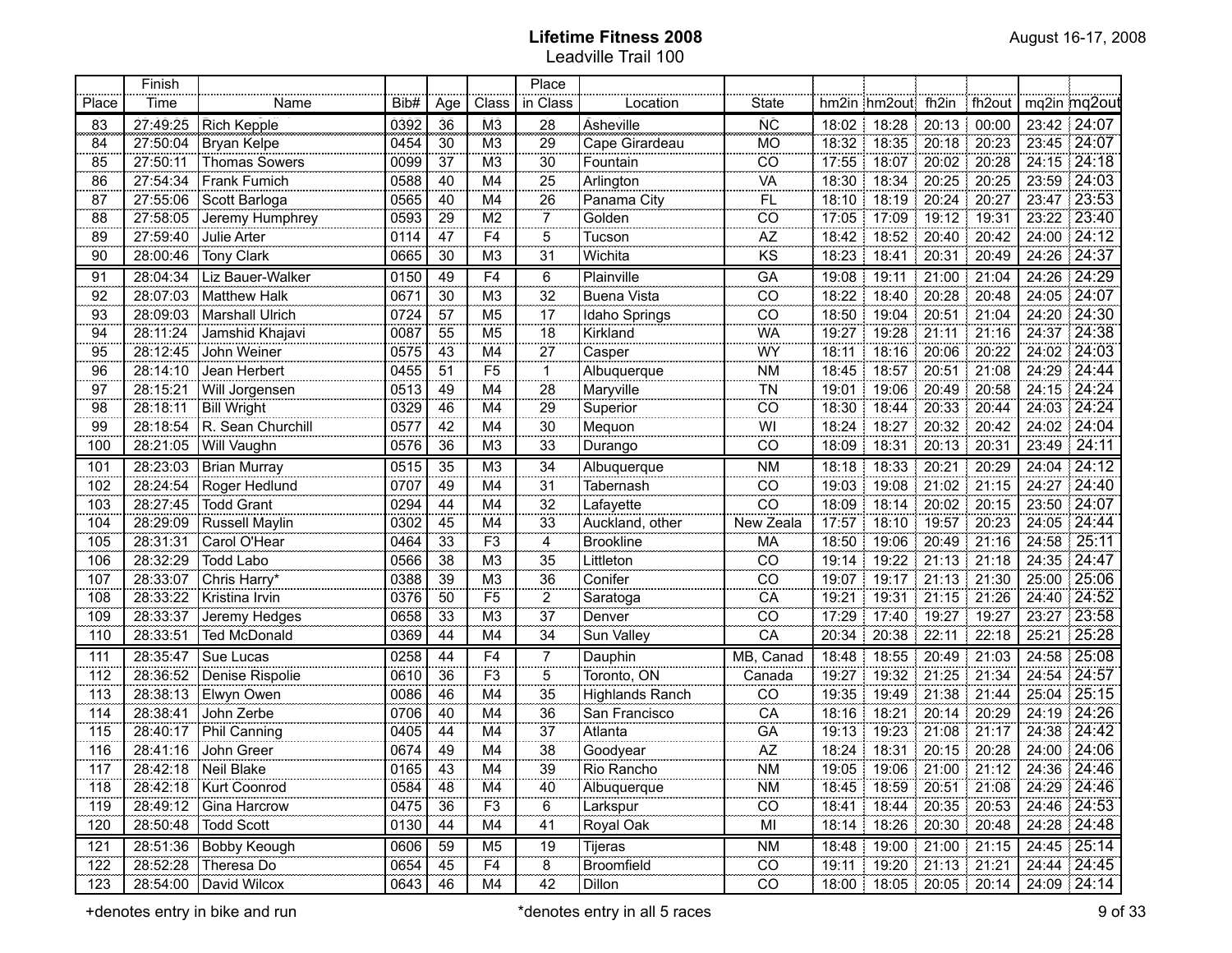| <b></b> | Finish   |                              |      |                |                 | Place               |                           | .                                                                           |       |                               |               |             |       |                                    |        |
|---------|----------|------------------------------|------|----------------|-----------------|---------------------|---------------------------|-----------------------------------------------------------------------------|-------|-------------------------------|---------------|-------------|-------|------------------------------------|--------|
| Place   | Time     | Name                         | Bib# | Age            | Class           | in Class            | Location                  | <b>State</b>                                                                |       | mq1in mq1out fh1in fh1out     |               |             |       | hm1in hm1out tl1in                 |        |
| 124     | 28:55:29 | Tim Quinn                    | 0697 | 61             | M <sub>6</sub>  | 3                   | Turlock                   | CA                                                                          |       | 02:26 02:26 04:36 04:38       |               |             |       | 06:04 06:06 08:06                  |        |
| 125     | 28:57:35 | Alan Geraldi                 | 0274 | 43             | M4              | 43                  | San Francisco             | CA                                                                          |       | 02:12 02:12 04:08 04:20       |               |             |       | 05:39 05:50 07:43                  |        |
| 126     | 28:58:04 | Natalie McBee                | 0335 | 35             | F <sub>3</sub>  | $\overline{7}$      | Fayetteville              | <b>AR</b>                                                                   |       | 02:22   02:21                 | 04:38 04:42   |             | 06:11 | 106:14                             | 08:22  |
| 127     | 28:59:15 | Alan Smith                   | 0352 | 39             | M3              | 38                  | <b>Estes Park</b>         | CO                                                                          |       | $02:31$ : 02:30               | 104:37:04:43  |             |       | 06:10 06:12 08:21                  |        |
| 128     | 28:59:43 | Larry Hall                   | 0143 | 54             | M <sub>5</sub>  | 20                  | Chicago                   | IL                                                                          |       | $02:13$ : 02:11               | 04:28   04:32 |             |       | 05:50 05:54 07:59                  |        |
| 129     | 29:00:36 | Stephanie Jones              | 0359 | 38             | F <sub>3</sub>  | 8                   | Colorado Springs          | CO                                                                          |       | 02:19   02:17                 | 04:30   04:34 |             |       | 05:51 05:53 07:56                  |        |
| 130     | 29:01:38 | Gary Wang                    | 0686 | 40             | M4              | 44                  | Corte Madera              | CA                                                                          | 02:22 | 02:20                         | 04:26         | 04:30       |       | 05:50 05:53 07:47                  |        |
| 131     | 29:02:07 | Gail Leedy                   | 0705 | 54             | F <sub>5</sub>  | 3<br><b>SORG</b>    | Laramie                   | <b>WY</b>                                                                   | 02:22 | 02:21                         | 04:36         | 04:38       | 06:06 | 06:08                              | 08:31  |
| 132     | 29:05:37 | Kim Kreb*                    | 0473 | 39             | $\overline{F3}$ | 9<br>----           | Manitou Springs           | $\overline{co}$                                                             |       | 02:10 02:09                   | 04:23 04:24   |             |       | 05:56 05:58                        | 08:01  |
| 133     | 29:08:24 | Markus Wiaderek              | 0540 | 40             | M4              | 45                  | Ile Bizard, QC            | Canada                                                                      |       | 02:25   02:24                 | 04:38 04:44   |             |       | 06:22   06:26                      | 08:25  |
| 134     | 29:10:37 | Joe Burleson                 | 0659 | 58             | M <sub>5</sub>  | 21<br>$rac{1}{2}$   | Golden                    | CO                                                                          | 02:41 | 02:41                         | 05:08 05:09   |             |       | 06:45 06:48                        | 09:00  |
| 135     | 29:14:29 | <b>Bill Finkbeiner</b>       | 0094 | 52             | M <sub>5</sub>  | 22<br>$rac{1}{2}$   | Auburn                    | $\overline{CA}$                                                             |       | 02:39 02:33                   | 04:52 04:53   |             |       | 06:18 06:24                        | 08:30  |
| 136     | 29:14:35 | Jessica Deugan               | 0356 | 32             | F <sub>3</sub>  | 10<br>$rac{1}{2}$   | Denver                    | CO                                                                          |       | $02:19$ 02:18                 | 04:37 04:37   |             |       | 06:06   06:07                      | 08:22  |
| 137     | 29:15:51 | <b>Chuck Stone</b>           | 0457 | 45             | M4              | 46                  | Golden                    | CO                                                                          |       | 02:40   02:40                 | 05:12 05:13   |             |       | 06:46 06:46                        | 09:08  |
| 138     | 29:16:08 | Laurie Nakauchi-Hawn         | 0608 | 38             | F <sub>3</sub>  | 11<br>$\cdots$      | Arvada                    | CO                                                                          |       | 02:32   02:31                 | 04:50 04:50   |             |       | 06:26 06:27                        | 08:40  |
| 139     | 29:17:44 | Gavin McKenzie               | 0395 | 24             | M <sub>2</sub>  | 8<br>$rac{1}{2}$    | Leadville                 | CO                                                                          |       | 02:24 02:24                   | 04:45   04:48 |             |       | 06:26 06:29                        | 08:48  |
| 140     | 29:17:44 | Clyde Weller                 | 0416 | 45             | M4              | 47                  | Thornton                  | CO                                                                          |       | 02:35 02:35                   | 05:03 05:03   |             |       | 06:39   06:40   08:53              |        |
| 141     | 29:18:33 | Perry Edinger                | 0401 | 47             | M4              | 48<br>              | Phoenix                   | AZ                                                                          |       | 01:54 01:54                   | $03:45$ 03:45 |             |       | 05:29 05:39 08:18                  |        |
| 142     | 29:18:47 | James Bales                  | 0639 | 28             | M <sub>2</sub>  | 9<br>               | San Antonio               | $\overline{TX}$                                                             |       | 02:35 02:33                   | 04:45 04:57   |             |       | 06:17 06:22 08:17                  |        |
| 143     | 29:19:01 | Lee Burton                   | 0169 | 47             | M4              | 49<br>              | Divide                    | $\overline{C}$                                                              | 02:25 | 02:24                         | 04:46 04:48   |             |       | 06:26 06:28 08:49                  |        |
| 144     | 29:19:51 | <b>Kevin Guest</b>           | 0534 | 39             | M <sub>3</sub>  | 39<br>              | Rea                       | <b>MO</b>                                                                   |       | 02:13 02:12                   | 04:32 04:35   |             |       | 05:57 06:02 08:09                  |        |
| 145     | 29:20:37 | Nicholas Sterner             | 0519 | 46             | M4              | 50                  | Denver                    | CO                                                                          | 02:24 | 02:23                         | 04:37 04:41   |             |       | 06:08 06:10 08:10                  |        |
| 146     | 29:23:37 | <b>Rick Gates</b>            | 0148 | 51             | M <sub>5</sub>  | 23                  | Salt Lake City            |                                                                             |       | 02:23 02:22                   | 04:37 04:41   |             |       | 06:09 06:10 08:30                  |        |
| 147     | 29:23:46 | David Goldberg               | 0529 | 48             | M4              | $\overline{51}$     | Flagstaff                 | $\begin{array}{c}\n & \text{UT} \\ & \text{AZ} \\ & \text{TX}\n\end{array}$ |       | 02:22 02:19                   | 04:40 04:46   |             |       | $06:16 \mid 06:20 \mid 08:33$      |        |
| 148     | 29:24:46 | Jeffrey Snyder               | 0626 | 31             | M <sub>3</sub>  | $\overline{40}$<br> | Euless<br>Euless<br>Alley |                                                                             |       | 02:12 02:12                   | 04:17 04:18   |             |       | 05:44 05:45 08:01                  |        |
| 149     | 29:26:18 | <b>Craig Norquist</b>        | 0520 | 41             | M4              | 52                  | Paradise Valley           | $\overline{AZ}$                                                             |       | 02:23 02:22                   | 04:44         | 04.47       |       | 06:15 06:18 08:32                  |        |
| 150     | 29:28:43 | <b>Craig Slagel</b>          | 0514 | 35             | M <sub>3</sub>  | 41                  | San Francisco             | CA                                                                          | 02:41 |                               | $02:40$ 05:09 | 05:22       |       | $07:01$ 07:03                      | 09:32  |
| 151     | 29:29:37 | Frank Janssens               | 0542 | 48             | M4              | 53                  | Vancouver, BC             | Canada                                                                      | 02:13 | $02:12$ 04:25                 |               | 04:27       |       | 06:02 06:05                        | .08:19 |
| 152     | 29:29:52 | Lieko Earle                  | 0298 | 33             | F <sub>3</sub>  | $\overline{12}$     | <b>Boulder</b>            | CO                                                                          |       | 02:32 02:30 04:43 04:46       |               |             |       | 06:02 06:11                        | 08:16  |
| 153     | 29:30:30 | Ladislav Lettovsky           | 0346 | 47             | M <sub>4</sub>  | $\frac{54}{1}$      | Avon                      | CO                                                                          | 02:41 | 02:41                         |               | 05:13       |       | 06:45   06:46                      | 09:07  |
| 154     | 29:32:10 | Darren Fortney               | 0547 | 40             | M4              | 55                  | Middleton                 | WI                                                                          |       | $02:17$ 02:17 04:25           |               | 04:27<br>÷. |       | 05:44 05:47 07:53                  |        |
| 155     | 29:32:52 | Jonathan Zeif                | 0638 | 55             | M <sub>5</sub>  | $\overline{24}$     | Fort Collins              | CO                                                                          | 02:41 | 02:40                         | 04:56 04:59   |             |       | 06:22 06:24                        | 08:27  |
| 156     | 29:33:04 | Justin Talbot                | 0462 | 31             | M3              | 42                  | Leadville                 | CO                                                                          | 02:26 | 02:25                         | 04:54         | 04:56       |       | 06:59 07:02                        | 109.21 |
| 157     | 29:33:12 | Daniel Keefe                 | 0722 | 43             | M4              | 56                  | Oklahoma City             | OK                                                                          |       | 02:29 02:28                   | 04:46 04:48   |             |       | 06:18 06:24                        | 08:32  |
| 158     | 29:35:03 | John Appert                  | 0583 | 29<br>en en en | M <sub>2</sub>  | 10                  | Reno                      | <b>NV</b>                                                                   |       | 02:43 02:41 04:59 05:07       |               |             |       | 06:37 06:45 09:00                  |        |
| 159     |          | 29:35:39   Thomas Schnitzius | 0188 | 55             | M5              | 25                  | Dillon                    | CO                                                                          |       | 02:31 02:26 04:59 05:07       |               |             |       | 06:38 06:40 08:58                  |        |
| 160     | 29:36:51 | Benjamin Stegner             | 0611 | 36             | M3              | 43                  | Murrieta                  | CA                                                                          |       | 02:31 02:31 04:51 04:51       |               |             |       | $06:26 \mid 06:30 \mid 08:50 \mid$ |        |
| 161     | 29:37:25 | Brandi Resa                  | 0477 | 35             | F <sub>3</sub>  | 13                  | Eagle                     | CO                                                                          |       | 02:22 12:21 04:46 04:52       |               |             |       | $06:22$ $06:25$ 08:47              |        |
| 162     | 29:38:06 | Jay Baker                    | 0304 | 47             | M4              | 57<br>on con        | Greenville                | SC                                                                          |       | 02:19 02:18 04:38 04:43       |               |             |       | 06:13 06:17 08:30                  |        |
| 163     | 29:38:16 | Marcia Peters                | 0472 | 51             | F <sub>5</sub>  | 4<br>               | Hummelstown               | PA                                                                          |       | 02:40   02:39   04:55   04:56 |               |             |       | 06:31   06:33   08:41              |        |
| 164     | 29:38:40 | Michael Brown                | 0662 | 45             | M4              | 58                  | Tiffin                    | OH                                                                          |       | 02:22 02:22 04:37 04:38       |               |             |       | 06:04 06:06 08:19                  |        |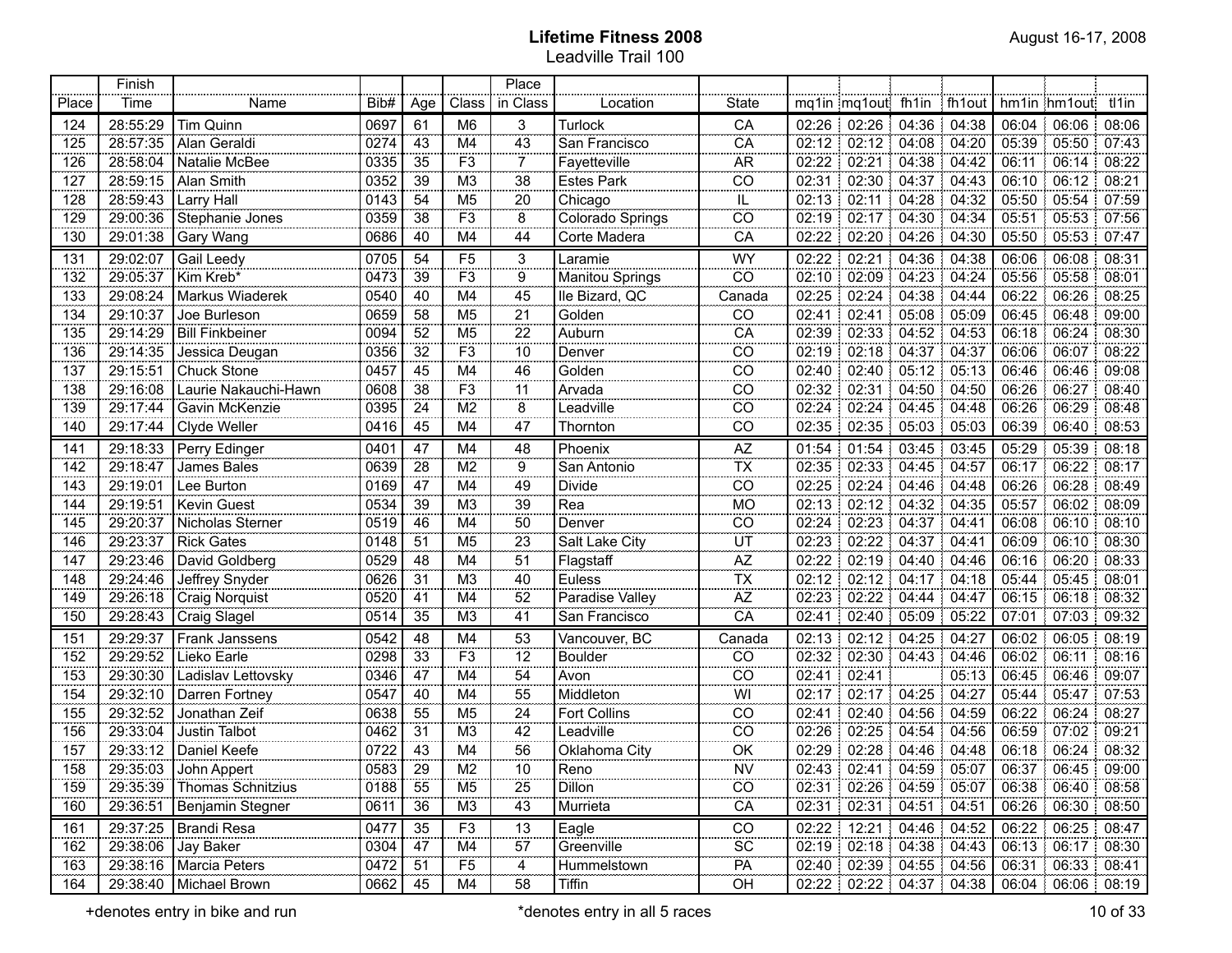|       | Finish   |                              |      |     |                | Place                    |                     |                               |        |                   |             |                                                       |                       |                         |        |
|-------|----------|------------------------------|------|-----|----------------|--------------------------|---------------------|-------------------------------|--------|-------------------|-------------|-------------------------------------------------------|-----------------------|-------------------------|--------|
| Place | Time     | Name                         | Bib# | Age | Class          | in Class                 | Location            | <b>State</b>                  | tl1out | hp1in             | winin       | winout hp2in                                          |                       | tl2in                   | tl2out |
| 124   | 28:55:29 | Tim Quinn                    | 0697 | 61  | M <sub>6</sub> | 3                        | Turlock             | ĈÃ                            | 08:08  | 10:16             |             |                                                       | 12:03 14:19 15:36     |                         | 15:40  |
| 125   | 28:57:35 | Alan Geraldi                 | 0274 | 43  | M4             | 43                       | San Francisco       | CA                            | 07:56  | 09:57 11:52       |             | 11:59                                                 | $14:22$ 15:48         |                         | 15:58  |
| 126   | 28:58:04 | Natalie McBee                | 0335 | 35  | F <sub>3</sub> | $\overline{7}$           | Fayetteville        | <b>AR</b>                     | 08:27  |                   | 10:32 12:19 | 12:22                                                 | $14:37$ 16:11         |                         | 16:14  |
| 127   | 28:59:15 | Alan Smith                   | 0352 | 39  | M <sub>3</sub> | 38                       | <b>Estes Park</b>   | CO                            | 08:21  | 10:14 11:51       |             |                                                       | 12:00 14:04 15:32     |                         | 15:32  |
| 128   | 28:59:43 | <b>Larry Hall</b>            | 0143 | 54  | M <sub>5</sub> | 20                       | Chicago             | ïË,                           | 08:05  | 09:54 11:41       |             | 11:50                                                 | $13:47$ 15:12         |                         | 15:32  |
| 129   | 29:00:36 | Stephanie Jones              | 0359 | 38  | F <sub>3</sub> | 8                        | Colorado Springs    | CO                            | 08:00  | 09:54 11:29       |             | 11:38                                                 | $13:48$ 15:09         |                         | 15:12  |
| 130   | 29:01:38 | Gary Wang                    | 0686 | 40  | M4             | 44                       | Corte Madera        | CA                            | 07:48  | 09:43             | 11:23       | 11:22                                                 |                       | 13:43 14:53             | 14:54  |
| 131   | 29:02:07 | Gail Leedy                   | 0705 | 54  | F <sub>5</sub> | 3                        | Laramie             | <b>WY</b>                     | 08:32  |                   | 10:38 12:25 | 12:31                                                 | 15:00                 | 16:34                   | 16:35  |
| 132   | 29:05:37 | Kim Kreb*                    | 0473 | 39  | F3             | $\overline{9}$           | Manitou Springs     | $\overline{CO}$               | 08:02  | 10:09 11:57       |             | 12:00                                                 | 14:18                 | 15:53                   | 15:54  |
| 133   | 29:08:24 | Markus Wiaderek              | 0540 | 40  | M4             | 45                       | Ile Bizard, QC      | Canada                        | 08:30  | 10:38             | 12:19       | 12:29                                                 | 14:47                 | 16:00                   | 16:23  |
| 134   | 29:10:37 | Joe Burleson                 | 0659 | 58  | M <sub>5</sub> | 21                       | Golden              | CO                            | 09:02  | 11:06             | 12:56<br>÷. | 13:11                                                 | 15:18                 | 16:51                   | 16:52  |
| 135   | 29:14:29 | <b>Bill Finkbeiner</b>       | 0094 | 52  | M <sub>5</sub> | 22                       | Auburn              | CA                            | 08:31  | 10:31             | 12:16       | 12:31                                                 | 14:43                 | 16:20                   | 16:22  |
| 136   | 29:14:35 | Jessica Deugan               | 0356 | 32  | F3             | 10                       | Denver              | CO                            | 08:23  | 10:29             | 12:17       | 12:32 14:49                                           |                       | 16:30                   | 16:30  |
| 137   | 29:15:51 | Chuck Stone                  | 0457 | 45  | M4             | 46                       | Golden              | CO                            | 09:09  | 11:15             | 13:06<br>÷. | 13:21                                                 | 15:32                 | 17:29                   | 17:33  |
| 138   | 29:16:08 | Laurie Nakauchi-Hawn         | 0608 | 38  | F3             | 11                       | Arvada              | CO                            | 08:40  | 10:43             | 12:29       | 12:35                                                 | 14:58                 | 16:39                   | 16:39  |
| 139   | 29:17:44 | Gavin McKenzie               | 0395 | 24  | M <sub>2</sub> | $\overline{8}$           | Leadville           | CO                            | 08:51  | 11:01             | 12:45       | 12:48                                                 | 15:05                 | 16:35                   | 16:42  |
| 140   | 29:17:44 | <b>Clyde Weller</b>          | 0416 | 45  | M <sub>4</sub> | 47                       | Thornton            | CO                            | 09:04  | 11:13             | 13:00       | 13:14                                                 | 15:30                 | 16:57                   | 16:57  |
| 141   | 29:18:33 | Perry Edinger                | 0401 | 47  | M4             | 48<br>.                  | Phoenix             | AZ                            | 08:43  |                   | 10:23 12:08 |                                                       | 12:18   14:12   15:54 |                         | 16:10  |
| 142   | 29:18:47 | James Bales                  | 0639 | 28  | M <sub>2</sub> | 9<br>$\cdots$            | San Antonio         | <b>TX</b>                     | 08:34  | 10:23             | 12:00<br>÷. | 12:17                                                 | 14:26                 | 15:45                   | 16:00  |
| 143   | 29:19:01 | Lee Burton                   | 0169 | 47  | M4             | 49<br>                   | Divide              | CO                            | 08:50  | 10:58             | 12:49       | 13:03                                                 | 15:13                 | 16:40                   | 16:41  |
| 144   | 29:19:51 | <b>Kevin Guest</b>           | 0534 | 39  | M <sub>3</sub> | 39<br>                   | Rea                 | $\frac{1}{100}$               | 08:14  | 10:24 12:35       |             | 12:43                                                 | 15:11                 | 16:43                   | 16:51  |
| 145   | 29:20:37 | Nicholas Sterner             | 0519 | 46  | M4             | 50<br>                   | Denver              | CO                            | 08:13  | 10:12             | 12:05<br>÷. | 12:25                                                 | 14:36                 | 16:26                   | 16:27  |
| 146   | 29:23:37 | <b>Rick Gates</b>            | 0148 | 51  | M <sub>5</sub> | 23<br>                   | Salt Lake City      | $\frac{1}{\mathsf{UT}}$       | 08:35  | 10:37 12:26       |             | 12:31                                                 | 14:50                 | 16:24                   | 16:37  |
| 147   | 29:23:46 | David Goldberg               | 0529 | 48  | M4             | 51<br>                   | Flagstaff           | $\overline{AZ}$<br>.          | 08:43  | 10:41             | 12:35       | 12:46                                                 | 15:09                 | 16:40                   | 16:50  |
| 148   | 29:24:46 | Jeffrey Snyder               | 0626 | 31  | M <sub>3</sub> | 40<br>                   | Euless              | <b>TX</b>                     | 08:09  | 10:19 12:21       |             | 12:37                                                 | 15:05                 | 16:57                   | 17:10  |
| 149   | 29:26:18 | <b>Craig Norquist</b>        | 0520 | 41  | M4             | 52<br>                   | Paradise Valley     | $\overline{AZ}$               | 08:34  | 10:38             | 12:51       | 13:17                                                 | 15:30                 | 16:56                   | 17:20  |
| 150   | 29:28:43 | Craig Slagel                 | 0514 | 35  | M <sub>3</sub> | 41                       | San Francisco       | CA                            | 09:39  | 11:59             | 13:53       | 13:56                                                 | 16:22                 | 17:41                   | 17:42  |
| 151   | 29:29:37 | Frank Janssens               | 0542 | 48  | M4             | 53                       | Vancouver, BC       | Canada                        | 08:19  | 10:53 12:40       |             | 12:54                                                 | 15:29                 | 17:07:17:08             |        |
| 152   | 29:29:52 | Lieko Earle                  | 0298 | 33  | F <sub>3</sub> | $\overline{12}$          | Boulder             | CO                            | 08:31  | 10:23             | 12:03       |                                                       | 12:13 14:16 15:29     |                         | 15:39  |
| 153   | 29:30:30 | Ladislav Lettovsky           | 0346 | 47  | M4             | 54                       | Avon                | $\overline{CO}$               | 09:07  | 11:46             | 13:48<br>÷. | 13:53                                                 |                       | $16:16$ 17:27           | 17:30  |
| 154   | 29:32:10 | Darren Fortney               | 0547 | 40  | M4             | 55                       | Middleton           | $\overline{W}$                | 07:54  | 09:57 11:52       |             |                                                       | 12:04 14:28 16:22     |                         | 16:24  |
| 155   | 29:32:52 | Jonathan Zeif                | 0638 | 55  | M <sub>5</sub> | 24                       | <b>Fort Collins</b> | $\overline{co}$               | 08:31  | 10:28 12:11       |             |                                                       |                       | 12:18 14:38 15:59 16:12 |        |
| 156   | 29:33:04 | Justin Talbot                | 0462 | 31  | M <sub>3</sub> | 42                       | Leadville           | $\overline{CO}$               | 09:22  | 11:23             | 13:12<br>÷. |                                                       | 13:13 15:34 16:57     |                         |        |
| 157   | 29:33:12 | Daniel Keefe<br>             | 0722 | 43  | M4             | 56                       | Oklahoma City       | $\overline{OK}$               | 08:35  |                   | 10:44 12:44 |                                                       |                       | 13:03 15:06 16:39 16:47 |        |
| 158   |          | 29:35:03 John Appert         | 0583 | 29  | M2             | $10$<br>.                | Reno                | <b>NV</b><br>,,,,,,,,,,,,,,,, |        |                   |             | 09:09   11:10   13:06   13:14   15:30   17:01   17:10 |                       |                         |        |
| 159   |          | 29:35:39   Thomas Schnitzius | 0188 | 55  | M <sub>5</sub> | 25                       | Dillon              | CO                            |        |                   |             | 09:07   11:08   12:57   13:02   15:24   16:59   17:07 |                       |                         |        |
| 160   |          | 29:36:51   Benjamin Stegner  | 0611 | 36  | M3             | 43                       | Murrieta            | CA                            | 08:50  |                   |             | 11:16   13:19   13:28   15:42   17:27   17:28         |                       |                         |        |
| 161   |          | 29:37:25   Brandi Resa       | 0477 | 35  | F <sub>3</sub> | 13                       | Eagle               | CO                            |        |                   |             | 11:12 13:00 13:13 15:32 17:00 17:20                   |                       |                         |        |
| 162   |          | 29:38:06 Jay Baker           | 0304 | 47  | M4             | 57                       | Greenville          | $\overline{SC}$               | 08:42  |                   |             | $10.42$ 12:39 12:50 15:14 16:44 16:59                 |                       |                         |        |
| 163   |          | 29:38:16   Marcia Peters     | 0472 | 51  | F <sub>5</sub> | $\overline{4}$<br>ooceee | Hummelstown         | PA                            |        | 08:42 10:50 12:46 |             | $12:57$ 15:17 17:12 17:13                             |                       |                         |        |
| 164   |          | 29:38:40   Michael Brown     | 0662 | 45  | M4             | 58                       | Tiffin              | $\overline{OH}$               |        |                   |             | 08:20   10:36   12:34   12:44   14:59   16:28   16:29 |                       |                         |        |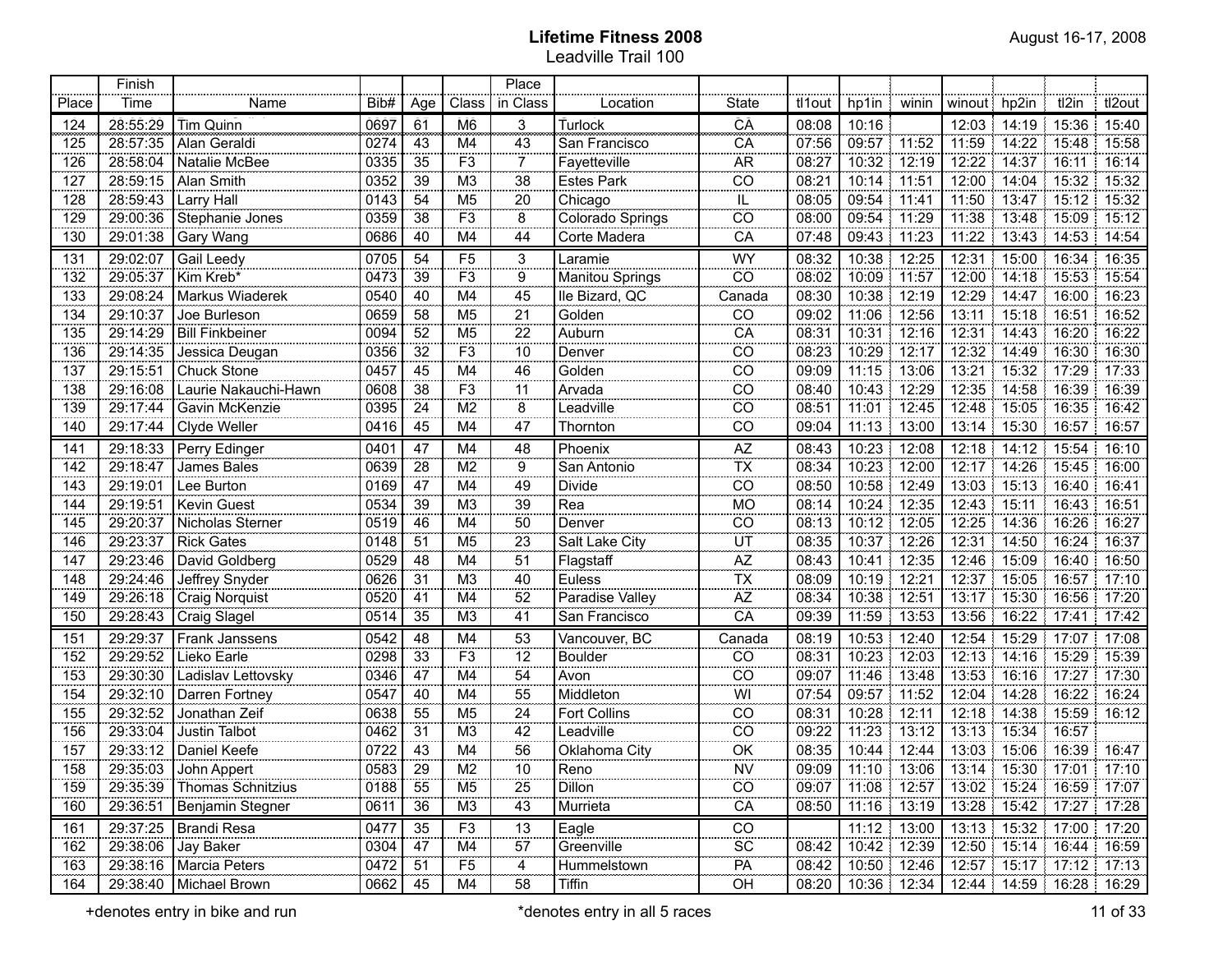|       | Finish   |                       |      |     |                | Place           |                        |                                |       |                                               |             |             |        |                    |
|-------|----------|-----------------------|------|-----|----------------|-----------------|------------------------|--------------------------------|-------|-----------------------------------------------|-------------|-------------|--------|--------------------|
| Place | Time     | Name                  | Bib# | Age | Class          | in Class        | Location               | <b>State</b>                   |       | hm2in hm2out fh2in                            |             | fh2out      |        | mq2in mq2out       |
| 124   | 28:55:29 | Tim Quinn             | 0697 | 61  | M6             | 3               | Turlock                | ĈĀ                             |       | 18:48 19:06                                   |             | 20:53 21:10 |        | 24:47 24:53        |
| 125   | 28:57:35 | Alan Geraldi          | 0274 | 43  | M4             | 43              | San Francisco          | CA                             |       | 18:51 19:24                                   |             | 21:20 21:34 |        | 25:03 25:14        |
| 126   | 28:58:04 | Natalie McBee         | 0335 | 35  | F <sub>3</sub> | $\overline{7}$  | Fayetteville           | <b>AR</b>                      |       | 19:14 19:25                                   |             | 21:21 21:25 |        | 24:54 25:04        |
| 127   | 28:59:15 | Alan Smith            | 0352 | 39  | M <sub>3</sub> | 38              | <b>Estes Park</b>      | CO                             |       | 18:36 18:46                                   |             | 20:48 20:59 |        | 24:36 24:47        |
| 128   | 28:59:43 | <b>Larry Hall</b>     | 0143 | 54  | M <sub>5</sub> | 20              | Chicago                | $\mathbb{L}$                   |       | 18:47   19:16                                 | 21:06 21:27 |             |        | 25:04 25:14        |
| 129   | 29:00:36 | Stephanie Jones       | 0359 | 38  | F <sub>3</sub> | 8               | Colorado Springs       | CO                             |       | 18:17 18:43                                   |             | 20:14 20:25 |        | 24:22 24:50        |
| 130   | 29:01:38 | Gary Wang             | 0686 | 40  | M4             | 44              | Corte Madera           | CA                             | 17:38 | 17:54                                         | 20:29       | 120:51      |        | 24:57 25:07        |
| 131   | 29:02:07 | Gail Leedy            | 0705 | 54  | F5             | 3               | Laramie                | WY                             | 19:39 | 19:42                                         | 21:30       | 21:31<br>÷  | 25:06  | 25:09              |
| 132   | 29:05:37 | Kim Kreb*             | 0473 | 39  | F <sub>3</sub> | $\frac{1}{9}$   | <b>Manitou Springs</b> | $\overline{CO}$                | 18:52 | 18:53                                         | 20:40       | 20:56<br>÷  |        | 24:38 24:50        |
| 133   | 29:08:24 | Markus Wiaderek       | 0540 | 40  | M4             | 45              | lle Bizard, QC         | Canada                         | 19:39 | 19:45                                         | 21:37       | 21:50<br>÷  | 25:13  | $\overline{25:17}$ |
| 134   | 29:10:37 | Joe Burleson          | 0659 | 58  | M <sub>5</sub> | $\overline{21}$ | Golden                 | CO                             | 19:58 | 20:03                                         | 21:59       | 22:02<br>÷  | 25:30  | 25:47              |
| 135   | 29:14:29 | Bill Finkbeiner       | 0094 | 52  | M <sub>5</sub> | 22              | Auburn                 | CA                             | 19:35 | 19:44                                         | 21:36       | 21:38<br>÷  | 24:53  | 725:05             |
| 136   | 29:14:35 | Jessica Deugan        | 0356 | 32  | F <sub>3</sub> | 10              | Denver                 | $\overline{CO}$                | 19:27 | 19:32                                         | 21:29       | 21:32<br>ł  | 25:23  | $\sqrt{25:33}$     |
| 137   | 29:15:51 | Chuck Stone           | 0457 | 45  | M4             | 46              | Golden                 | $\overline{CO}$                | 20:17 | 20:27                                         | 22:05       | 22:16<br>ł. |        | 25:31 25:46        |
| 138   | 29:16:08 | Laurie Nakauchi-Hawn  | 0608 | 38  | F <sub>3</sub> | 11              | Arvada                 | $\overline{CO}$                | 19:44 | 19:47                                         | 21:56       | 22:05<br>÷  |        | 25:30 25:31        |
| 139   | 29:17:44 | Gavin McKenzie        | 0395 | 24  | M <sub>2</sub> | $\overline{8}$  | Leadville              | $\overline{CO}$                | 19:44 | 19:56                                         | 21:42       | 21:52<br>÷  | 25:20  | 125:29             |
| 140   | 29:17:44 | Clyde Weller          | 0416 | 45  | M4             | 47              | Thornton               | CO                             | 20:15 | 20:22                                         | 22:08       | 22:08<br>÷  | 25:38  | 25:42              |
| 141   | 29:18:33 | Perry Edinger         | 0401 | 47  | M4             | 48<br>.         | Phoenix                | $rac{AZ}{TX}$                  | 19:19 | 19:34                                         | 21:26       | 21:27<br>1  | 25:17  | 25:41              |
| 142   | 29:18:47 | James Bales           | 0639 | 28  | M <sub>2</sub> | 9<br>           | San Antonio            |                                | 18:50 | 19:08                                         | 20:57       | 21:17       | 24:48  | 25:16              |
| 143   | 29:19:01 | Lee Burton            | 0169 | 47  | M4             | 49              | Divide                 | $\overline{CO}$<br>            | 19:44 | 19:50                                         | 21:42       | 21:58       | 25:23  | 25:33              |
| 144   | 29:19:51 | <b>Kevin Guest</b>    | 0534 | 39  | M <sub>3</sub> | 39              | Rea                    | <b>MO</b>                      | 19:55 | 20:14                                         | 21:59       | 22:06       | 25:37  | 25:47              |
| 145   | 29:20:37 | Nicholas Sterner      | 0519 | 46  | M4             | 50              | Denver                 | CO<br>.                        | 19:40 | 19:49                                         | 22:20       | 22:34       | 25:43: | 25:52              |
| 146   | 29:23:37 | <b>Rick Gates</b>     | 0148 | 51  | M <sub>5</sub> | 23              | Salt Lake City         | UT<br>                         | 19:38 | 19:42                                         | 21:33       | 21:37       | 25:21: | 25:28              |
| 147   | 29:23:46 | David Goldberg        | 0529 | 48  | M4             | 51              | Flagstaff              | AZ                             | 19:51 | 20:02                                         | 22:00       | 22:07       | 25:30  | 25:38              |
| 148   | 29:24:46 | Jeffrey Snyder        | 0626 | 31  | M <sub>3</sub> | 40              | Euless                 | <b>TX</b><br>                  | 20:09 | 20:27                                         | 22:05       | 22:28       | 25:55  | 26:03              |
| 149   | 29:26:18 | <b>Craig Norquist</b> | 0520 | 41  | M4             | 52              | Paradise Valley        | AZ                             | 20:15 | 20:21                                         | 22:01<br>J. | 22:11       | 25:37  | 25:46              |
| 150   | 29:28:43 | Craig Slagel          | 0514 | 35  | M <sub>3</sub> | 41              | San Francisco          | CA                             | 20:43 | 20:45                                         | 22:39       | 22:48       | 26:10  | 26:13              |
| 151   | 29:29:37 | Frank Janssens        | 0542 | 48  | M4             | 53              | Vancouver, BC          | Canada                         | 20:06 | 20:06                                         |             | 22:01 22:08 |        | 25:43 25:44        |
| 152   | 29:29:52 | Lieko Earle           | 0298 | 33  | F <sub>3</sub> | 12              | <b>Boulder</b>         | CO                             | 19:25 | 19:42                                         | 21:35 21:41 |             |        | 25:35 25:38        |
| 153   | 29:30:30 | Ladislav Lettovsky    | 0346 | 47  | M4             | 54              | Avon                   | $\overline{CO}$                |       | 20:34 20:40                                   | 22:35 22:48 |             |        | 26:20 26:25        |
| 154   | 29:32:10 | Darren Fortney        | 0547 | 40  | M4             | 55              | Middleton              | WI                             |       | 19:35 19:40                                   |             | 21:40 21:46 |        | 25:35 25:36        |
| 155   | 29:32:52 | Jonathan Zeif         | 0638 | 55  | M <sub>5</sub> | 24              | Fort Collins           | $\overline{CO}$                |       | 19:14 19:21                                   | 21:13 21:24 |             |        | 24:59 25:11        |
| 156   | 29:33:04 | Justin Talbot         | 0462 | 31  | M <sub>3</sub> | 42              | Leadville              | $\overline{CO}$                |       | 19:43 19:45                                   |             | 21:43 21:45 |        | 25:28 25:30        |
| 157   | 29:33:12 | Daniel Keefe          | 0722 | 43  | M4             | 56              | Oklahoma City          | $\overline{OK}$                |       | 19:55   20:35   22:21   22:32                 |             |             |        | 25:52 26:02        |
| 158   | 29:35:03 | John Appert           | 0583 | 29  | M <sub>2</sub> | 10<br>.         | Reno                   | <b>NV</b><br><b>CONTRACTOR</b> |       | 20:15   20:22   22:08   22:27   25:44   25:55 |             |             |        |                    |
| 159   | 29:35:39 | Thomas Schnitzius     | 0188 | 55  | M <sub>5</sub> | 25              | Dillon                 | CO                             |       | 20:15   20:22   22:15   22:22   25:58   26:01 |             |             |        |                    |
| 160   | 29:36:51 | Benjamin Stegner      | 0611 | 36  | M <sub>3</sub> | 43              | Murrieta               | CA                             |       | 20:23   20:25   22:16   22:19                 |             |             |        | 25:55 26:01        |
| 161   | 29:37:25 | Brandi Resa           | 0477 | 35  | F <sub>3</sub> | 13              | Eagle                  | $_{\rm CO}$                    |       | 20:25   20:37   22:16   22:22                 |             |             |        | 25:51 25:53        |
| 162   | 29:38:06 | Jay Baker             | 0304 | 47  | M4             | 57              | Greenville             | $\overline{SC}$                |       | 20:06 20:25 22:10 22:29                       |             |             |        | 25:52   26:01      |
| 163   | 29:38:16 | Marcia Peters         | 0472 | 51  | F <sub>5</sub> | $\overline{4}$  | Hummelstown            | PA                             |       | 20:19   20:22   22:13   22:17                 |             |             |        | 25:42   25:55      |
| 164   | 29:38:40 | Michael Brown         | 0662 | 45  | M4             | 58              | Tiffin                 | $\overline{OH}$                |       | 19:35   19:43   21:37   21:37                 |             |             |        | 25:37 25:39        |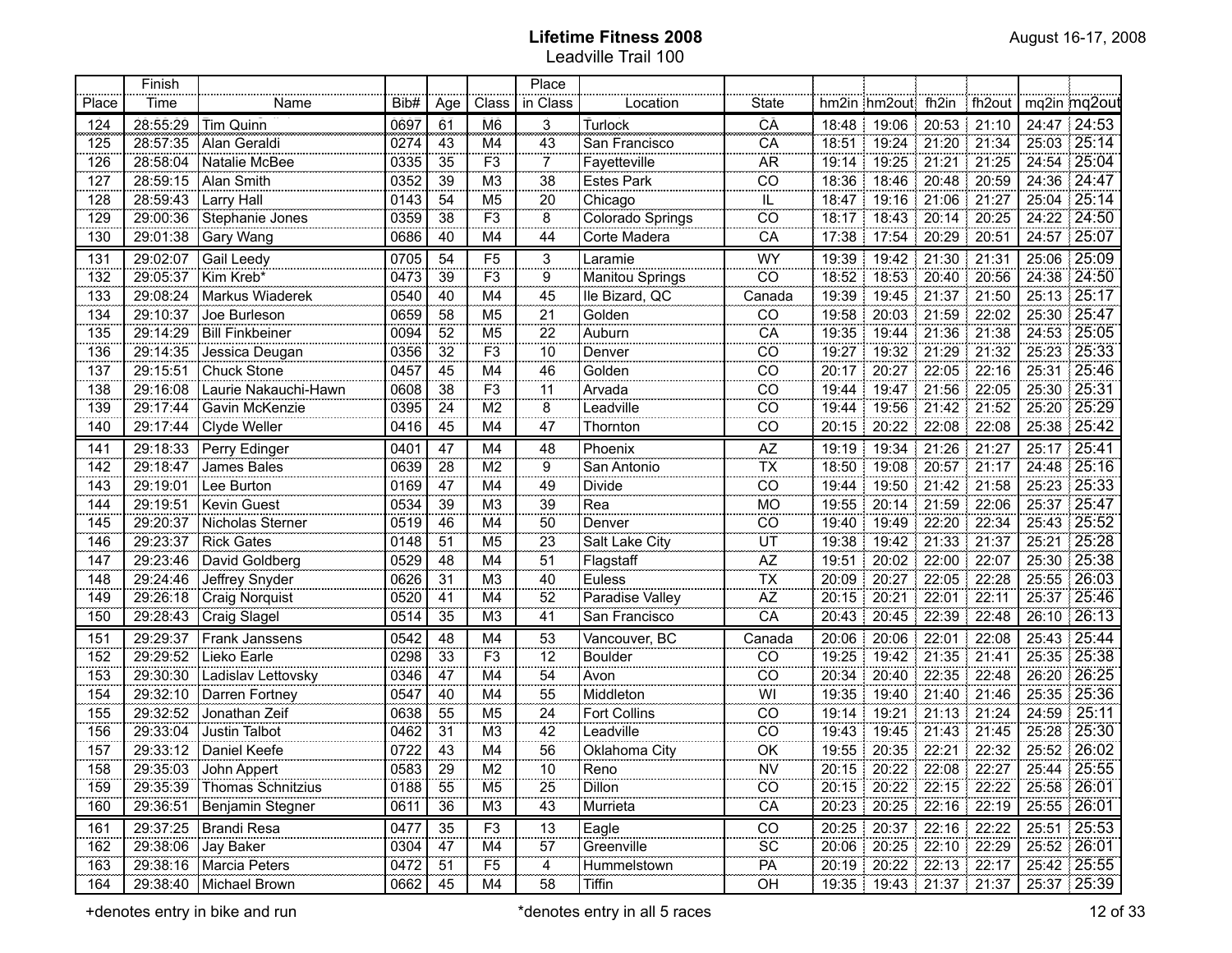|       | Finish   |                          |      |     |                 | Place          |                          |                             |               |                                 |                   |                         |       |                     |                             |
|-------|----------|--------------------------|------|-----|-----------------|----------------|--------------------------|-----------------------------|---------------|---------------------------------|-------------------|-------------------------|-------|---------------------|-----------------------------|
| Place | Time     | Name                     | Bib# | Age | Class           | in Class       | Location                 | <b>State</b>                |               | mq1in mq1out fh1in fh1out       |                   |                         |       | hm1in hm1out tl1in  |                             |
| 165   | 29:39:01 | Dave Cunningham          | 0400 | 44  | M4              | $\frac{59}{2}$ | Superior                 | CO                          | 02:25 02:24   |                                 | 04:46 04:47       |                         |       | 06:23 06:25         | 08:36                       |
| 166   | 29:39:11 | Allan Holtz              | 0189 | 58  | M <sub>5</sub>  | 26             | Oakdale                  | <b>MN</b>                   | 03:00 02:58   |                                 | $05:22$ 05:24     |                         |       | 06:55 06:56         | 09:09                       |
| 167   | 29:39:41 | Kristin Malone           | 0463 | 33  | F <sub>3</sub>  | 14             | Leadville                | CO                          | 02:39   02:38 |                                 | 05:05 05:06       |                         |       | 06:40 06:42 08:53   |                             |
| 168   | 29:40:42 | James Ficke              | 0642 | 47  | M4              | 60             | San Antonio              | $\overline{TX}$             | 02:19   02:17 |                                 | $04:20$ 04:24     |                         |       | 05:42 05:46         | 107:51                      |
| 169   | 29:40:59 | Ryan McDonald            | 0675 | 34  | M <sub>3</sub>  | 44             | San Clemente             | CA                          |               | 02:12 02:12 04:32 04:31         |                   |                         |       | 06:02 06:04         | 08:20                       |
| 170   | 29:41:06 | <b>Bruce Westerhoff</b>  | 0336 | 47  | M4              | 61             | St. Charles              | IL.                         | 02:24         | 02:24                           | 04:44             | 04:47                   |       | 06:17 06:19         | 08:36                       |
| 171   | 29:41:30 | Roger Kane               | 0402 | 50  | M <sub>5</sub>  | 27             | Aurora                   | CO                          | 02:27         | 02:23                           | 04:40             | 04:50                   | 06:17 | 06:18<br>÷.         | 08:35                       |
| 172   | 29:44:06 | Raymond Churgovich       | 0254 | 42  | M4              | 62             | <b>Broomfield</b>        | CO                          | 02:27         | 02:26                           |                   | 04:43 04:45             |       | 06:10 06:13         | 08:27                       |
| 173   | 29:44:39 | Jerry Letendre           | 0657 | 46  | M4              | 63             | Portland                 | <b>OR</b>                   | 02:27         | 02:25                           |                   | 04:33   04:35           | 05:54 | 06:04               | 08:09                       |
| 174   | 29:45:24 | Ryan Parish              | 0720 | 22  | M <sub>2</sub>  | 11             | <b>USAFA</b>             | CO                          | 02:22         | 02:20                           |                   | 04:31 04:33             |       | 05:57 06:00         | 08:13                       |
| 175   | 29:45:53 | Ronald Houlette          | 0483 | 55  | M <sub>5</sub>  | 28             | Castle Rock              | CO                          | 02:42         | 02:41                           |                   | 05:00 05:00             |       | 06:46 06:53         | 08:59                       |
| 176   | 29:46:22 | Jeff Stevenson           | 0423 | 62  | M <sub>6</sub>  | 4<br>ooceee    | Solvang                  | CA                          | 02:58 02:49   |                                 | 05:22 05:24       |                         |       | 06:52 06:56         | 09:13                       |
| 177   | 29:46:40 | <b>Henry Schloss</b>     | 0718 | 34  | M <sub>3</sub>  | 45             | Denver                   | CO                          | 02:33         | 02:31                           | 05:02 05:07       |                         |       | 06:40 06:42         | .09:05                      |
| 178   | 29:47:00 | Justin Harrington        | 0635 | 21  | M <sub>2</sub>  | 12             | Fort Carson              | CO                          | 02:31         | 02:29                           | 04:46 04:47       |                         |       | 06:26 06:29         | 08:46                       |
| 179   | 29:47:23 | Louis Telles             | 0362 | 48  | M4              | 64             | La Luz                   | <b>NM</b>                   | 02:27         | 02:27                           |                   | 04:43   04:45           | 06:11 | 06:13               | 08:20                       |
| 180   | 29:49:02 | Jennifer Schubert-Akin   | 0365 | 51  | F <sub>5</sub>  | 5              | <b>Steamboat Springs</b> | CO                          | 02:47         |                                 | 02:46 05:19 05:20 |                         |       | 06:58 07:00 09:25   |                             |
| 181   | 29:51:09 | Matt Harrington          | 0486 | 40  | M4              | 65             | Austin                   | $\overline{TX}$             |               | 02:17 02:17 04:20 04:20         |                   |                         |       | 05:37 05:38 07:46   |                             |
| 182   | 29:52:00 | <b>Felix Colonnieves</b> | 0628 | 47  | M4              | 66             | Colorado Springs         | $\overline{co}$             | 02:31         | 02:28                           | 04:46             | 04:47                   | 06:26 | 06:29               | 08:48                       |
| 183   | 29:52:17 | <b>Brian Martin</b>      | 0545 | 30  | M <sub>3</sub>  | 46<br>.        | Oceanside                | CA                          | 02:25 02:24   |                                 | 04:58 05:01       |                         | 06:46 | 06.47               | 09:14                       |
| 184   | 29:53:21 | <b>Rickie Redland</b>    | 0129 | 54  | F <sub>5</sub>  | 6              | Salida                   | CO                          | 02:37         | 02:36                           | 05:05             | 05:07                   |       | 06:38 06:40 09:00   |                             |
| 185   | 29:55:20 | Kyle Kruger+             | 0340 | 26  | M <sub>2</sub>  | ببب<br>13<br>  | Fayetteville             | <b>AR</b>                   | 02:18 02:17   |                                 | $04:29$ 04:30     |                         |       | 06.00 06.02 08:10   |                             |
| 186   | 29:59:30 | <b>Tammy Parsons</b>     | 0372 | 45  | $\overline{F4}$ | 9              | Las Vegas                | <b>NM</b>                   |               | 02:32 02:32 04:56 04:58         |                   |                         |       | 06:30 06:32 08:45   |                             |
|       |          |                          |      |     |                 |                |                          |                             |               |                                 |                   |                         |       |                     |                             |
|       |          | Fred Abramowitz          | 0152 | 56  | M <sub>5</sub>  |                | Fort Collins             | CO                          | 02:40   02:37 |                                 | $05:14$ 05:17     |                         |       | 06:59 07:07 09:26   |                             |
|       |          | Juli Aistars             | 0385 | 49  | F <sub>4</sub>  |                | Lake Zurich              | $\frac{1}{K}$               | 02:54 02:54   |                                 | 05:29 05:30       |                         |       | 07:15 07:19 09:47   |                             |
|       |          | Randy Albrecht           | 0509 | 52  | M <sub>5</sub>  |                | Wichita                  |                             | $02:13$ 02:13 |                                 | 04:18:04:23       |                         |       | 05:42:05:44         | 07:45                       |
|       |          | Honey Albrecht           | 0563 | 49  | F <sub>4</sub>  |                | Sun City                 | $\overline{AZ}$             | $02:13$ 02:11 |                                 | 04:20             |                         |       | 05:45 05:49 07:51   |                             |
|       |          | John Alexander           | 0714 | 43  | M4              |                | Colorado Springs         | CO                          | 02:48 02:46   |                                 | 05:31:05:37       |                         |       | 07:15 07:20 09:56   |                             |
|       |          | Greg Allen               | 0311 | 43  | M4              |                | Bloomington              | <b>MN</b>                   | 02:59 02:56   |                                 | 05:42:05:51       |                         |       | $07:33$ 07:38 10:09 |                             |
|       |          | Paul J. Anderson         | 0461 | 29  | M <sub>2</sub>  |                | Sundance                 | WY                          | 02:38 02:38   |                                 | 05:08 05:10       |                         |       | 06:49 06:52 09:16   |                             |
|       |          | Paul Anderson            | 0645 | 52  | M <sub>5</sub>  |                | Red Wing                 | <b>MN</b>                   | 03:00   03:00 |                                 | 05:47 05:52       |                         |       |                     | 07:27 07:35 10:27           |
|       |          | Jack Andrish             | 0300 | 64  | M <sub>6</sub>  |                | Orange Village           | OH                          | 02:57   02:56 |                                 | 05:59:06:00       |                         |       | 07:57 07:59         |                             |
|       |          | Anthony Archuleta        | 0379 | 53  | M <sub>5</sub>  |                | Moffat                   | $\overline{CO}$             |               | 02:38 02:37 05:43 05:49         |                   |                         | 07:55 |                     |                             |
|       |          | Keith Baker              | 0406 | 53  | M <sub>5</sub>  |                | Farmington               | <b>NM</b>                   |               | 03:08 03:00                     |                   | 05:54                   |       | 07:37 07:43 10:30   |                             |
|       |          | Reza Baluchi             | 0590 | 36  | M3              |                | Boulder                  | $\overline{\phantom{a}}$ Co |               |                                 |                   | 01:45 01:45 03:34 03:36 |       |                     | 04:58 04:58 07:04           |
|       |          | Gilles Barbeau           | 0260 | 52  | M5              |                | Vancouver                | <b>BC Canada</b>            |               | $02:44$   02:43   05:19   05:19 |                   |                         |       |                     | $07:11$   $07:12$   $09:44$ |
|       |          | Joe Barry                | 0456 | 62  | M <sub>6</sub>  |                | Houston                  | <b>TX</b>                   |               | 02:57 02:56 05:27 05:29         |                   |                         |       |                     | $07:03$   $07:10$   $09:44$ |
|       |          | Michelle Barton          | 0324 | 37  | F3              |                | Laguna Niguel            | CA                          |               | 02:33 02:33 05:05 05:14         |                   |                         |       |                     | 06:40 06:44 09:02           |
|       |          | Maria Bawn               | 0579 | 52  | E5              |                | <b>Boulder</b>           | CO                          |               | 03:05 03:04 06:00 06:00         |                   |                         |       |                     | 07:50 07:51 10:30           |
|       |          | Sandra Beauvais          | 0460 | 47  | F <sub>4</sub>  |                | Guilford                 | <b>CT</b>                   |               | 02:56 02:55 05:49 05:51         |                   |                         |       |                     | 07:39 07:41 10:21           |
|       |          | Mary Beck                | 0533 | 51  | F <sub>5</sub>  |                | Vancouver, BC            | Canada                      |               | 02:35 02:35 05:10 05:12         |                   |                         |       |                     | 06:54   06:57   09:36       |

+denotes entry in bike and run the same of 33 of 33 and the state of 33 of 33 of 33 of 33 of 33 of 33 of 33 of 33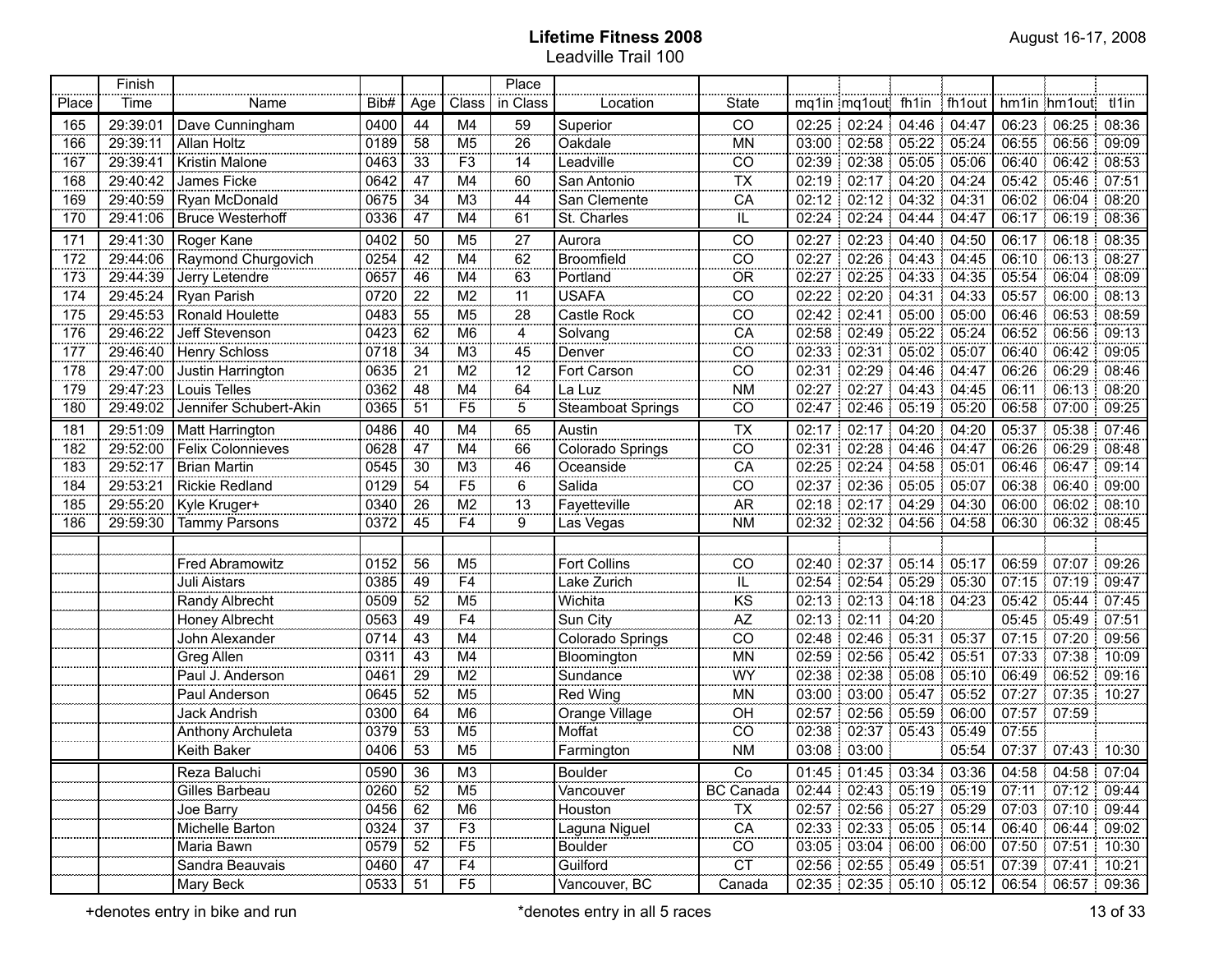|       | Finish   |                          |         |     |                 | Place           |                          |                             |        |               |             |              |                   |                                               |         |
|-------|----------|--------------------------|---------|-----|-----------------|-----------------|--------------------------|-----------------------------|--------|---------------|-------------|--------------|-------------------|-----------------------------------------------|---------|
| Place | Time     | Name                     | Bib#    | Age | Class           | in Class        | Location                 | State                       | tl1out | hp1in         | winin       | winout hp2in |                   | tl2in                                         | tl2out  |
| 165   | 29:39:01 | Dave Cunningham          | 0400    | 44  | M4              | $\overline{59}$ | Superior                 | ĈÕ                          | 08:36  | 10:52 12:49   |             | 13:01        | 15.22             | 16:54                                         | 16:55   |
| 166   | 29:39:11 | <b>Allan Holtz</b>       | 0189    | 58  | M <sub>5</sub>  | 26              | Oakdale                  | MN                          | 09:19  | 11:17 13:10   |             |              |                   | 13:14   15:35   17:11   17:18                 |         |
| 167   | 29:39:41 | Kristin Malone           | 0463    | 33  | F <sub>3</sub>  | 14              | Leadville                | CO                          | 08:54  | 11:00 12:53   |             | 12:56        | $15:22$ 17:05     |                                               | : 17:06 |
| 168   | 29:40:42 | James Ficke              | 0642    | 47  | M4              | 60              | San Antonio              | $\overline{TX}$             | 08:04  | 10:01 11:45   |             |              |                   | 12:00 14:14 15:42 15:44                       |         |
| 169   | 29:40:59 | Ryan McDonald            | 0675    | 34  | M <sub>3</sub>  | 44              | San Clemente             | CA                          | 08:22  | 10:22 12:17   |             | 12:33        | $14:43$ 16:11     |                                               | 16:31   |
| 170   | 29:41:06 | <b>Bruce Westerhoff</b>  | 0336    | 47  | M4              | 61              | St. Charles              | IL.                         | 08:39  | 10:53         | 12:53       | 13:04        | 15:29             | 16:50                                         | 17:05   |
| 171   | 29:41:30 | Roger Kane               | 0402    | 50  | M <sub>5</sub>  | 27              | Aurora                   | CO                          | 08:41  | 10:34         | 12:22       | 12:36        | 14:42             | 16:17                                         | 16:31   |
| 172   | 29:44:06 | Raymond Churgovich       | 0254    | 42  | M4              | 62              | <b>Broomfield</b>        | CO                          | 08:34  | 10:31 12:16   |             | 12:20        | 14:40             | 16:12                                         | 16:19   |
| 173   | 29:44:39 | Jerry Letendre           | 0657    | 46  | M4              | 63              | Portland                 | <b>OR</b>                   | 08:11  | 10:07 11:59   |             | 12:16        | 14:48             | 16:13                                         | 16:24   |
| 174   | 29:45:24 | Ryan Parish              | 0720    | 22  | M <sub>2</sub>  | 11              | <b>USAFA</b>             | CO                          | 08:14  | 10:23         | 12:15       | 12:18        | $14:30$ 16:06     |                                               | 16:08   |
| 175   | 29:45:53 | Ronald Houlette          | 0483    | 55  | M <sub>5</sub>  | 28              | Castle Rock              | CO                          | 09:05  | 11:15         | 13:10       | 13:26        | 15:32             |                                               | 17:14   |
| 176   | 29:46:22 | Jeff Stevenson           | 0423    | 62  | M <sub>6</sub>  | 4<br>oocoo      | Solvang                  | CA                          | 09:14  | 11:20         | 13:06       | 13:08        | 15:26             | 17:09                                         | 17:11   |
| 177   | 29:46:40 | <b>Henry Schloss</b>     | 0718    | 34  | M <sub>3</sub>  | 45              | Denver                   | CO                          | 09:06  | 11:21         | 13:16<br>÷. | 13:18        | 15:26             | 17:01                                         | 17:03   |
| 178   | 29:47:00 | Justin Harrington        | 0635    | 21  | M <sub>2</sub>  | 12              | Fort Carson              | CO                          | 08:48  | 11:10         | 13:10       | 13:12        | $15:37$ 17:18     |                                               | 17:25   |
| 179   | 29:47:23 | Louis Telles             | 0362    | 48  | M4              | 64              | La Luz                   | <b>NM</b>                   | 08:30  | 10:23         | 12:12       | 12:18        | 14:25             | 15:50                                         | 15:54   |
| 180   | 29:49:02 | Jennifer Schubert-Akin   | 0365    | 51  | F <sub>5</sub>  | 5               | <b>Steamboat Springs</b> | CO                          | 09:25  | 11:34 13:22   |             | 13:23        | 15:47             | 17:23<br>Ť.                                   | 17:23   |
| 181   | 29:51:09 | Matt Harrington          | 0486    | 40  | M4              | 65              | Austin                   | <b>TX</b>                   | 07:46  | 09:39 11:28   |             | 11:29        | $13:57$ 16:14     |                                               | 16:14   |
| 182   | 29:52:00 | <b>Felix Colonnieves</b> | 0628    | 47  | M4              | 66              | Colorado Springs         | CO                          | 09:02  | 11:10 13:10   |             | 13:12        | 15:37             | 17:12                                         | 17:25   |
| 183   | 29:52:17 | <b>Brian Martin</b>      | 0545    | 30  | M <sub>3</sub>  | 46<br>          | Oceanside                | $\overline{CA}$             | 09:15  | 11:31         | 13:32       | 13:45        | 16:00             | 17:34                                         | 17:34   |
| 184   | 29:53:21 | <b>Rickie Redland</b>    | 0129    | 54  | $\overline{F5}$ | 6               | Salida                   | CO                          | 09:00  | 11:08         | 12:57<br>÷. | 13:08        | 15:24             | 17:13                                         | 17:15   |
| 185   | 29:55:20 | Kyle Kruger+             | 0340    | 26  | M2              | $\overline{13}$ | Fayetteville             | A <sub>R</sub>              | 08:13  | 10:21         | 12:06<br>÷. |              | 12:09 14:34       | 16:18                                         | 16:23   |
| 186   | 29:59:30 | <b>Tammy Parsons</b>     | 0372    | 45  | $\overline{F4}$ | $\overline{9}$  | Las Vegas                | <b>NM</b>                   | 08:51  |               | 10:55 12:45 | 12:46        | 15.27             | 17:07:<br>÷.                                  | 17:10   |
|       |          |                          |         |     |                 |                 |                          |                             |        |               |             |              |                   |                                               |         |
|       |          | <b>Fred Abramowitz</b>   | 0152    | 56  | M <sub>5</sub>  |                 | <b>Fort Collins</b>      | CO                          | 09:29  |               | 11:43 14:30 |              |                   |                                               |         |
|       |          | Juli Aistars             | 0385    | 49  | F <sub>4</sub>  |                 | Lake Zurich              |                             | 09:50  | 12:00         |             |              |                   |                                               |         |
|       |          | Randy Albrecht           | 0509    | 52  | M <sub>5</sub>  |                 | Wichita                  | $rac{IL}{KS}$               | 07:48  | 09:39 11:11   |             |              |                   | 11:13 13:26 14:50 15:04                       |         |
|       |          | <b>Honey Albrecht</b>    | 0563    | 49  | F <sub>4</sub>  |                 | Sun City                 | $\overline{AZ}$             | 07:56  | 09:57 11:55   |             |              | 12:05 15:00 16:42 |                                               |         |
|       |          | John Alexander           | 0714    | 43  | M4              |                 | Colorado Springs         | CO                          | 10:03  | 12:53         |             |              |                   |                                               |         |
|       |          | Greg Allen               | 0311    | 43  | M4              |                 | Bloomington              | <b>MN</b>                   | 10:11  |               | 12:14 14:30 |              |                   |                                               |         |
|       |          | Paul J. Anderson         | 0461    | 29  | M <sub>2</sub>  |                 | Sundance                 | WY                          | 09:17  |               | 11:32 13:35 |              | 13:37 16:17 18:06 |                                               |         |
|       |          | Paul Anderson            | 0645    | 52  | M <sub>5</sub>  |                 | Red Wing                 | MN                          | 10:28  |               |             |              |                   |                                               |         |
|       |          | Jack Andrish             | 0300    | 64  | M <sub>6</sub>  |                 | Orange Village           | OH                          | 10:30  |               |             |              |                   |                                               |         |
|       |          | Anthony Archuleta        | 0379    | 53  | M <sub>5</sub>  |                 | Moffat                   | CO                          |        |               |             |              |                   |                                               |         |
|       |          | Keith Baker              | 0406    | 53  | M <sub>5</sub>  |                 | Farmington               | <b>NM</b>                   |        |               |             |              |                   |                                               |         |
|       |          | Reza Baluchi             | 0590 36 |     | M3              |                 | Boulder                  | $\overline{\phantom{a}}$ Co |        |               |             |              |                   | 07:07   09:21   11:11   11:22   13:53   15:07 |         |
|       |          | Gilles Barbeau           | 0260    | 52  | M5              |                 | Vancouver                | <b>BC Canada</b>            | 09:51  | 12:17   14:30 |             |              |                   |                                               |         |
|       |          | Joe Barry                | 0456    | 62  | M6              |                 | Houston                  | <b>TX</b>                   | 09:47  | 12:22 14:30   |             |              |                   |                                               |         |
|       |          | Michelle Barton          | 0324    | 37  | F3              |                 | Laguna Niguel            | CA                          |        | 11:50 14:30   |             |              |                   |                                               |         |
|       |          | Maria Bawn               | 0579    | 52  | F5              |                 | <b>Boulder</b>           | $\overline{c}$              |        |               |             |              |                   |                                               |         |
|       |          | Sandra Beauvais          | 0460    | 47  | F <sub>4</sub>  |                 | Guilford                 | <b>CT</b>                   | 10:22  |               |             |              |                   |                                               |         |
|       |          | Mary Beck                | 0533    | 51  | F <sub>5</sub>  |                 | Vancouver, BC            | Canada                      |        | 09:38 11:50   |             |              |                   |                                               |         |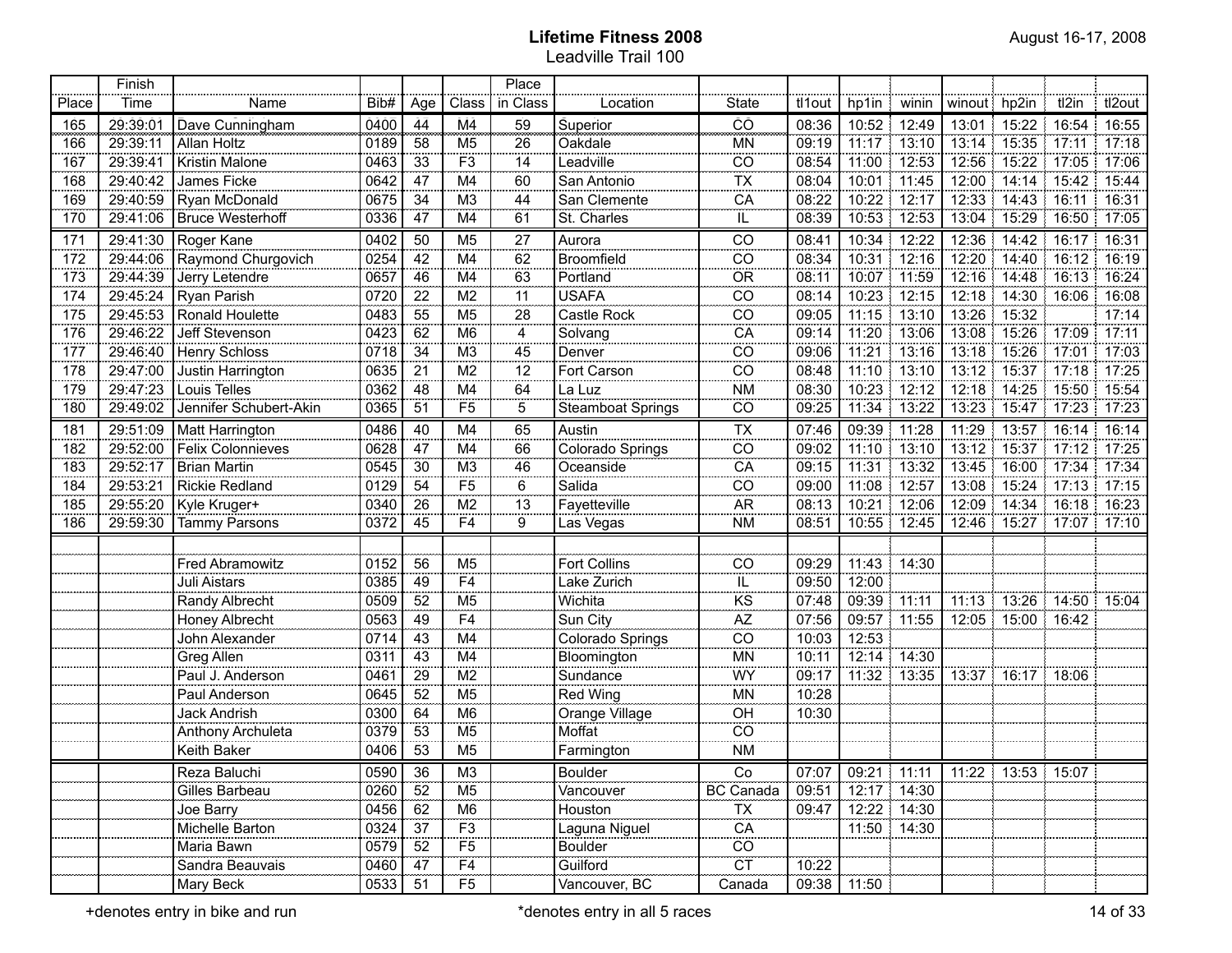|       | Finish   |                          |      |                 |                 | Place           |                          |                                   |       |                               |                   |             |       |                   |
|-------|----------|--------------------------|------|-----------------|-----------------|-----------------|--------------------------|-----------------------------------|-------|-------------------------------|-------------------|-------------|-------|-------------------|
| Place | Time     | Name                     | Bib# | Age             | Class           | in Class        | Location                 | State                             |       | hm2in hm2out fh2in            |                   | ∶fh2out     |       | mq2in mq2out      |
| 165   | 29:39:01 | Dave Cunningham          | 0400 | 44              | M4              | 59              | Superior                 | ĈÕ                                | 20:03 | 20:08                         | 21:55             | 21:56       |       | 25:44 25:53       |
| 166   | 29:39:11 | Allan Holtz              | 0189 | 58              | M <sub>5</sub>  | 26              | Oakdale                  | <b>MN</b>                         |       | 20:35   20:36   22:28   22:34 |                   |             |       | 26:01 26:03       |
| 167   | 29:39:41 | Kristin Malone           | 0463 | 33              | F <sub>3</sub>  | 14              | Leadville                | $\overline{\overline{\text{co}}}$ | 20:08 | 20:09<br>÷                    |                   | 22:25 22:30 |       | 26:09 26:10       |
| 168   | 29:40:42 | James Ficke              | 0642 | $\overline{47}$ | M4              | 60              | San Antonio              | $\overline{\mathsf{TX}}$          | 19:15 | 19:21                         |                   | 21:37 21:56 |       | 25:35 25:43       |
| 169   | 29:40:59 | Ryan McDonald            | 0675 | 34              | M3              | 44              | San Clemente             | CA                                | 19:32 | 19:38<br>÷                    |                   | 21:36 21:56 |       | 25:32 25:48       |
| 170   | 29:41:06 | <b>Bruce Westerhoff</b>  | 0336 | 47              | M4              | 61              | St. Charles              | IL                                | 19:58 |                               | 20:08 21:50 22:00 |             |       | 25:37 25:55       |
| 171   | 29:41:30 | Roger Kane               | 0402 | 50              | M <sub>5</sub>  | 27              | Aurora                   | CO                                | 19:30 | 19:42                         |                   | 21:32 21:46 |       | 25:29 25:48       |
| 172   | 29:44:06 | Raymond Churgovich       | 0254 | 42              | M4              | $\overline{62}$ | Broomfield               | $\overline{co}$                   | 19:28 | 19:36                         | 21:34 21:41<br>п. |             |       | 25:41 25:43       |
| 173   | 29:44:39 | Jerry Letendre           | 0657 | 46              | M4              | 63              | Portland                 | $\overline{OR}$                   | 19:23 | 19:50                         |                   | 21:37 22:25 | 25:54 | 126:07            |
| 174   | 29:45:24 | Ryan Parish              | 0720 | 22              | M <sub>2</sub>  | 11              | <b>USAFA</b>             | $\overline{CO}$                   | 19:06 | 19:09                         |                   | 21:12 21:28 |       | 26:05 26:08       |
| 175   | 29:45:53 | Ronald Houlette          | 0483 | $\overline{55}$ | M <sub>5</sub>  | $\overline{28}$ | Castle Rock              | $\overline{co}$                   | 20:01 | 20:16                         |                   | 22:24 22:44 | 26:14 | $\frac{1}{26.22}$ |
| 176   | 29:46:22 | Jeff Stevenson           | 0423 | 62              | M <sub>6</sub>  | 4               | Solvang                  | CA                                | 20:18 | 20:21                         |                   | 22:20 22:27 |       | 25:45 25:51       |
| 177   | 29:46:40 | <b>Henry Schloss</b>     | 0718 | 34              | M <sub>3</sub>  | 45              | Denver                   | $\overline{co}$                   | 20:00 | 20:04                         |                   | 22:00 22:19 |       | 25:52 26:02       |
| 178   | 29:47:00 | Justin Harrington        | 0635 | 21              | M2              | $\overline{12}$ | Fort Carson              | $\overline{co}$                   | 20:33 | 20:40                         |                   | 22:48 22:52 |       | 26:25 26:25       |
| 179   | 29:47:23 | Louis Telles             | 0362 | 48              | M4              | 64              | La Luz                   | $\overline{\text{NM}}$            | 19:04 | 19:09                         |                   | 21:45 21:52 |       | 25:43 25:54       |
| 180   | 29:49:02 | Jennifer Schubert-Akin   | 0365 | 51              | F <sub>5</sub>  | $\overline{5}$  | <b>Steamboat Springs</b> | CO                                | 20:42 | 20:45                         | 22:41             | 22:48<br>÷  |       | 26:22   26:23     |
| 181   | 29:51:09 | <b>Matt Harrington</b>   | 0486 | 40              | M4              | 65              | Austin                   | $\overline{TX}$                   | 19:25 | 19:29                         | 21:30             | 21:30<br>÷. |       | 25:36 25:37       |
| 182   | 29:52:00 | <b>Felix Colonnieves</b> | 0628 | 47              | M4              | 66              | Colorado Springs         | CO                                | 20:24 | 20:33                         | 22:27             | 22:27       | 26:05 | 126:06            |
| 183   | 29:52:17 | <b>Brian Martin</b>      | 0545 | 30              | M <sub>3</sub>  | 46              | Oceanside                | CA                                | 20:35 | 20:36                         | 22:15             | 22:17       |       | 25:52 25:54       |
| 184   | 29:53:21 | <b>Rickie Redland</b>    | 0129 | 54              | F <sub>5</sub>  | 6               | Salida                   | $\overline{C}$                    | 20:26 | 20:28                         | 22:16             | 22:26<br>Ŧ. |       | 26:18 26:24       |
| 185   | 29:55:20 | Kyle Kruger+             | 0340 | 26              | M <sub>2</sub>  | 13              | Fayetteville             | <b>AR</b>                         | 19:55 | 20:04                         | 22:09             | 22:17       |       | 25:46 25:54       |
| 186   | 29:59:30 | <b>Tammy Parsons</b>     | 0372 | 45              | F4              | 9               | Las Vegas                | <b>NM</b>                         |       | 20:26 20:27                   |                   | 22:28 22:30 |       | 26:17 26:18       |
|       |          |                          |      |                 |                 |                 |                          |                                   |       |                               |                   |             |       |                   |
|       |          | <b>Fred Abramowitz</b>   | 0152 | 56              | M5              |                 | Fort Collins             | $\overline{CO}$                   |       |                               |                   |             |       |                   |
|       |          | Juli Aistars             | 0385 | 49              | F4              |                 | Lake Zurich              | ïË                                |       |                               |                   |             |       |                   |
|       |          | Randy Albrecht           | 0509 | 52              | M5              |                 | Wichita                  | $\overline{\text{KS}}$            |       | 17:48 18:14 19:54             |                   |             |       |                   |
|       |          | Honey Albrecht           | 0563 | 49              | F4              |                 | Sun City                 | $\overline{AZ}$                   |       |                               |                   |             |       |                   |
|       |          | John Alexander           | 0714 | 43              | M4              |                 | Colorado Springs         | $\overline{co}$                   |       |                               |                   |             |       |                   |
|       |          | Greg Allen               | 0311 | 43              | M4              |                 | Bloomington              | $\overline{\text{MN}}$            |       |                               |                   |             |       |                   |
|       |          | Paul J. Anderson         | 0461 | $\overline{29}$ | M2              |                 | Sundance                 | WY                                |       |                               |                   |             |       |                   |
|       |          | Paul Anderson            | 0645 | 52              | M5              |                 | Red Wing                 | <b>MN</b>                         |       |                               |                   |             |       |                   |
|       |          | Jack Andrish             | 0300 | 64              | M6              |                 | Orange Village           | OH                                |       |                               |                   |             |       |                   |
|       |          | Anthony Archuleta        | 0379 | 53              | M <sub>5</sub>  |                 | Moffat                   | $\overline{CO}$                   |       |                               |                   |             |       |                   |
|       |          | Keith Baker              | 0406 | 53              | M <sub>5</sub>  |                 | Farmington               | <b>NM</b>                         |       |                               |                   |             |       |                   |
|       |          | Reza Baluchi             | 0590 | 36              | M3              |                 | Boulder                  | Co                                |       |                               |                   |             |       |                   |
|       |          | Gilles Barbeau           | 0260 | 52              | M <sub>5</sub>  |                 | Vancouver                | <b>BC</b> Canada                  |       |                               |                   |             |       |                   |
|       |          | Joe Barry                | 0456 | $\overline{62}$ | M6              |                 | Houston                  | TX                                |       |                               |                   |             |       |                   |
|       |          | Michelle Barton          | 0324 | $\overline{37}$ | $\overline{F3}$ |                 | Laguna Niguel            | $\overline{CA}$                   |       |                               |                   |             |       |                   |
|       |          | Maria Bawn               | 0579 | 52              | $\overline{F5}$ |                 | Boulder                  | $\overline{co}$                   |       |                               |                   |             |       |                   |
|       |          | Sandra Beauvais          | 0460 | $\overline{47}$ | F4              |                 | Guilford                 | $\overline{CT}$                   |       |                               |                   |             |       |                   |
|       |          | Mary Beck                | 0533 | 51              | $\overline{F5}$ |                 | Vancouver, BC            | Canada                            |       |                               |                   |             |       |                   |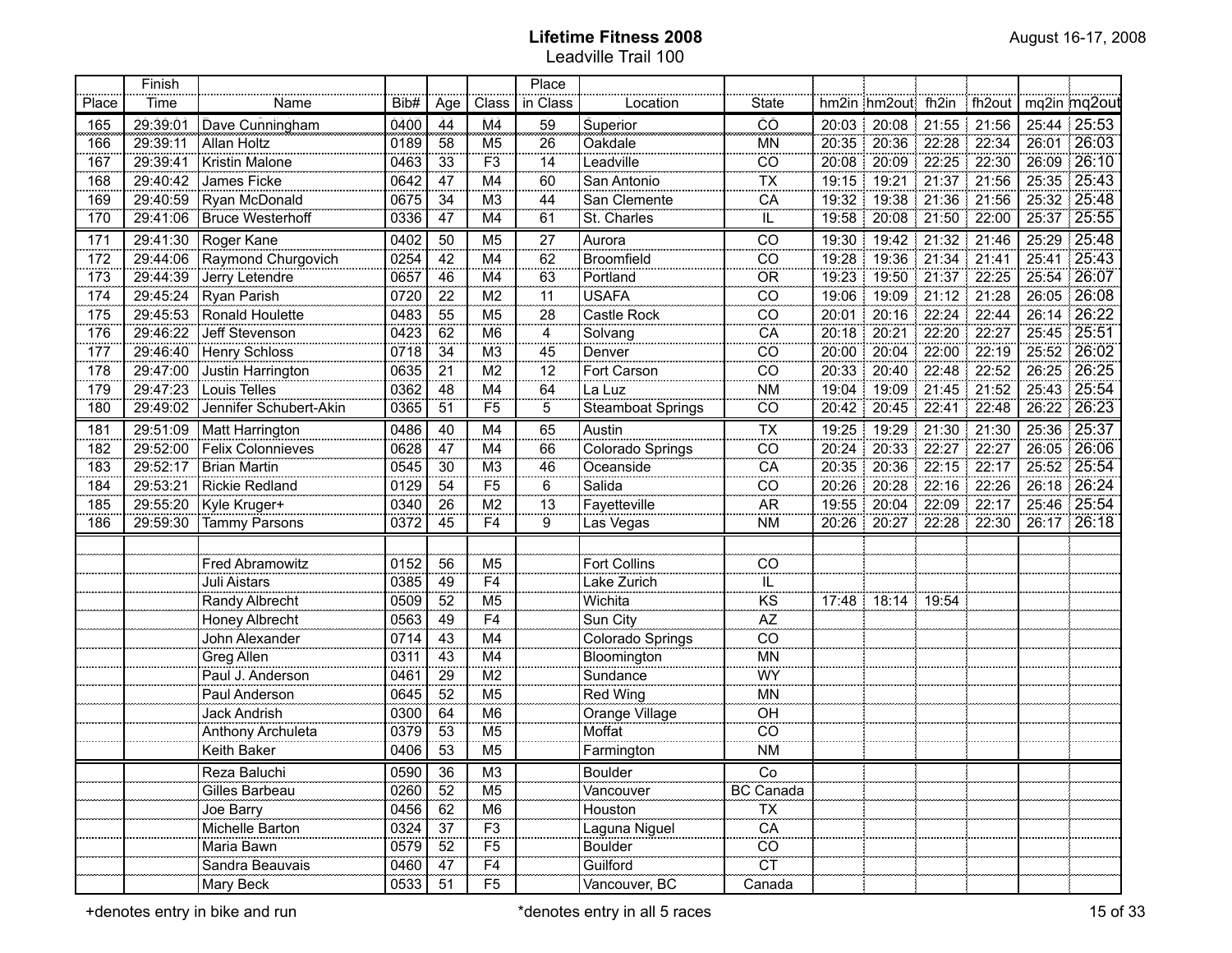|       | Finish |                      |      |                |                            | Place    |                        |                           |       |                                       |                    |             |       |                       |         |
|-------|--------|----------------------|------|----------------|----------------------------|----------|------------------------|---------------------------|-------|---------------------------------------|--------------------|-------------|-------|-----------------------|---------|
| Place | Time   | Name                 | Bib# | Age            | Class                      | in Class | Location               | State                     |       | mq1in mq1out fh1in fh1out             |                    |             |       | hm1in hm1out          | tl1in   |
|       |        | <b>Blake Benke</b>   | 0630 | 31             | M3                         |          | New York               | <b>NY</b>                 |       | $01:55$   $01:54$   $03:36$   $03:38$ |                    |             |       | 04:46 04:49 :         | 06:48   |
|       |        | Julie Berg           | 0653 | 43             | F <sub>4</sub>             |          | Big Lake               | <b>MN</b>                 |       | 02:50 02:43 05:24 05:32               |                    |             |       | 07:02 07:04 09:21     |         |
|       |        | Judith Blake         | 0375 | 43             | F <sub>4</sub>             |          | Rio Rancho             | <b>NM</b>                 |       | 02:38   02:37                         |                    | 05:12 05:15 |       |                       |         |
|       |        | <b>Brenda Bland</b>  | 0380 | 48             | F <sub>4</sub>             |          | Madison                | WI                        | 02:50 | 02:50                                 |                    | 05:32 05:34 |       | 07:08 07:10 09:31     |         |
|       |        | Larry Blattel        | 0351 | 56             | M <sub>5</sub>             |          | Pine                   | CO                        |       | 02:50 02:49                           | 05:32:05:37        |             |       | 07:30 07:34           | 10:05   |
|       |        | Kristi Bloodworth    | 0692 | 39             | F <sub>3</sub>             |          | Minturn                | CO                        |       | 02:59 02:58                           | 06:07              |             |       |                       |         |
|       |        | Tia Bodington        | 0190 | 51             | F <sub>5</sub><br>onen.    |          | Denver                 | $\frac{1}{100}$           |       | 03:17 03:17                           |                    |             |       |                       |         |
|       |        | Elise Boeh           | 0488 | 46             | F <sub>4</sub>             |          | <b>Woodland Park</b>   | $\frac{55}{50}$<br>       |       | 02:26 02:19 04:36 04:44               |                    |             | 06:00 | 06:02                 | 08:07   |
|       |        | Lyn Bollen           | 0716 | 47             | F <sub>4</sub>             |          | Aurora                 | CO                        |       | 03:05 03:05                           | $06:00$ 06:00      |             |       | 07:52 07:54           | 10:30   |
|       |        | <b>Jeff Bostow</b>   | 0206 | 52             | M <sub>5</sub>             |          | <b>Apple Valley</b>    | <b>MN</b>                 |       | 02:35 02:35                           | 05:12 05:13        |             |       | 06:54 06:56           | 09:49   |
|       |        | Jason Bousliman      | 0301 | 33             | M <sub>3</sub>             |          | Albuquerque            | <b>NM</b><br>------       |       | 02:18 02:17                           |                    | 04:29 04:32 |       | 06:00   06:04         | 08:17   |
|       |        | Chris Boyack         | 0422 | 38             | M <sub>3</sub>             |          | Littleton              | CO                        |       | 02:28 02:27                           | 04:40 04:44        |             |       | 05:57 05:58           | 08:11   |
|       |        | Paul Braun           | 0321 | 37             | M <sub>3</sub>             |          | <b>Stevens Point</b>   | WI                        |       | 02:45 02:41                           | $05.08 \div 05.16$ |             |       | 06:50 07:01           | 09:32   |
|       |        | <b>Steve Bremner</b> | 0382 | 53             | M <sub>5</sub>             |          | Manitou Springs        | CO                        |       | 02:01 02:01 03:55 03:56               |                    |             |       | $05:08$ 05:10         | 07:20   |
|       |        | Kyle Brown           | 0594 | 33             | M <sub>3</sub>             |          | Des Moines             | IA                        |       | 03:07 03:08                           |                    |             |       |                       |         |
|       |        | Daniel Bryant        | 0535 | 49             | M4                         |          | Avon<br>               | CO                        | 02:27 |                                       | 02:26:04:52:04:53  |             | 06:24 | 06:27                 | 08:57   |
|       |        | Dave Bryant          | 0637 | 47             | M4                         |          | Parker                 | CO                        |       | 02:40 02:39 05:26 05:28               |                    |             |       | $07:16$ 07:19         | 10:07   |
|       |        | Marla Buechner       | 0421 | 53             | F <sub>5</sub>             |          | Jupiter                | <b>FL</b>                 |       | 02:50 02:49                           |                    | 05:47       |       | 07:33 07:35           | : 10:30 |
|       |        | Joel Button          | 0277 | 40             | M4                         |          | Stillwater             | <b>MN</b>                 |       | 02:33 02:32 04:58 05:03               |                    |             | 06:42 | 06:48                 | 09:00   |
|       |        | Patrick Cande        | 0621 | 51             | M <sub>5</sub>             |          | Punaauia               | French Po                 |       | 02:27 02:24 04:51 04:55               |                    |             |       | 06:31 06:39           | 09:20   |
|       |        | Joseph Cardwell      | 0386 | 30             | M <sub>3</sub>             |          | Eagle                  | $\overline{C}$            |       | 02:43 02:36 04:59 05:08               |                    |             |       | 06:31 06:33           | 08:39   |
|       |        | Kevin Cartee         | 0363 | 37             | M <sub>3</sub>             |          | Peosta                 | IA                        |       | 02:35 02:34 04:55 04:57               |                    |             |       | 06:25 06:28 :         | 08:47   |
|       |        | Javier Cendejas      | 0530 | 65             | M <sub>6</sub>             |          | Louisville             | CO                        | 02:40 |                                       | 02:39 05:07 05:08  |             | 06:48 | 06:50                 | 09:28   |
|       |        | Richard Chastain     | 0330 | 44             | M4                         |          | Vail                   | CO                        | 02:59 | 02:58                                 | 06:00 06:00        |             | 08:10 |                       |         |
|       |        | Francesca Conte      | 0701 | 36             | F <sub>3</sub>             |          | Charlottesville        | VÄ                        |       | 02:06 02:06                           | 04:11 04:10        |             |       | 05:31 05:32           | 07:28   |
|       |        | <b>Ethel Cook</b>    | 0303 | 43             | F <sub>4</sub>             |          | <b>Chester Springs</b> | PA                        |       | 02:47 02:42                           | 105:22:05:24       |             |       | 07:03:07:07:          | 09:47   |
|       |        | Kevin Cooper         | 0521 | 29             | M <sub>2</sub>             |          | Eagle                  | CO                        | 02:11 | 02:11                                 | 04:18 04:21        |             |       | 05:48 05:56           | 08:01   |
|       |        | Peter Cooper         | 0599 | 47             | M4                         |          | Pontiac                | MI                        |       | 02:49 02:49                           | $05:10$ 05:16      |             |       | 06:45   06:48         | 09:03   |
|       |        | Michael Coursey      | 0522 | 38             | M3                         |          | Tustin                 | CA                        |       | 02:40:02:40                           | 05:33              |             |       |                       |         |
|       |        | Robert Cowan         | 0286 | 48             | M4                         |          | Trabuco Canyon         | CA                        |       | $02:21$ : 02:20                       | 104:37:04:39       |             | 06:06 | 106:10                | 08:13   |
|       |        | David Cox*           | 0415 | 49             | M <sub>4</sub>             |          | Fairplay               | CO                        |       | 02:45 02:38                           | 05:28:05:35        |             |       | $07:22$ 07:24         | 10:15   |
|       |        | Luke Crespin         | 0596 | 24             | M <sub>2</sub>             |          | Lakewood               | CO                        |       | 02:18 02:17 04:20 04:22               |                    |             |       | 05:39 05:41           | 07:42   |
|       |        | David Crockett       | 0060 | 50             | M <sub>5</sub>             |          | Saratoga Springs       | UT                        |       | 02:03 02:03 04:07 04:11               |                    |             |       | 05:31 05:34           | 07:33   |
|       |        | <b>Howard Culp</b>   | 0398 | 60             | M <sub>6</sub>             |          | Tyler                  | <b>TX</b>                 |       | 03:06 03:05 05:42 05:45               |                    |             |       | 07:19 07:23 10:06     |         |
|       |        | Charlie Culver       | 0586 | $\frac{28}{1}$ | M2                         |          | Denver                 | ------<br>$\frac{CO}{2}$  |       | 02:29 02:27 04:45 04:53               |                    |             |       | 06:25 06:35 08:51     |         |
|       |        | Ewald Dallmann       | 0355 | 63             | M6                         |          | Esko                   | MN                        |       | $03:02$   $03:02$                     |                    |             |       |                       |         |
|       |        | Patrick Darragh      | 0615 | 35             |                            |          | Austin                 | $\frac{1}{\overline{11}}$ |       | 02:35 02:33 04:45 04:57               |                    |             |       | 06:17 06:22 08:16     |         |
|       |        | Lindsay Davidson     | 0556 | 22             | $\frac{M3}{F2}$            |          | San Antonio            | $\frac{1}{\overline{11}}$ |       | 02:40 02:38 04:58 05:09               |                    |             |       | 06:39   06:42   09:13 |         |
|       |        | Stephanie Day        | 0688 | 43             | $\cdots$<br>F <sub>4</sub> |          | Tracyton               | ------<br>$W$ A           |       | 03:01 03:00 05:28 05:34               |                    |             |       | 06:54 07:01           | 09:17   |
|       |        | Kurt Decker          | 0265 | 37             | M3                         |          | Minneapolis            | MN                        |       | 02:07 02:06 04:11 04:12               |                    |             |       | 05:26 05:28 07:27     |         |
|       |        | Joshua Deen          | 0484 | 30             | M3                         |          | Fort Collins           | CO                        |       | 03:05 03:00 05:54 05:58               |                    |             |       | 07:55 07:59 10:30     |         |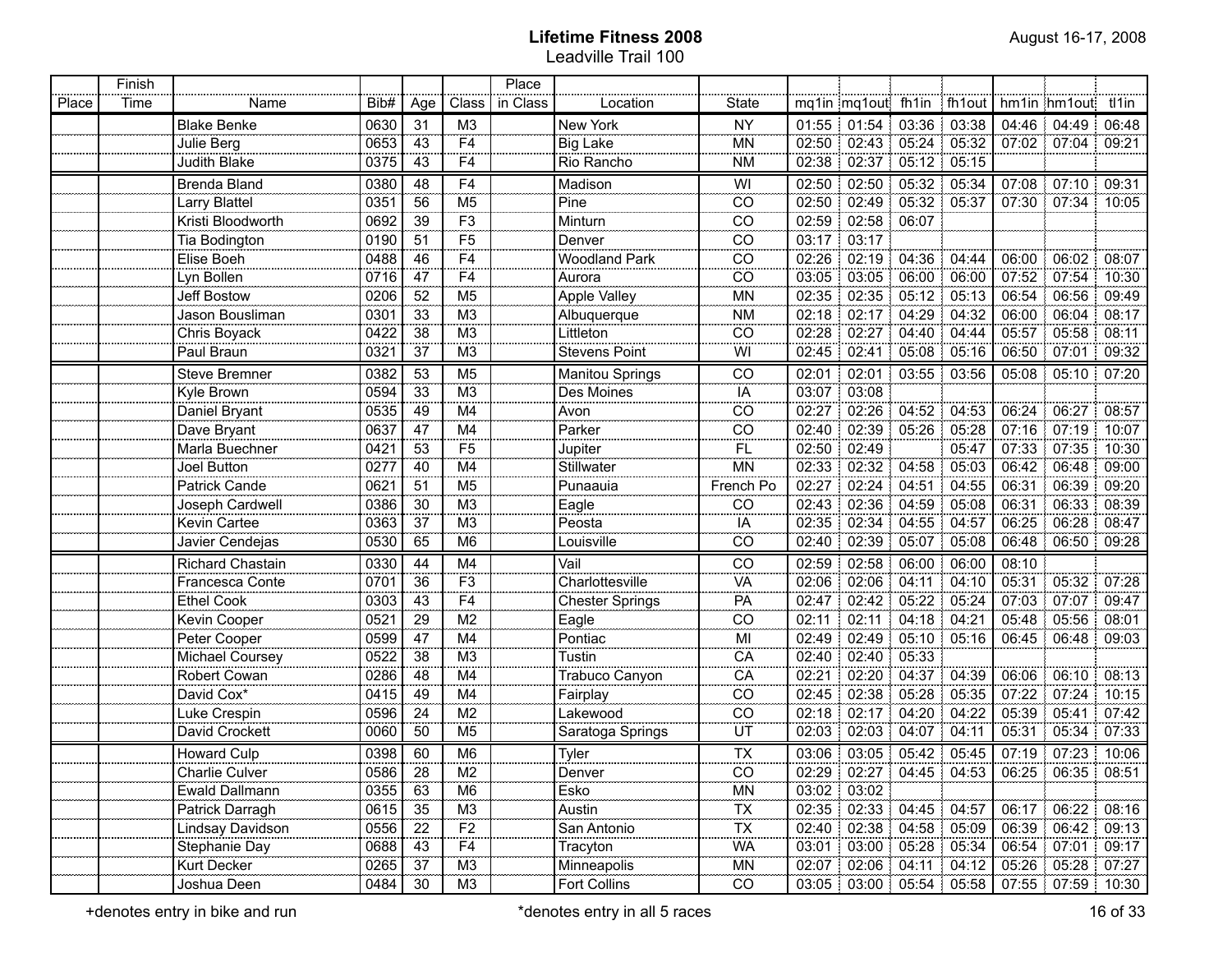|       | Finish |                      |                                                 |                 |                          | Place    |                        |                          |        |                   |               |                                       |                       |                               |        |
|-------|--------|----------------------|-------------------------------------------------|-----------------|--------------------------|----------|------------------------|--------------------------|--------|-------------------|---------------|---------------------------------------|-----------------------|-------------------------------|--------|
| Place | Time   | Name                 | Bib#                                            | Age             | Class                    | in Class | Location               | <b>State</b>             | tl1out | hp1in   winin     |               | winout hp2in                          |                       | tl2in                         | tl2out |
|       |        | <b>Blake Benke</b>   | 0630                                            | 31              | M <sub>3</sub>           |          | New York               | ÑŶ                       | 06:50  |                   | 08:49 10:50   |                                       | 10:58 13:50 15:44     |                               |        |
|       |        | Julie Berg           | 0653                                            | 43              | F4                       |          | Big Lake               | <b>MN</b>                | 09:23  |                   | $11:41$ 13:42 |                                       | 13:57 16:47 18:06     |                               |        |
|       |        | <b>Judith Blake</b>  | 0375                                            | 43              | F4                       |          | Rio Rancho             | <b>NM</b>                |        |                   |               |                                       |                       |                               |        |
|       |        | Brenda Bland         | 0380                                            | 48              | F <sub>4</sub>           |          | Madison                | WI                       |        |                   | 11:44 13:47   |                                       | 13:50 16:27 18:06     |                               |        |
|       |        | Larry Blattel        | 0351                                            | 56              | M <sub>5</sub>           |          | Pine                   | CO                       |        |                   | 12:43 14:30   |                                       |                       |                               |        |
|       |        | Kristi Bloodworth    | 0692                                            | 39              | F3                       |          | Minturn                | $\overline{C}$           |        |                   |               |                                       |                       |                               |        |
|       |        | Tia Bodington        | 0190                                            | 51              | $\overline{F5}$          |          | Denver                 | $\overline{c}$           |        |                   |               |                                       |                       |                               |        |
|       |        | Elise Boeh           | 0488                                            | 46              | $\overline{F4}$          |          | <b>Woodland Park</b>   | CO                       | 08:29  |                   | 10:23 12:08   |                                       | 12:22   14:50   16:49 |                               |        |
|       |        | Lyn Bollen           | 0716                                            | 47              | $\overline{F4}$          |          | Aurora                 | CO                       |        |                   |               |                                       |                       |                               |        |
|       |        | Jeff Bostow          | 0206                                            | 52              | M <sub>5</sub>           |          | <b>Apple Valley</b>    | <b>MN</b>                | 09:52  | 12:33             |               |                                       |                       |                               |        |
|       |        | Jason Bousliman      | 0301                                            | 33              | M <sub>3</sub>           |          | Albuquerque            | <b>NM</b>                | 08:19  | 10:08 11:40       |               |                                       |                       | 11:44   13:58   15:25   15:27 |        |
|       |        | Chris Boyack         | 0422                                            | 38              | M <sub>3</sub>           |          | Littleton              | CO                       | 08:18  | 10:10 11:45       |               |                                       |                       | 11:52 14:05 15:31 15:46       |        |
|       |        | Paul Braun           | 0321                                            | 37              | M <sub>3</sub>           |          | <b>Stevens Point</b>   | WI                       | 09:53  |                   | 12:19 14:30   |                                       |                       |                               |        |
|       |        | <b>Steve Bremner</b> | 0382                                            | 53              | M <sub>5</sub>           |          | <b>Manitou Springs</b> | $\overline{C}$           |        |                   |               |                                       |                       |                               |        |
|       |        | Kyle Brown           | 0594                                            | 33              | M <sub>3</sub>           |          | Des Moines             | $\overline{A}$           |        |                   |               |                                       |                       |                               |        |
|       |        | Daniel Bryant        | 0535                                            | 49              | M4                       |          | Avon                   | CO                       | 08:58  |                   |               | 11:05   13:07   13:13   15:58   18:00 |                       |                               |        |
|       |        | Dave Bryant          | 0637                                            | 47              | M4                       |          | Parker                 | CO                       | 10:07  |                   | 13:23 14:30   |                                       |                       |                               |        |
|       |        | Marla Buechner       | 0421                                            | 53              | F <sub>5</sub>           |          | Jupiter                | <b>FL</b>                |        |                   |               |                                       |                       |                               |        |
|       |        | Joel Button          | 0277                                            | 40              | M4                       |          | Stillwater             | <b>MN</b>                | 09:04  |                   | 11:14   13:18 |                                       |                       |                               |        |
|       |        | Patrick Cande        | 0621                                            | 51              | M <sub>5</sub>           |          | Punaauia               | French Po                | 09:36  |                   | 12:26 14:30   |                                       |                       |                               |        |
|       |        | Joseph Cardwell      | 0386                                            | 30              | M <sub>3</sub>           |          | Eagle                  | $\overline{C}$           | 08:53  |                   | 10:41 12:27   | 12:58:15:09:16:58                     |                       |                               |        |
|       |        | Kevin Cartee         | 0363                                            | 37              | M <sub>3</sub>           |          | Peosta                 | IA                       | 08:51  | 11:15 13:26       |               |                                       | 13:54   16:34   17:57 |                               |        |
|       |        | Javier Cendejas      | 0530                                            | 65              | M <sub>6</sub>           |          | Louisville             | CO                       | 09:31  |                   | 11:57 14:30   |                                       |                       |                               |        |
|       |        | Richard Chastain     | 0330                                            | 44              | M4                       |          | Vail                   | CO                       |        |                   |               |                                       |                       |                               |        |
|       |        | Francesca Conte      | 0701                                            | 36              | F3                       |          | Charlottesville        | <br>Vä                   | 07:28  |                   | 09:23 11:09   | 11:18                                 |                       |                               |        |
|       |        | <b>Ethel Cook</b>    | 0303                                            | 43              | $\overline{F4}$          |          | Chester Springs        | $\overline{PA}$          | 09:57  | 12:32             |               |                                       |                       |                               |        |
|       |        | Kevin Cooper         | 0521                                            | 29              | $\overline{M2}$          |          | $E$ agle               | $\overline{co}$          | 08:19  |                   | 10:00 11:42   |                                       |                       | 11:58 14:05 15:53 16:13       |        |
|       |        | Peter Cooper         | 0599                                            | 47              | $\overline{M4}$          |          | Pontiac                | $\overline{\mathsf{M}}$  | 09:13  |                   | $11:09$ 13:10 |                                       | 13:29 15:58 17:57     |                               |        |
|       |        | Michael Coursey      | 0522                                            | $\overline{38}$ | $\overline{M3}$          |          | Tustin                 | $\overline{CA}$          |        |                   |               |                                       |                       |                               |        |
|       |        | Robert Cowan         | 0286                                            | 48              | $\overline{\mathsf{M4}}$ |          | Trabuco Canyon         | $\overline{CA}$          | 08:21  |                   | 10:49 13:06   |                                       |                       |                               |        |
|       |        | David Cox*           | 0415                                            | 49              | $\overline{M4}$          |          | Fairplay               | $\overline{co}$          | 10:30  |                   |               |                                       |                       |                               |        |
|       |        | Luke Crespin         | 0596                                            | 24              | $\overline{M2}$          |          | Lakewood               | $\overline{co}$          | 07:45  | 09:37 12:20       |               |                                       |                       |                               |        |
|       |        | David Crockett       | 0060                                            | 50              | M <sub>5</sub>           |          | Saratoga Springs       | $\overline{UT}$          | 07:37  | 09:35 11:11       |               |                                       | 11:16 13:32 14:54     |                               | 15:00  |
|       |        | <b>Howard Culp</b>   | 0398                                            | 60              | M <sub>6</sub>           |          | Tyler                  | <b>TX</b>                |        | 10:15 12:39 14:30 |               |                                       |                       |                               |        |
|       |        | Charlie Culver       | $\begin{array}{c c}\n\hline\n0586\n\end{array}$ | 28              | M <sub>2</sub>           |          | Denver                 | $\overline{C}$           |        | 09:06 11:05 12:53 |               |                                       |                       | 13:04 15:20 17:07 17:18       |        |
|       |        | Ewald Dallmann       | 0355                                            | 63              | M6                       |          | Esko                   | MN                       |        |                   |               |                                       |                       |                               |        |
|       |        | Patrick Darragh      | 0615                                            | 35              |                          |          | Austin                 |                          | 08:35  |                   | 10:24 12:14   |                                       |                       | 12:31  14:50  16:11  16:24    |        |
|       |        | Lindsay Davidson     | 0556                                            | 22              | $\frac{M3}{F2}$          |          | San Antonio            | $rac{TX}{TX}$            | 09:23  |                   | 11:32   13:39 |                                       |                       |                               |        |
|       |        | Stephanie Day        | 0688                                            | 43              | F <sub>4</sub>           |          | Tracyton               | $\underline{\mathsf{W}}$ | 09:24  |                   | 11:26 13:26   |                                       |                       | 13:30  15:53  18:05           |        |
|       |        | Kurt Decker          | 0265                                            | 37              | M <sup>3</sup>           |          | Minneapolis            | MN                       | 07:29  | 09:34   11:33     |               |                                       |                       | 11:41  14:04  15:45  15:46    |        |
|       |        | Joshua Deen          | 0484                                            | 30              | M3                       |          | Fort Collins           | CO                       |        |                   |               |                                       |                       |                               |        |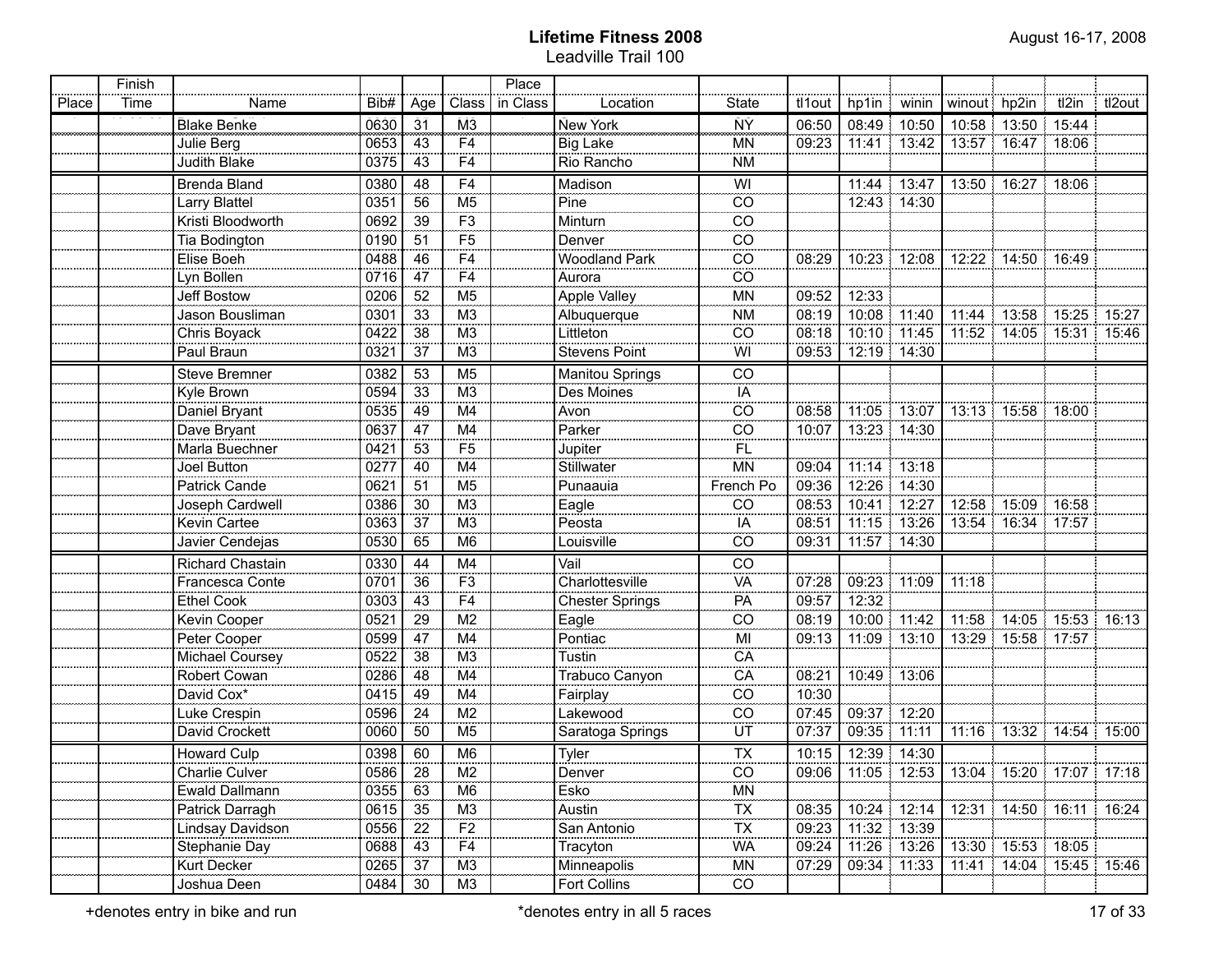|       | Finish |                      |      |                |                                  | Place    |                        |                 |                                          |  |  |
|-------|--------|----------------------|------|----------------|----------------------------------|----------|------------------------|-----------------|------------------------------------------|--|--|
| Place | Time   | Name                 | Bib# | Age            | Class                            | in Class | Location               | State           | hm2in hm2out fh2in fh2out   mq2in mq2out |  |  |
|       |        | <b>Blake Benke</b>   | 0630 | 31             | M3                               |          | New York               | ÑŶ              |                                          |  |  |
|       |        | Julie Berg           | 0653 | 43             | F <sub>4</sub>                   |          | <b>Big Lake</b>        | <b>MN</b>       |                                          |  |  |
|       |        | Judith Blake         | 0375 | 43             | F <sub>4</sub>                   |          | Rio Rancho             | <b>NM</b>       |                                          |  |  |
|       |        | <b>Brenda Bland</b>  | 0380 | 48             | F <sub>4</sub>                   |          | Madison                | WI              |                                          |  |  |
|       |        | Larry Blattel        | 0351 | 56             | M <sub>5</sub>                   |          | Pine                   | CO              |                                          |  |  |
|       |        | Kristi Bloodworth    | 0692 | 39             | $\overline{F3}$                  |          | Minturn                | CO              |                                          |  |  |
|       |        | Tia Bodington        | 0190 | 51             | $\overline{F5}$                  |          | Denver                 | CO              |                                          |  |  |
|       |        | Elise Boeh           | 0488 | 46             | F <sub>4</sub>                   |          | <b>Woodland Park</b>   | CO              |                                          |  |  |
|       |        | Lyn Bollen           | 0716 | 47             | F4                               |          | Aurora                 | CO              |                                          |  |  |
|       |        | Jeff Bostow          | 0206 | 52             | M <sub>5</sub>                   |          | <b>Apple Valley</b>    | <b>MN</b>       |                                          |  |  |
|       |        | Jason Bousliman      | 0301 | 33             | M <sub>3</sub>                   |          | Albuquerque            | <b>NM</b>       | 18:57   19:27                            |  |  |
|       |        | Chris Boyack         | 0422 | 38             | M <sub>3</sub>                   |          | Littleton              | CO              | 18:39   18:46   20:45   20:45            |  |  |
|       |        | Paul Braun           | 0321 | 37             | M3                               |          | <b>Stevens Point</b>   | WI              |                                          |  |  |
|       |        | <b>Steve Bremner</b> | 0382 | 53             | M <sub>5</sub>                   |          | <b>Manitou Springs</b> | $\overline{C}$  |                                          |  |  |
|       |        | Kyle Brown           | 0594 | 33             | M3                               |          | Des Moines             | IA              |                                          |  |  |
|       |        | Daniel Bryant        | 0535 | 49             | M4                               |          | Avon                   | CO              |                                          |  |  |
|       |        | Dave Bryant          | 0637 | 47             | M4                               |          | Parker                 | $\overline{C}$  |                                          |  |  |
|       |        | Marla Buechner       | 0421 | 53             | F <sub>5</sub>                   |          | Jupiter                | FL              |                                          |  |  |
|       |        | Joel Button          | 0277 | 40             | M4                               |          | Stillwater             | MN              |                                          |  |  |
|       |        | Patrick Cande        | 0621 | 51             | M <sub>5</sub>                   |          | Punaauia               | French Po       |                                          |  |  |
|       |        | Joseph Cardwell      | 0386 | 30             | M3                               |          | Eagle                  | CO              |                                          |  |  |
|       |        | Kevin Cartee         | 0363 | 37             | M3                               |          | Peosta                 | IA              |                                          |  |  |
|       |        | Javier Cendejas      | 0530 | 65             | M <sub>6</sub>                   |          | Louisville             | CO              |                                          |  |  |
|       |        | Richard Chastain     | 0330 | 44             | M4                               |          | Vail                   | CO              |                                          |  |  |
|       |        | Francesca Conte      | 0701 | 36             | F <sub>3</sub>                   |          | Charlottesville        | VA              |                                          |  |  |
|       |        | <b>Ethel Cook</b>    | 0303 | 43             | F4                               |          | <b>Chester Springs</b> | PA              |                                          |  |  |
|       |        | Kevin Cooper         | 0521 | 29             | M <sub>2</sub>                   |          | Eagle                  | CO              |                                          |  |  |
|       |        | Peter Cooper         | 0599 | 47             | M4                               |          | Pontiac                | MI              |                                          |  |  |
|       |        | Michael Coursey      | 0522 | 38             | M <sub>3</sub>                   |          | Tustin                 | CA              |                                          |  |  |
|       |        | Robert Cowan         | 0286 | 48             | M4                               |          | Trabuco Canyon         | CA              |                                          |  |  |
|       |        | David Cox*           | 0415 | 49             | M4                               |          | Fairplay               | CO              |                                          |  |  |
|       |        | Luke Crespin         | 0596 | 24             | M <sub>2</sub>                   |          | Lakewood               | CO              |                                          |  |  |
|       |        | David Crockett       | 0060 | 50             | M <sub>5</sub>                   |          | Saratoga Springs       | UT              | 17:36 17:43 19:48 22:02                  |  |  |
|       |        | <b>Howard Culp</b>   | 0398 | 60             | M <sub>6</sub>                   |          | Tyler                  | <b>TX</b>       |                                          |  |  |
|       |        | Charlie Culver       | 0586 | $\frac{28}{2}$ | M2                               |          | Denver                 | $\overline{c}$  | 20:05   20:22   21:45                    |  |  |
|       |        | Ewald Dallmann       | 0355 | 63             | M6                               |          | Esko                   |                 |                                          |  |  |
|       |        | Patrick Darragh      | 0615 | 35             | M <sub>3</sub><br>$\frac{1}{12}$ |          | Austin                 | $\frac{MN}{TX}$ | 19:59   20:45   23:00                    |  |  |
|       |        | Lindsay Davidson     | 0556 | 22             |                                  |          | San Antonio            |                 |                                          |  |  |
|       |        | Stephanie Day        | 0688 | 43             | F <sub>4</sub>                   |          | Tracyton               | WA              |                                          |  |  |
|       |        | Kurt Decker          | 0265 | 37             | M3                               |          | Minneapolis            | MN              | $19:12$ 19:30                            |  |  |
|       |        | Joshua Deen          | 0484 | 30             | ΜЗ                               |          | <b>Fort Collins</b>    | CO              |                                          |  |  |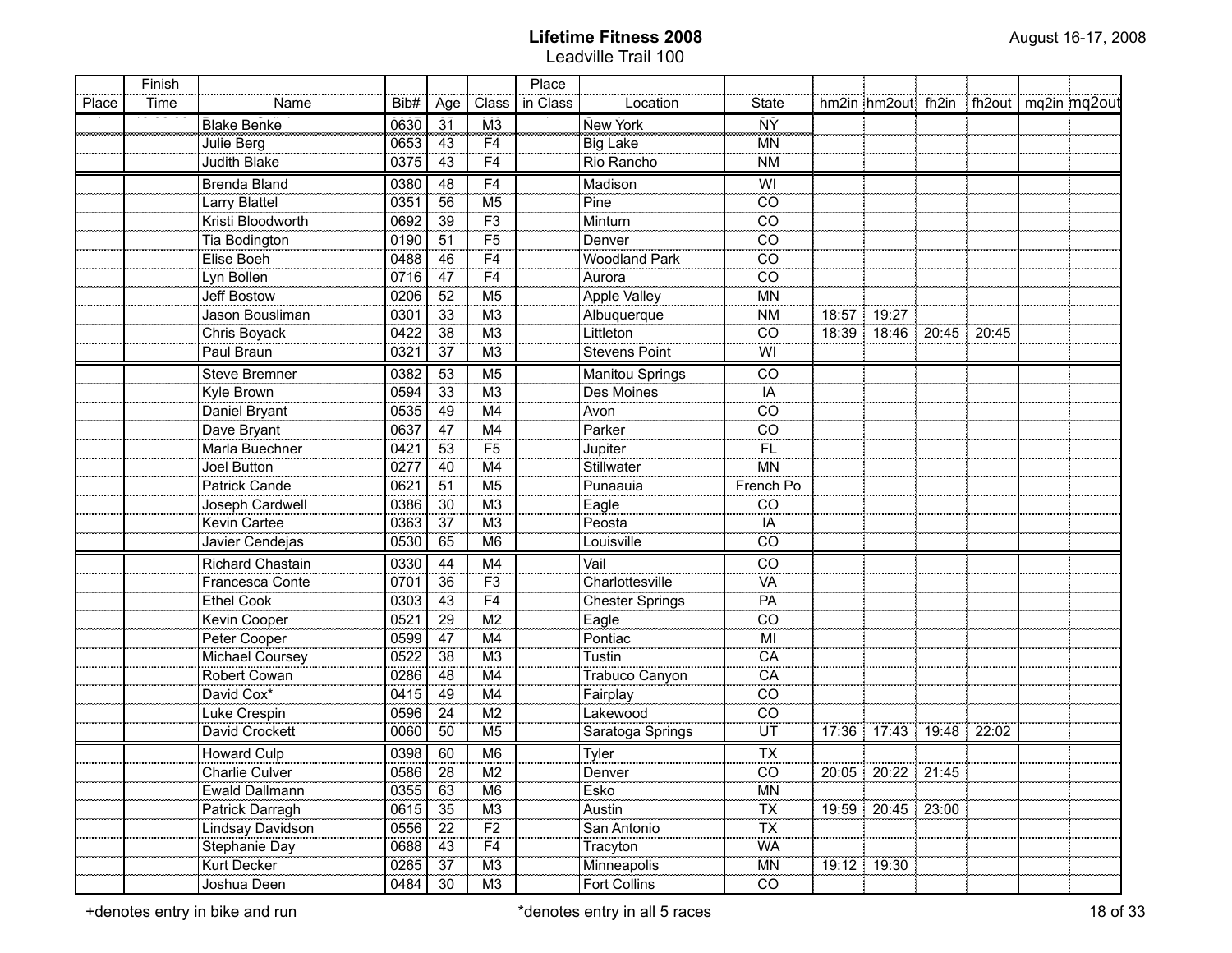|       | Finish |                           |      |                 |                 | Place    |                     |                                     |             |                         |                   |            |       |                       |       |
|-------|--------|---------------------------|------|-----------------|-----------------|----------|---------------------|-------------------------------------|-------------|-------------------------|-------------------|------------|-------|-----------------------|-------|
| Place | Time   | Name                      | Bib# | Age             | Class           | in Class | Location            | <b>State</b>                        |             | mq1in mq1out fh1in      |                   | $ $ fh1out |       | hm1in hm1out tl1in    |       |
|       |        | Mathew DeNeen             | 0660 | 31              | M <sub>3</sub>  |          | <b>Boulder</b>      | CO                                  |             | 02:38 02:34             | $05:01$ 05:06     |            |       | 06:36 06:38           | 08:52 |
|       |        | Chisholm Deupree          | 0083 | 42              | M4              |          | Edmond              | OK                                  |             | 02:20 02:19 04:40 04:42 |                   |            |       | 06:43 06:45 09:19     |       |
|       |        | <b>Bill Dickey</b>        | 0551 | 68              | M <sub>6</sub>  |          | Arcadia             | CA                                  | 03:10       | 103:11                  | 06:07             |            |       |                       |       |
|       |        | Seth Dickson              | 0652 | 22              | M <sub>2</sub>  |          | Colorado Springs    | CO                                  |             | 02:14 02:14             | $04:38$ 04:41     |            |       | 06:31 06:33           | 09:09 |
|       |        | Dwight Dyer*              | 0449 | 60              | M <sub>6</sub>  |          | Centennial          | CO                                  |             | 02:38 02:37 05:15 05:24 |                   |            |       | 06:56 07:05           | 09:32 |
|       |        | David Dysert              | 0442 | 42              | M4              |          | Detroit             | MI                                  |             | 02:12 02:11             | 04:25 04:34       |            |       |                       |       |
|       |        | Lang Evans                | 0532 | 51              | M <sub>5</sub>  |          | Vancouver, BC       | Canada                              |             | 02:37 02:36             | $05.06$ 05:08     |            | 06:31 | 06:38                 | 09:08 |
|       |        | Denise Fair               | 0641 | 39              | F <sub>3</sub>  |          | Silverthorne        | CO                                  |             | 02:32 02:31             | .04:56:04:58      |            |       | 06:49 06:50           | 09:06 |
|       |        | Chris Fall                | 0597 | 45              | M4              |          | Tucson              | AZ                                  | 02:22 02:21 |                         | 04:33 04:34       |            |       | 05:55 05:57           | 08:08 |
|       |        | William Farrett           | 0332 | 38              | M <sub>3</sub>  |          | Parker              | CO                                  |             | 02:18 02:17             | 04:38             |            |       |                       |       |
|       |        | Marie-Helene Faurie       | 0493 | 40              | F <sub>4</sub>  |          | <b>Fort Collins</b> | CO                                  |             | 02:47 02:40 05:19 05:28 |                   |            |       | 07:07   07:12         | 09:47 |
|       |        | Chrissy Ferguson          | 0318 | 47              | F <sub>4</sub>  |          | Conway              | <b>AR</b>                           |             | 02:43 02:34 05:25 05:28 |                   |            |       | 06:59 07:00           | 09:21 |
|       |        | Jim Fisher                | 0396 | 57              | M <sub>5</sub>  |          | Longmont            | CO                                  |             | 02:27 02:23 04:55 05:02 |                   |            |       | 06:42 06:49           | 09:17 |
|       |        | Jeffrey Foley             | 0270 | 40              | M4              |          | Leadville           | CO                                  |             | 03:10 03:09             |                   |            |       |                       |       |
|       |        | Tom Ford                  | 0587 | 68              | M <sub>6</sub>  |          | Mesa                | AZ                                  |             | 03:02 02:58 05:57 06:00 |                   |            |       |                       |       |
|       |        | Jen Foster                | 0413 | 36              | F3              |          | Little Rock         | <b>AR</b>                           |             | 02:42 02:38             | $105:16$ 05:24    |            | 07:00 | 07:05                 | 09:32 |
|       |        | Keith Fouts               | 0640 | 30              | $\overline{M3}$ |          | Leadville           | CO                                  |             | 01:59 01:58             | $104:01$ 04:03    |            | 05:35 | 05:37                 | 07:50 |
|       |        | <b>Martin Franklin</b>    | 0613 | $\overline{43}$ | $\overline{M4}$ |          | Aspen               | CO                                  |             | 02:12 02:12 04:10 04:11 |                   |            | 05:35 | 05:36                 | 07:34 |
|       |        | <b>Brian Franklin</b>     | 0631 | 35              | M <sub>3</sub>  |          | Tulsa               | OK                                  | 02:38       |                         | 02:38 05:30 05:30 |            | 07:23 | 07:28                 | 10:30 |
|       |        | <b>Hartmut Frenzel</b>    | 0695 | 40              | M4              |          | Santa Monica        | CA                                  | 02:26       | $02:22$ 04:49 04:57     |                   |            | 06:33 | 06:38                 | 08:57 |
|       |        | Anita Fromm               | 0601 | 37              | F3              |          | Albuquerque         | <b>NM</b>                           |             | 02:39 02:37 05:09 05:12 |                   |            | 06:37 | 06:40                 | 09:20 |
|       |        | Tommy Gallagher           | 0184 | 51              | M5              |          | Reno                | <b>NV</b>                           | 02:39       | 02:32                   | $104:58$ 05:07    |            | 06:45 | 06:54                 | 09:10 |
|       |        | <b>Tommy Garrison</b>     | 0092 | 49              | M4              |          | Houston             | <b>TX</b>                           | 02:42       | 02:40                   | 05:12 05:19       |            | 06:51 | 07:12                 | 09:32 |
|       |        | Lance Gephart             | 0625 | 32              | M <sub>3</sub>  |          | Peoria              | $rac{\overline{AZ}}{\overline{TX}}$ |             | $02:20$ 02:19           | 04:36 04:39       |            |       | 06:00 06:06           | 08:30 |
|       |        | <b>Travis Gillespie</b>   | 0712 | 25              | M <sub>2</sub>  |          | Dallas              |                                     |             | 02:32:02:32             | $104:55$ 04:57    |            |       | 06:28 06:28           | 09:04 |
|       |        | <b>Karen Gnass</b>        | 0289 | 46              | F <sub>4</sub>  |          | Bend                | $\overline{OR}$                     |             | 02:38 02:32             | $105:07$ 05:13    |            |       | 06:42 06:47           | 09:06 |
|       |        | Jon Gnass                 | 0290 | 53              | M <sub>5</sub>  |          | Bend                | $\overline{OR}$                     |             | 02:38:02:33             | 05.08 05.14       |            |       | 06:45 06:47           | 09:20 |
|       |        | Edgardo Gonzalez          | 0619 | 31              | M <sub>3</sub>  |          | San Antonio         | <b>TX</b>                           |             | $02:37$ 02:33           | 04:57 05:09       |            |       | 06:39 06:42           | 09:13 |
|       |        | Scott Gordon              | 0135 | 47              | M4              |          | Albuquerque         | <b>NM</b>                           |             | 02:19 02:17             | $104:26$ 04:27    |            |       | 05:48 05:50           | 07:55 |
|       |        | Keith Grimes              | 0717 | 49              | M4              |          | Colorado Springs    | CO                                  |             | $02:23$ 02:23           | $104:33$ 04:33    |            |       | 05:58:05:59           | 07:59 |
|       |        | Kody Gutierrez            | 0627 | 32              | M <sub>3</sub>  |          | Kersey              | CO                                  |             | 02:38:02:33             | $104.49$ 04:51    |            |       | 06:24 06:27           | 08:43 |
|       |        | Julie Hagen               | 0427 | 40              | F <sub>4</sub>  |          | Dumont              | CO                                  |             | 02:38 02:37 04:57 04:58 |                   |            |       | 06:29 06:32           | 08:45 |
|       |        | John Hagin                | 0257 | 65              | M <sub>6</sub>  |          | <b>Fort Collins</b> | CO                                  | 02:34       | 02:31                   | 05:27 05:51       |            | 07:38 | 107:41                | 10:30 |
|       |        | Leslie Hale               | 0469 | 56              | F <sub>5</sub>  |          | Houston             | <b>TX</b>                           |             | 02:30 02:29 04:53 04:54 |                   |            |       | 06:25:06:26           | 08.49 |
|       |        | Donald Halke, II          | 0506 | 49              | M4              |          | Newport             | PA                                  |             | 02:41 02:38 05:12 05:13 |                   |            |       | 06:50 06:52 09:12     |       |
|       |        | Kean Hankins              | 0620 | 42              | M4              |          | Chapel Hill         | <b>NC</b>                           |             | 02:22 02:20 04:38 04:42 |                   |            |       | 06:10   06:15   08:27 |       |
|       |        | Ron Harding, Jr.          | 0527 | 60              | M6              |          | Chandler            | $A\!Z$                              |             | 02:44 02:42 05:05 05:08 |                   |            |       | 06:32   06:34         | 08:47 |
|       |        | John Harrington*          | 0155 | 46              | M4              |          | Rociada             | <b>NM</b>                           |             | 02:22 02:22 04:38 04:38 |                   |            |       | 06:07 06:09 08:23     |       |
|       |        | <b>Christine Harrison</b> | 0629 | 48              | F <sub>4</sub>  |          | Fallbrook           | CA                                  |             | 02:38 02:38 05:06 05:07 |                   |            |       | 06:48 06:52 09:12     |       |
|       |        | Sandra Harting            | 0677 | 47              | F <sub>4</sub>  |          | Leadville           | CO                                  |             | 02:50   02:52   05:49   |                   |            |       |                       |       |
|       |        | Greg Hartman              | 0470 | 35              | M <sub>3</sub>  |          | Del Norte           | CO                                  |             | 02:13 02:12 04:23 04:25 |                   |            |       | 05:53 06:00 08:40     |       |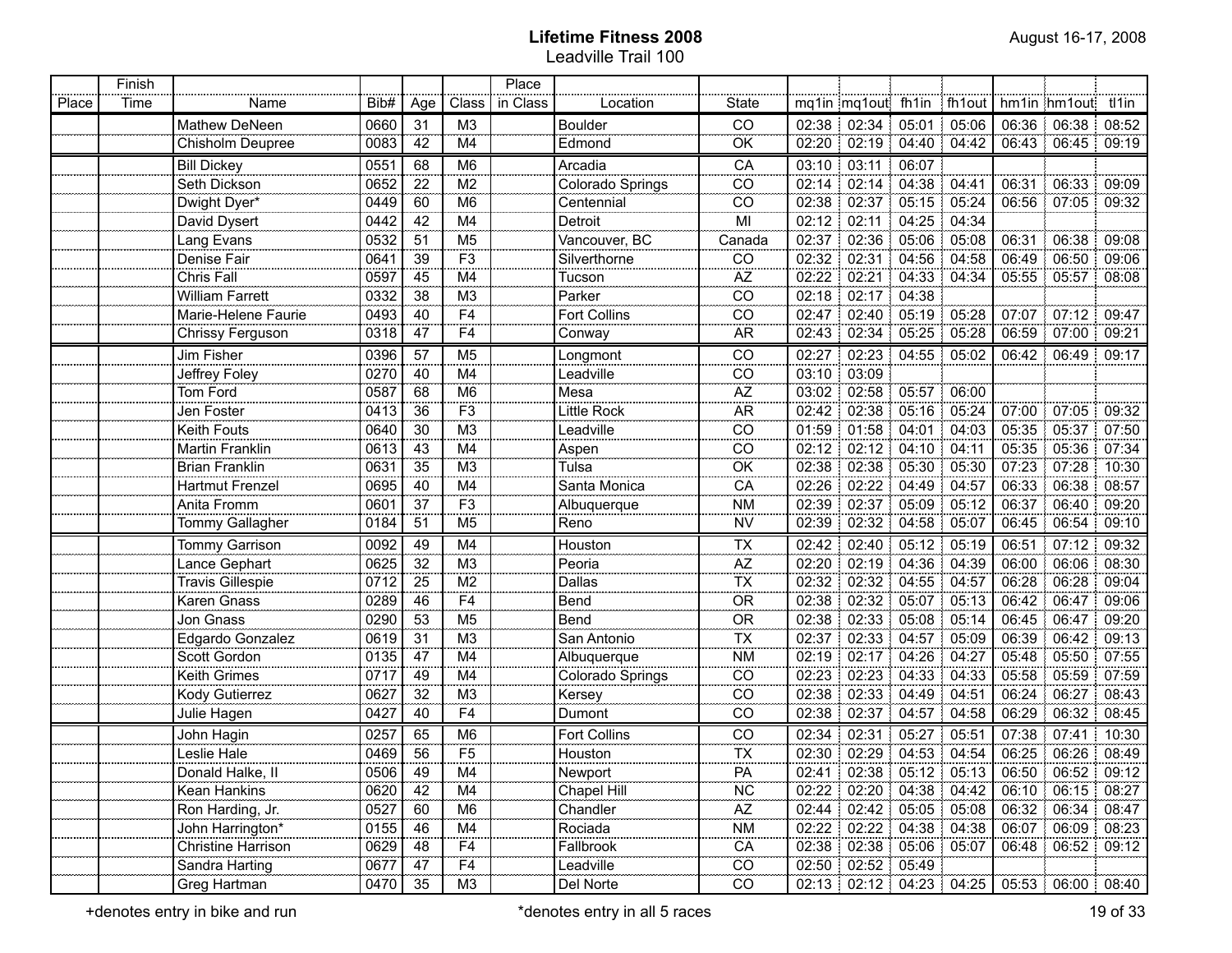|       | Finish |                         |      |     |                          | Place    |                     |                                   |        |               |               |                   |                       |                                 |        |
|-------|--------|-------------------------|------|-----|--------------------------|----------|---------------------|-----------------------------------|--------|---------------|---------------|-------------------|-----------------------|---------------------------------|--------|
| Place | Time   | Name                    | Bib# | Age | Class                    | in Class | Location            | <b>State</b>                      | tl1out | hp1in         | winin         | winout hp2in      |                       | tl2in                           | tl2out |
|       |        | Mathew DeNeen           | 0660 | 31  | M <sub>3</sub>           |          | Boulder             | ĈÕ                                | 09:04  |               | $11:17$ 13:10 |                   |                       | 13:31  15:55  17:34  17:45      |        |
|       |        | Chisholm Deupree        | 0083 | 42  | M4                       |          | Edmond              | OK                                | 09:20  |               |               |                   |                       |                                 |        |
|       |        | <b>Bill Dickey</b>      | 0551 | 68  | M <sub>6</sub>           |          | Arcadia             | CA                                |        |               |               |                   |                       |                                 |        |
|       |        | Seth Dickson            | 0652 | 22  | $\overline{\mathsf{M2}}$ |          | Colorado Springs    | CO                                | 09:10  | 11:20         | 13:16         |                   |                       | 13:30 15:42 17:17 17:18         |        |
|       |        | Dwight Dyer*            | 0449 | 60  | M6                       |          | Centennial          | $\overline{CO}$                   | 09:40  |               | 12:15 14:30   |                   |                       |                                 |        |
|       |        | David Dysert            | 0442 | 42  | M4                       |          | Detroit             | MI                                |        |               |               |                   |                       |                                 |        |
|       |        | Lang Evans              | 0532 | 51  | M <sub>5</sub>           |          | Vancouver, BC       | Canada                            | 09:10  | 12:09         | 14:30         |                   |                       |                                 |        |
|       |        | Denise Fair             | 0641 | 39  | F3                       |          | Silverthorne        | CO                                | 09:07  | 11:41         | 13:55         |                   |                       |                                 |        |
|       |        | Chris Fall              | 0597 | 45  | M4                       |          | Tucson              | <b>AZ</b>                         | 08:08  |               | 10:07 11:59   |                   |                       | 12:02 14:47 16:30 16:35         |        |
|       |        | <b>William Farrett</b>  | 0332 | 38  | M <sub>3</sub>           |          | Parker              | CO                                |        |               |               |                   |                       |                                 |        |
|       |        | Marie-Helene Faurie     | 0493 | 40  | F4                       |          | <b>Fort Collins</b> | CO                                | 10:05  | 12:23         |               |                   |                       |                                 |        |
|       |        | Chrissy Ferguson        | 0318 | 47  | F4                       |          | Conway              | <b>AR</b>                         | 09:22  | 11:28         | 13:36         |                   |                       | 13:42 16:04 17:42 17:42         |        |
|       |        | Jim Fisher              | 0396 | 57  | M <sub>5</sub>           |          | Longmont            | CO                                | 09:27  |               | $11:29$ 13:23 |                   |                       | 13:35   15:46   17:34   17:41   |        |
|       |        | Jeffrey Foley           | 0270 | 40  | M4                       |          | Leadville           | CO                                |        |               |               |                   |                       |                                 |        |
|       |        | Tom Ford                | 0587 | 68  | M <sub>6</sub>           |          | Mesa                | AZ<br>                            |        |               |               |                   |                       |                                 |        |
|       |        | Jen Foster              | 0413 | 36  | F3                       |          | Little Rock         | <b>AR</b>                         | 09:42  |               | 11:54 13:46   | 13:52             |                       | 16:18 18:06                     |        |
|       |        | Keith Fouts             | 0640 | 30  | $\frac{1}{1}$ M3         |          | Leadville           | CO                                | 07:50  | 09:54 11:42   |               | 11:46             |                       | 13:48   15:11   15:13           |        |
|       |        | Martin Franklin         | 0613 | 43  | M4                       |          | Aspen               | CO                                | 07:35  | 09:32 : 11:16 |               | 11:31             |                       | 13:39   14:57   15:09           |        |
|       |        | <b>Brian Franklin</b>   | 0631 | 35  | M <sub>3</sub>           |          | Tulsa               | OK                                |        |               |               |                   |                       |                                 |        |
|       |        | <b>Hartmut Frenzel</b>  | 0695 | 40  | M4                       |          | Santa Monica        | CA                                | 09:08  |               | 11:12 13:03   |                   | 13:21 15:49 18:00     |                                 |        |
|       |        | Anita Fromm             | 0601 | 37  | $\overline{F3}$          |          | Albuquerque         | <b>NM</b>                         | 09:37  |               |               |                   |                       |                                 |        |
|       |        | Tommy Gallagher         | 0184 | 51  | M <sub>5</sub>           |          | Reno                | <b>NV</b>                         | 09:19  | 11:22         | 13:16         | 13:24             |                       | 15:49 17:33 17:42               |        |
|       |        | Tommy Garrison          | 0092 | 49  | M4                       |          | Houston             | <b>TX</b>                         | 09:45  | 11:37 13:27   |               |                   |                       | 13:42 15:59 17:33 17:45         |        |
|       |        | Lance Gephart           | 0625 | 32  | M <sub>3</sub>           |          | Peoria              | ÄZ                                | 08:35  |               | 10:43 13:07   |                   |                       | 13:15   15:35   17:36   17:37   |        |
|       |        | <b>Travis Gillespie</b> | 0712 | 25  | M <sub>2</sub>           |          | Dallas              | TX                                | 09:04  | 11:38         | 14:00         |                   |                       |                                 |        |
|       |        | Karen Gnass             | 0289 | 46  | F4                       |          | Bend                | $\overline{OR}$                   | 09:13  | 11:28         | 13:26         |                   |                       | 13:34 15:57 17:37 17:42         |        |
|       |        | Jon Gnass               | 0290 | 53  | M <sub>5</sub>           |          | Bend                | $\overline{\overline{\text{OR}}}$ | 09:29  | 11:47 13:59   |               |                   |                       |                                 |        |
|       |        | Edgardo Gonzalez        | 0619 | 31  | M <sub>3</sub>           |          | San Antonio         | $\overline{\mathsf{TX}}$          | 09:23  |               | 11:32 13:40   |                   |                       |                                 |        |
|       |        | Scott Gordon            | 0135 | 47  | M4                       |          | Albuquerque         | <b>NM</b>                         |        |               | 09:53 11:36   | 11:48             | $14:01$ 15:58         |                                 |        |
|       |        | Keith Grimes            | 0717 | 49  | M4                       |          | Colorado Springs    | CO                                | 07:59  | 09:57 11:39   |               | 11:41             |                       | 14:02 15:24 15:25               |        |
|       |        | Kody Gutierrez          | 0627 | 32  | M <sub>3</sub>           |          | Kersey              | CO                                | 08:43  | 10:44 12:58   |               |                   |                       | 13:23 15:34 16:50 16:51         |        |
|       |        | Julie Hagen             | 0427 | 40  | F <sub>4</sub>           |          | Dumont              | CO                                | 08:52  |               | 10:46 12:12   |                   | 12:18 14:25 15:46     |                                 |        |
|       |        | John Hagin              | 0257 | 65  | M <sub>6</sub>           |          | <b>Fort Collins</b> | CO                                | 10:30  |               |               |                   |                       |                                 |        |
|       |        | Leslie Hale             | 0469 | 56  | F5                       |          | Houston             | <b>TX</b>                         | 08:50  | 11:26 13:37   |               | 13:39 16:35 18:06 |                       |                                 |        |
|       |        | Donald Halke, II        | 0506 | 49  | M4                       |          | Newport             | $\overline{PA}$                   |        |               |               |                   |                       | $09.14$ 11:22 13:24 13:29 16:10 |        |
|       |        | Kean Hankins            | 0620 | 42  | M4                       |          | Chapel Hill         | <b>NC</b>                         | 08:39  |               | 10:41   12:39 |                   |                       | 12:52   15:20   16:50   16:58   |        |
|       |        | Ron Harding, Jr.        | 0527 | 60  | M <sub>6</sub>           |          | Chandler            | $\overline{AZ}$                   | 08:50  |               | 10:46 12:42   |                   |                       | 12:47 15:16 17:17               |        |
|       |        | John Harrington*        | 0155 | 46  | M4                       |          | Rociada             | <b>NM</b>                         | 08:28  |               | 10:39 12:36   |                   | 12:39 15:28 17:27     |                                 |        |
|       |        | Christine Harrison      | 0629 | 48  | F <sub>4</sub>           |          | Fallbrook           | CA                                | 09:13  | 11:36         |               |                   |                       |                                 |        |
|       |        | Sandra Harting          | 0677 | 47  | F4                       |          | Leadville           | CO                                |        |               |               |                   |                       |                                 |        |
|       |        | Greg Hartman            | 0470 | 35  | M <sub>3</sub>           |          | Del Norte           | CO                                | 09:02  |               | 10:57 12:39   |                   | 12:44   15:18   17:09 |                                 |        |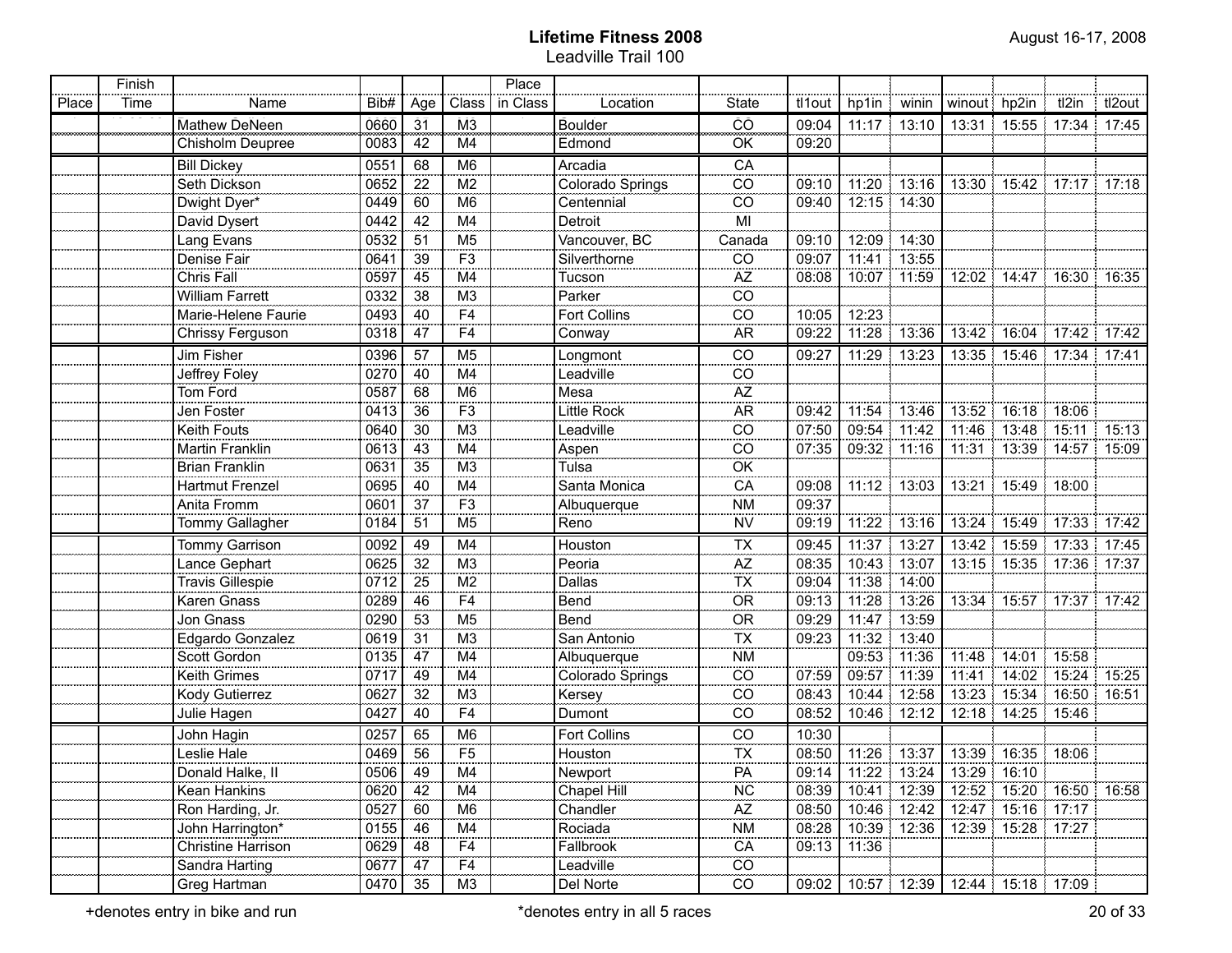|       | Finish |                         |                   |                 |                           | Place    |                     |                          |       |                         |                                          |  |
|-------|--------|-------------------------|-------------------|-----------------|---------------------------|----------|---------------------|--------------------------|-------|-------------------------|------------------------------------------|--|
| Place | Time   | Name                    | Bib#              | Age             | Class                     | in Class | Location            | State                    |       |                         | hm2in hm2out fh2in fh2out   mq2in mq2out |  |
|       |        | Mathew DeNeen           | 0660              | 31              | M <sub>3</sub>            |          | Boulder             | ĈŌ                       | 21:25 |                         |                                          |  |
|       |        | Chisholm Deupree        | 0083              | 42              | M4                        |          | Edmond              | OK                       |       |                         |                                          |  |
|       |        | <b>Bill Dickey</b>      | 0551              | 68              | M <sub>6</sub>            |          | Arcadia             | CA                       |       |                         |                                          |  |
|       |        | Seth Dickson            | 0652              | 22              | M2                        |          | Colorado Springs    | $\overline{co}$          | 23:00 |                         |                                          |  |
|       |        | Dwight Dyer*            | 0449              | 60              | M <sub>6</sub>            |          | Centennial          | $\overline{co}$          |       |                         |                                          |  |
|       |        | David Dysert            | 0442              | 42              | M4                        |          | Detroit             | $\overline{M}$           |       |                         |                                          |  |
|       |        | Lang Evans              | 0532              | 51              | M <sub>5</sub>            |          | Vancouver, BC       | Canada                   |       |                         |                                          |  |
|       |        | Denise Fair             | 0641              | 39              | F3                        |          | Silverthorne        | CO                       |       |                         |                                          |  |
|       |        | Chris Fall              | 0597              | 45              | M4                        |          | Tucson              | $\overline{AZ}$          |       | 20:11 21:10             |                                          |  |
|       |        | <b>William Farrett</b>  | 0332              | 38              | M <sub>3</sub>            |          | Parker              | $\overline{co}$          |       |                         |                                          |  |
|       |        | Marie-Helene Faurie     | 0493              | 40              | F4                        |          | <b>Fort Collins</b> | $\overline{co}$          |       |                         |                                          |  |
|       |        | Chrissy Ferguson        | 0318              | 47              | $\overline{F4}$           |          | Conway              | <b>AR</b>                |       | 20:50                   |                                          |  |
|       |        | Jim Fisher              | 0396              | $\overline{57}$ | M <sub>5</sub>            |          | Longmont            | $\overline{CO}$          | 21:25 |                         |                                          |  |
|       |        | Jeffrey Foley           | 0270              | 40              | M4                        |          | Leadville           | CO                       |       |                         |                                          |  |
|       |        | Tom Ford                | 0587              | 68              | M <sub>6</sub>            |          | Mesa                | AZ                       |       |                         |                                          |  |
|       |        | Jen Foster              | 0413              | 36              | F <sub>3</sub>            |          | Little Rock         | <b>AR</b>                |       |                         |                                          |  |
|       |        | Keith Fouts             | 0640              | 30              | M <sub>3</sub>            |          | Leadville           | CO                       |       | 18:00 18:08             | 22:02                                    |  |
|       |        | Martin Franklin         | 0613              | 43              | M4                        |          | Aspen               | CO                       |       | 17:50 17:59 19:37       |                                          |  |
|       |        | <b>Brian Franklin</b>   | 0631              | 35              | M <sub>3</sub>            |          | Tulsa               | OK                       |       |                         |                                          |  |
|       |        | Hartmut Frenzel         | 0695              | 40              | M4                        |          | Santa Monica        | CA                       |       |                         |                                          |  |
|       |        | Anita Fromm             | 0601              | 37              | F <sub>3</sub>            |          | Albuquerque         | <b>NM</b>                |       |                         |                                          |  |
|       |        | Tommy Gallagher         | 0184              | 51              | M <sub>5</sub>            |          | Reno                | <b>NV</b>                | 20:50 |                         |                                          |  |
|       |        | Tommy Garrison          | 0092              | 49              | M4                        |          | Houston             | <b>TX</b>                | 21:10 |                         |                                          |  |
|       |        | Lance Gephart           | 0625              | 32              | M3                        |          | Peoria              | $\overline{AZ}$          | 22:25 |                         |                                          |  |
|       |        | <b>Travis Gillespie</b> | 0712              | 25              | M2                        |          | <b>Dallas</b>       | $\overline{TX}$          |       |                         |                                          |  |
|       |        | Karen Gnass             | 0289              | 46              | F4                        |          | Bend                | $\overline{OR}$          | 21:25 |                         |                                          |  |
|       |        | Jon Gnass               | 0290              | 53              | M5                        |          | Bend                | OR <sub>1</sub>          |       |                         |                                          |  |
|       |        | Edgardo Gonzalez        | 0619              | 31              | $\overline{M3}$           |          | San Antonio         | $\overline{\mathsf{TX}}$ |       |                         |                                          |  |
|       |        | Scott Gordon            | 0135              | 47              | M4                        |          | Albuquerque         | <b>NM</b>                |       |                         |                                          |  |
|       |        | Keith Grimes            | 0717              | 49              | M4                        |          | Colorado Springs    | $\overline{CO}$          |       | 18:11 18:16 20:07 20:23 |                                          |  |
|       |        | Kody Gutierrez          | 0627              | 32              | M3                        |          | Kersey              | $\overline{co}$          | 21:25 |                         |                                          |  |
|       |        | Julie Hagen             | 0427              | 40              | F4                        |          | Dumont              | CO                       |       |                         |                                          |  |
|       |        | John Hagin              | 0257              | 65              | M <sub>6</sub>            |          | Fort Collins        | CO                       |       |                         |                                          |  |
|       |        | Leslie Hale             | 0469              | 56              | $\overline{F5}$           |          | Houston             | $\overline{TX}$          |       |                         |                                          |  |
|       |        | Donald Halke, II        | $\overline{0506}$ | 49              | $\overline{\mathsf{M}}$ 4 |          | Newport             | PA                       |       |                         |                                          |  |
|       |        | Kean Hankins            | 0620              | 42              | M4                        |          | Chapel Hill         | <b>NC</b>                |       | 20:10   20:45           |                                          |  |
|       |        | Ron Harding, Jr.        | 0527              | 60              | M <sub>6</sub>            |          | Chandler            | $\overline{AZ}$          |       |                         |                                          |  |
|       |        | John Harrington*        | 0155              | 46              | M4                        |          | Rociada             | $\overline{\text{NM}}$   |       |                         |                                          |  |
|       |        | Christine Harrison      | 0629              | 48              | F <sub>4</sub>            |          | Fallbrook           | $rac{CA}{CO}$            |       |                         |                                          |  |
|       |        | Sandra Harting          | 0677              | 47              | F <sub>4</sub>            |          | Leadville           |                          |       |                         |                                          |  |
|       |        | Greg Hartman            | 0470              | 35              | ΜЗ                        |          | Del Norte           | $\overline{co}$          |       |                         |                                          |  |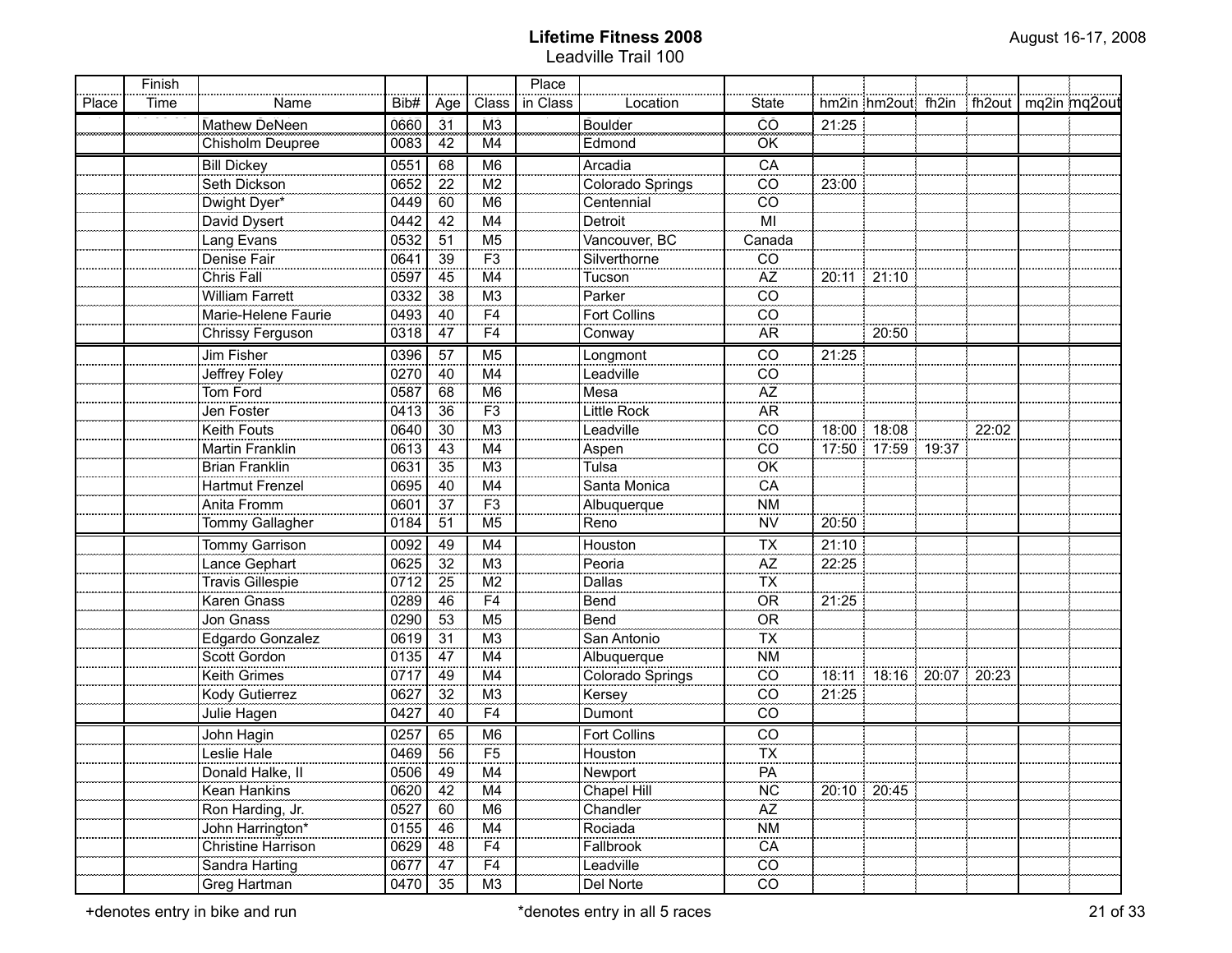|       | Finish |                          |      |                      |                | Place    |                      |                          |       |                               |                   |             |                                              |       |
|-------|--------|--------------------------|------|----------------------|----------------|----------|----------------------|--------------------------|-------|-------------------------------|-------------------|-------------|----------------------------------------------|-------|
| Place | Time   | Name                     | Bib# | Age                  | Class          | in Class | Location             | <b>State</b>             |       |                               |                   |             | mq1in mq1out fh1in fh1out hm1in hm1out tl1in |       |
|       |        | Scot Hartman             | 0693 | 39                   | M <sub>3</sub> |          | Thornton             | CO                       |       | 02:26 02:25 05:08 05:40       |                   |             | $07:15$ 07:23 :                              | 09:48 |
|       |        | Paul Hasse               | 0595 | 47                   | M4             |          | Minneapolis          | <b>MN</b>                |       | 02:41 02:41                   | $05:26$ 05:27     |             | 06:56 06:56                                  | 09:33 |
|       |        | <b>Bill Heldenbrand</b>  | 0668 | 62                   | M <sub>6</sub> |          | St. Joseph           | <b>MO</b>                |       | 03:06 03:04                   |                   |             |                                              |       |
|       |        | <b>Edwin Heller</b>      | 0054 | 46                   | M4             |          | Albuquerque          | <b>NM</b>                |       | 02:05 02:03 04:02 04:06       |                   |             | 05:22 05:26                                  | 07:17 |
|       |        | <b>Stephen Hibbs</b>     | 0650 | 36                   | M <sub>3</sub> |          | <b>Brooklyn Park</b> | <b>MN</b>                |       | 02:07   02:06   04:08   04:11 |                   |             | 05:26 05:33                                  | 07:39 |
|       |        | Marge Hickman            | 0250 | 58                   | F <sub>5</sub> |          | Leadville            | CO                       |       | 03:06 03:06                   |                   |             |                                              |       |
|       |        | Jean Nane Hiro           | 0623 | 41                   | M4             |          | Pirae                | Polynesie                |       | 02:47 02:45 05:45 05:56       |                   |             | 07:41   07:48                                | 10:30 |
|       |        | John Hobbs               | 0192 | 63                   | M <sub>6</sub> |          | Evergreen            | CO                       |       | 02:43 02:43 05:15 05:16       |                   |             | 07:04 07:06                                  | 09:29 |
|       |        | Karla Holgers            | 0525 | 29                   | F <sub>2</sub> |          | <b>Fort Collins</b>  | CO                       |       | 02:22 02:21                   | 04:28:04:37       | 06:02 06:11 |                                              | 08:17 |
|       |        | Steve Holman             | 0331 | 51                   | M <sub>5</sub> |          | Oakland              | CA                       |       | 02:41 02:40 05:09 05:22       |                   | 07:01       | 107:05                                       | 09:30 |
|       |        | Paul Holovnia            | 0276 | 46                   | M4             |          | Chanhassen           | MN                       |       | 02:07 02:06 04:11 04:12       |                   | 05:26       | 05:28                                        | 07:27 |
|       |        | Sheila Huss              | 0313 | 32                   | F3             |          | Palmer Lake          | CO                       |       | 02:37 02:37 05:06 05:09       |                   | 06:41       | 06:45                                        | 09:09 |
|       |        | Scott Jacaway            | 0476 | 50                   | M5             |          | Downers Grove        | Ш                        |       | 02:38 02:38 05:01 05:03       |                   | 06:38       | 06:39                                        | 09:08 |
|       |        | Alan Johnson             | 0397 | $\overline{60}$      | M6             |          | Peyton               | CO                       | 02:41 |                               | 02:40 05:28 05:29 | 07:28       | 07:30                                        | 10:24 |
|       |        | King Jordan              | 0287 | $\overline{65}$      | M6             |          | West River           | <b>MD</b>                |       | 02:45 02:43 05:20 05:20       |                   | 07:04       | 07:06                                        |       |
|       |        | Fred Jorgensen           | 0678 | 60                   | M6             |          | Denver               | CO                       |       | 02:43 02:41 05:26 05:30       |                   |             | $07:13$ 07:19                                | 09:50 |
|       |        | Joe Judd                 | 0725 | 44                   | M4             |          | Salida               | CO                       |       | 02:49 02:45 05:02 05:05       |                   |             | 06:44 06:50                                  | 09:10 |
|       |        | <b>Betsy Kapiloff</b>    | 0602 | 48                   | F4             |          | Sandia Park          | <b>NM</b>                |       | $02:50$ 02:51                 | 105.39            |             |                                              |       |
|       |        | Jeffrey Kasal            | 0279 | $\overline{32}$      | M3             |          | ST. Louis            | <b>MO</b>                |       | 02:29 02:28 04:47 04:49       |                   |             | 06:27 06:28                                  | 08:46 |
|       |        | <b>Audrey Kelly</b>      | 0616 | 36                   | F3             |          | Toronto, ON          | Canada                   |       | 02:20 02:19 04:37 04:38       |                   |             | $06:02$ 06:04                                | 08:14 |
|       |        | <b>Stuart Kern</b>       | 0417 | 46                   | M4             |          | <b>Silver Spring</b> | MD                       |       | 02:18 02:17 04:23 04:31       |                   | 05:46       | 05:53                                        | 07:54 |
|       |        | Robert Ketchell*         | 0201 | 52                   | M <sub>5</sub> |          | Wilmington           | <b>NY</b>                |       | 02:18 02:17 04:53             |                   |             |                                              |       |
|       |        | Robby Ketchell*          | 0333 | 25                   | M <sub>2</sub> |          | <b>Fort Collins</b>  | CO                       |       | 02:16 02:16 06:07             |                   |             |                                              |       |
|       |        | Kyle Kingrey             | 0605 | 35                   | M <sub>3</sub> |          | Loveland             | $\overline{CO}$          |       | $02:26$ 02:23 04:38 04:53     |                   |             | 06:32 06:42 08:59                            |       |
|       |        | <b>Bob Klapthor</b>      | 0440 | 57                   | M <sub>5</sub> |          | El Paso              | $\overline{\mathsf{TX}}$ |       | 03:10 03:11                   | 06:07             |             |                                              |       |
|       |        | Richard Knapp            | 0327 | 56                   | M <sub>5</sub> |          | Albuquerque          | <b>NM</b>                |       | 02:39 02:38                   | 104:59 05:01      |             | 06:30 08:41                                  |       |
|       |        | Steven Kral              | 0058 | 46                   | M4             |          | Silverton            | CO                       |       | 02:19 02:17 04:12 04:19       |                   |             | $05:30$ $05:32$ $07:32$                      |       |
|       |        | Tim Krantz*              | 0450 | 30                   | M <sub>3</sub> |          | Divide               | CO                       |       | 02:30 02:29                   | 05:17 05:17       |             | $07:12$ 07:14                                | 10:30 |
|       |        | Bryan Krause             | 0434 | 39                   | M3             |          | Bailey               | $rac{CO}{TX}$            |       | 02:37 02:36                   | $05:05$ 05:06     |             | 06:43 06:47 09:15                            |       |
|       |        | Mike Krejci              | 0702 | 37                   | M <sub>3</sub> |          | Dallas               |                          |       | 02:49 02:49                   | $05:16$ 05:22     |             | 06:58 07:02                                  | 09:33 |
|       |        | Miles Krier              | 0088 | 56                   | M5             |          | Sacramento           | CA                       |       | $02:35$ 02:35 05:12 05:15     |                   |             | 06:59 07:04                                  | 10:12 |
|       |        | David Kwiatkowski        | 0604 | 28                   | M <sub>2</sub> |          | <b>Fort Collins</b>  | CO                       |       | $02:25$ 02:23                 | 104:38:04:53      |             | 06:32 06:42                                  | 08:59 |
|       |        | Yi-Joo Kwon              | 0467 | 62                   | M <sub>6</sub> |          | Palisades Park       | NJ                       |       | 02:38 02:33 05:02 05:10       |                   |             | 06:43 06:47                                  | 09:14 |
|       |        | <b>Gerard Lachiewicz</b> | 0544 | 51                   | M <sub>5</sub> |          | Colorado Springs     | CO                       |       | 02:38 02:36 05:03 05:06       |                   |             | 06:49 06:53 09:08                            |       |
|       |        | Willie Lambert           | 0511 | 46<br><b>COLORED</b> | M4             |          | Topeka               | KS                       |       | 02:29 02:28 04:47 04:50       |                   |             | 06:23 06:25 08:40                            |       |
|       |        | Mona Landry              | 0636 | 48                   | F4             |          | Decatur              | GA                       |       | 02:48 02:46 05:37 05:39       |                   |             | 07:28 07:31 10:30                            |       |
|       |        | Kathie Lang              | 0403 | 59                   | F <sub>5</sub> |          | <b>Klamath Falls</b> | <b>OR</b>                |       | 02:58 02:58 05:39 05:40       |                   |             | 07:23 07:23                                  | 09:48 |
|       |        | Joseph Laskey            | 0437 | 43                   | M4             |          | Monroe               | <b>CT</b>                |       | 02:16 02:14 04:32 04:35       |                   |             | 06:02 06:04                                  | 08:34 |
|       |        | Debbie Leftwich          | 0632 | 54                   | F5             |          | Phoenix              | AZ                       |       | 02:53 02:47 05:27 05:36       |                   |             | $07:08$   $07:17$                            | 09:45 |
|       |        | <b>Matthew Lewis</b>     | 0366 | 27                   | M <sub>2</sub> |          | Vernon               | <b>CT</b>                |       | 02:32 02:31 04:55 04:57       |                   |             | 06:37 06:39 08:47                            |       |
|       |        | Joey Lewis               | 0367 | 29                   | M <sub>2</sub> |          | Vernon               | <b>CT</b>                |       | 02:32 02:31 04:55 04:57       |                   |             | 06:37   06:39   08:46                        |       |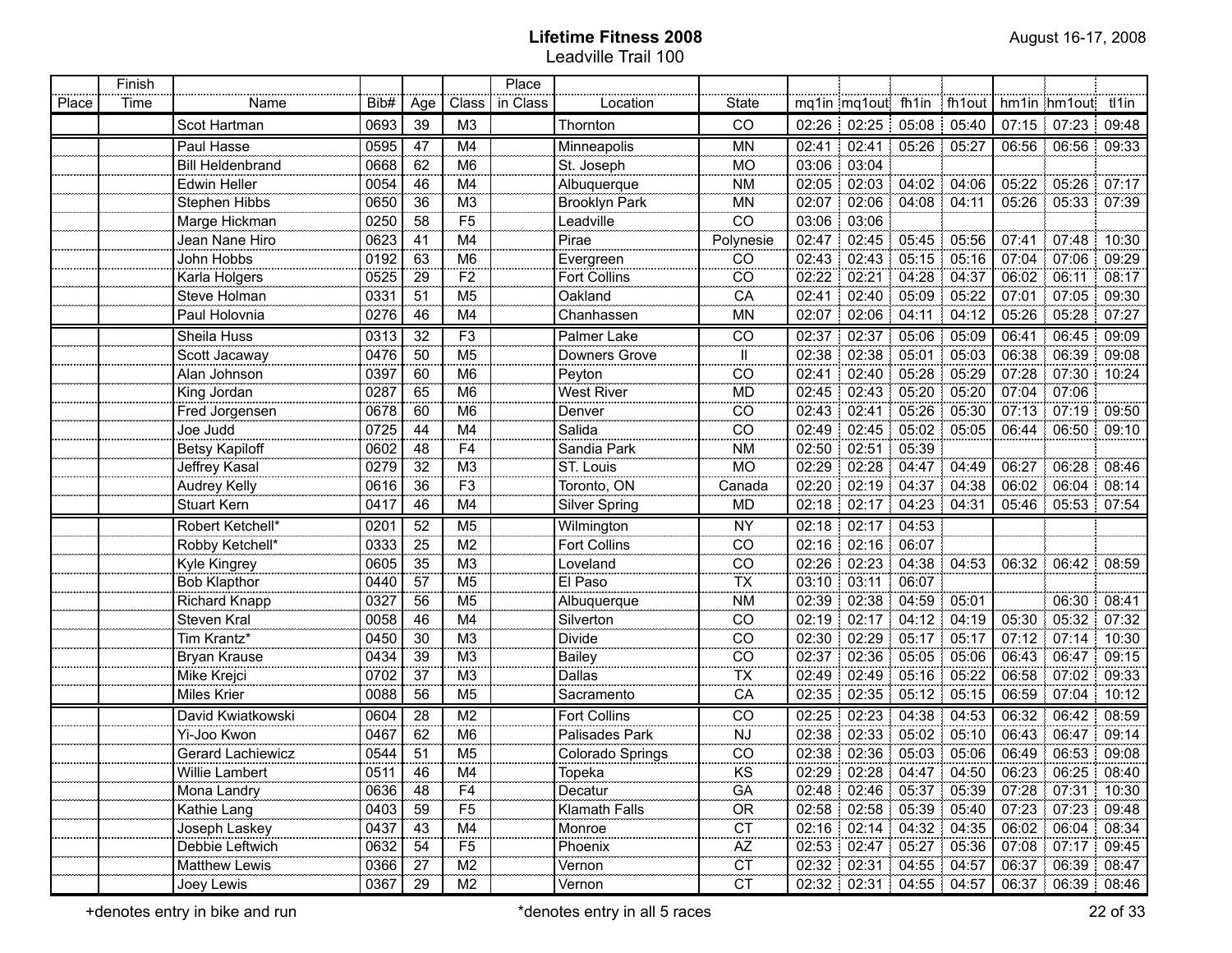|       | Finish |                         |                  |     |                          | Place    |                      |                                     |        |                                                       |               |                                               |                   |                               |        |
|-------|--------|-------------------------|------------------|-----|--------------------------|----------|----------------------|-------------------------------------|--------|-------------------------------------------------------|---------------|-----------------------------------------------|-------------------|-------------------------------|--------|
| Place | Time   | Name                    | Bib#             | Age | Class                    | in Class | Location             | <b>State</b>                        | tl1out | hp1in   winin                                         |               | winout hp2in                                  |                   | tl2in                         | tl2out |
|       |        | Scot Hartman            | 0693             | 39  | M <sub>3</sub>           |          | Thornton             | ĈÕ                                  | 09:50  |                                                       | 12:00 13:56   |                                               | 13:59 16:51 18:06 |                               |        |
|       |        | Paul Hasse              | 0595             | 47  | M <sub>4</sub>           |          | Minneapolis          | <b>MN</b>                           | 09:34  |                                                       | 11:51 14:30   |                                               |                   |                               |        |
|       |        | <b>Bill Heldenbrand</b> | 0668             | 62  | M6                       |          | St. Joseph           | <b>MO</b>                           |        |                                                       |               |                                               |                   |                               |        |
|       |        | <b>Edwin Heller</b>     | 0054             | 46  | M4                       |          | Albuquerque          | <b>NM</b>                           | 07:23  | 09:09 10:39                                           |               |                                               |                   | 10:51 12:57 14:16 14:47       |        |
|       |        | Stephen Hibbs           | 0650             | 36  | $\overline{M3}$          |          | <b>Brooklyn Park</b> | MN                                  |        |                                                       |               |                                               |                   |                               |        |
|       |        | Marge Hickman           | 0250             | 58  | F5                       |          | Leadville            | $\overline{\text{CO}}$              |        |                                                       |               |                                               |                   |                               |        |
|       |        | Jean Nane Hiro          | 0623             | 41  | $\overline{M4}$          |          | Pirae                | Polynesie                           |        |                                                       |               |                                               |                   |                               |        |
|       |        | John Hobbs              | 0192             | 63  | M6                       |          | Evergreen            | CO                                  | 09:29  | 11:48                                                 | 14:30         |                                               |                   |                               |        |
|       |        | Karla Holgers           | 0525             | 29  | $\overline{F2}$          |          | <b>Fort Collins</b>  | $\overline{CO}$                     | 08:29  |                                                       | 10:47 12:42   |                                               |                   |                               |        |
|       |        | Steve Holman            | 0331             | 51  | $\overline{M5}$          |          | Oakland              | CA                                  | 09:42  | 11:59                                                 | 14:30         |                                               |                   |                               |        |
|       |        | Paul Holovnia           | 0276             | 46  | M4                       |          | Chanhassen           | <b>MN</b>                           | 07:27  | 09:34                                                 | 11:26         |                                               |                   | 11:30   13:54   15:13   15:14 |        |
|       |        | Sheila Huss             | 0313             | 32  | F3                       |          | Palmer Lake          | $\overline{C}$                      |        |                                                       | 11:48 14:30   |                                               |                   |                               |        |
|       |        | Scott Jacaway           | 0476             | 50  | M <sub>5</sub>           |          | Downers Grove        | Ш.                                  | 09:19  | 11:44 14:30                                           |               |                                               |                   |                               |        |
|       |        | Alan Johnson            | 0397             | 60  | M <sub>6</sub>           |          | Peyton               | CO                                  | 10:30  |                                                       |               |                                               |                   |                               |        |
|       |        | King Jordan             | 0287             | 65  | M <sub>6</sub>           |          | <b>West River</b>    | <b>MD</b>                           |        |                                                       |               |                                               |                   |                               |        |
|       |        | Fred Jorgensen          | 0678             | 60  | M <sub>6</sub>           |          | Denver               | CO                                  | 09:53  |                                                       | 12:25 14:30   |                                               |                   |                               |        |
|       |        | Joe Judd                | 0725             | 44  | M4                       |          | Salida               | CO                                  | 09:12  |                                                       | 11:48 14:30   |                                               |                   |                               |        |
|       |        | <b>Betsy Kapiloff</b>   | 0602             | 48  | F <sub>4</sub>           |          | Sandia Park          | <b>NM</b>                           |        |                                                       |               |                                               |                   |                               |        |
|       |        | Jeffrey Kasal           | 0279             | 32  | M <sub>3</sub>           |          | ST. Louis            | <b>MO</b>                           | 08:47  | $11:14$ 13:11                                         |               |                                               |                   |                               |        |
|       |        | Audrey Kelly            | 0616             | 36  | F <sub>3</sub>           |          | Toronto, ON          | Canada                              | 08:14  |                                                       | 10:22 12:27   |                                               |                   | 12:35 15:07 16:50 16:51       |        |
|       |        | <b>Stuart Kern</b>      | 0417             | 46  | M4                       |          | <b>Silver Spring</b> | MD                                  | 08:04  |                                                       | 10:02 11:46   |                                               |                   | 11:55   14:20   15:47   15:58 |        |
|       |        | Robert Ketchell*        | 0201             | 52  | M <sub>5</sub>           |          | Wilmington           | <b>NY</b>                           |        |                                                       |               |                                               |                   |                               |        |
|       |        | Robby Ketchell*         | 0333             | 25  | $\overline{M2}$          |          | <b>Fort Collins</b>  | $\overline{CO}$                     |        |                                                       |               |                                               |                   |                               |        |
|       |        | Kyle Kingrey            | 0605             | 35  | $\overline{M3}$          |          | Loveland             | $\overline{CO}$                     | 09:14  |                                                       |               | 11:13   13:20   13:39   15:54   17:37   17:44 |                   |                               |        |
|       |        | <b>Bob Klapthor</b>     | 0440             | 57  | M5                       |          | El Paso              | $\overline{TX}$                     |        |                                                       |               |                                               |                   |                               |        |
|       |        | Richard Knapp           | 0327             | 56  | M5                       |          | Albuquerque          | <b>NM</b>                           | 08:44  |                                                       |               | 10:50   12:38   12:49   14:59   16:55   16:58 |                   |                               |        |
|       |        | Steven Kral             | 0058             | 46  | M4                       |          | Silverton            | $\overline{CO}$                     | 07:43  | 09:35 11:39                                           |               |                                               |                   |                               |        |
|       |        | Tim Krantz*             | 0450             | 30  | $\overline{M3}$          |          | <b>Divide</b>        | $\overline{co}$                     |        |                                                       |               |                                               |                   |                               |        |
|       |        | Bryan Krause            | 0434             | 39  | $\overline{M3}$          |          | <b>Bailey</b>        | $\overline{\overline{\text{co}}}$   | 09:16  | 11:38                                                 |               |                                               | 13:40 16:31 18:06 |                               |        |
|       |        | Mike Krejci             | 0702             | 37  | $\overline{M3}$          |          | Dallas               | $\overline{\mathsf{TX}}$            |        |                                                       | 12:12 14:30   |                                               |                   |                               |        |
|       |        | <b>Miles Krier</b>      | 0088             | 56  | M <sub>5</sub>           |          | Sacramento           | CA                                  | 10:15  | 12:10 13:54                                           |               |                                               |                   |                               |        |
|       |        | David Kwiatkowski       | 0604             | 28  | M <sub>2</sub>           |          | Fort Collins         | CO                                  | 09:16  |                                                       | 11:13 13:20   |                                               |                   | 13:38 15:54 17:37 17:44       |        |
|       |        | Yi-Joo Kwon             | 0467             | 62  | M6                       |          | Palisades Park       | <b>NJ</b>                           | 09:27  | 11:45 13:59                                           |               | 13:59 17:35                                   |                   |                               |        |
|       |        | Gerard Lachiewicz       | 0544             | 51  | $\overline{M5}$          |          | Colorado Springs     | $\overline{\overline{\mathrm{co}}}$ | 09:11  | 11:37 13:48                                           |               |                                               |                   |                               |        |
|       |        | Willie Lambert          | $\frac{1}{0511}$ | 46  | $\overline{\mathsf{M4}}$ |          | Topeka               | $\overline{\text{KS}}$              |        | 08:46   10:55   12:52   12:55   15:35   17:03   17:12 |               |                                               |                   |                               |        |
|       |        | Mona Landry             | 0636             | 48  | F4                       |          | Decatur              | GA                                  |        |                                                       |               |                                               |                   |                               |        |
|       |        | Kathie Lang             | 0403             | 59  | F <sub>5</sub>           |          | Klamath Falls        | <b>OR</b>                           | 09:48  |                                                       | $12:18$ 14:30 |                                               |                   |                               |        |
|       |        | Joseph Laskey           | 0437             | 43  | M4                       |          | Monroe               | $\overline{CT}$                     | 08:55  | 11:29 14:30                                           |               |                                               |                   |                               |        |
|       |        | Debbie Leftwich         | 0632             | 54  | $\overline{F5}$          |          | Phoenix              | $\overline{AZ}$                     | 09:54  | 12:04                                                 |               |                                               |                   |                               |        |
|       |        | Matthew Lewis           | 0366             | 27  | M2                       |          | Vernon               | <b>CT</b>                           | 08:48  |                                                       | 10:42 12:24   |                                               |                   | 12:27   14:47   16:14   16:19 |        |
|       |        | Joey Lewis              | 0367             | 29  | M2                       |          | Vernon               | CT                                  | 08:48  |                                                       | 10:56 12:52   |                                               |                   |                               |        |

+denotes entry in bike and run \*denotes entry in all 5 races 23 of 33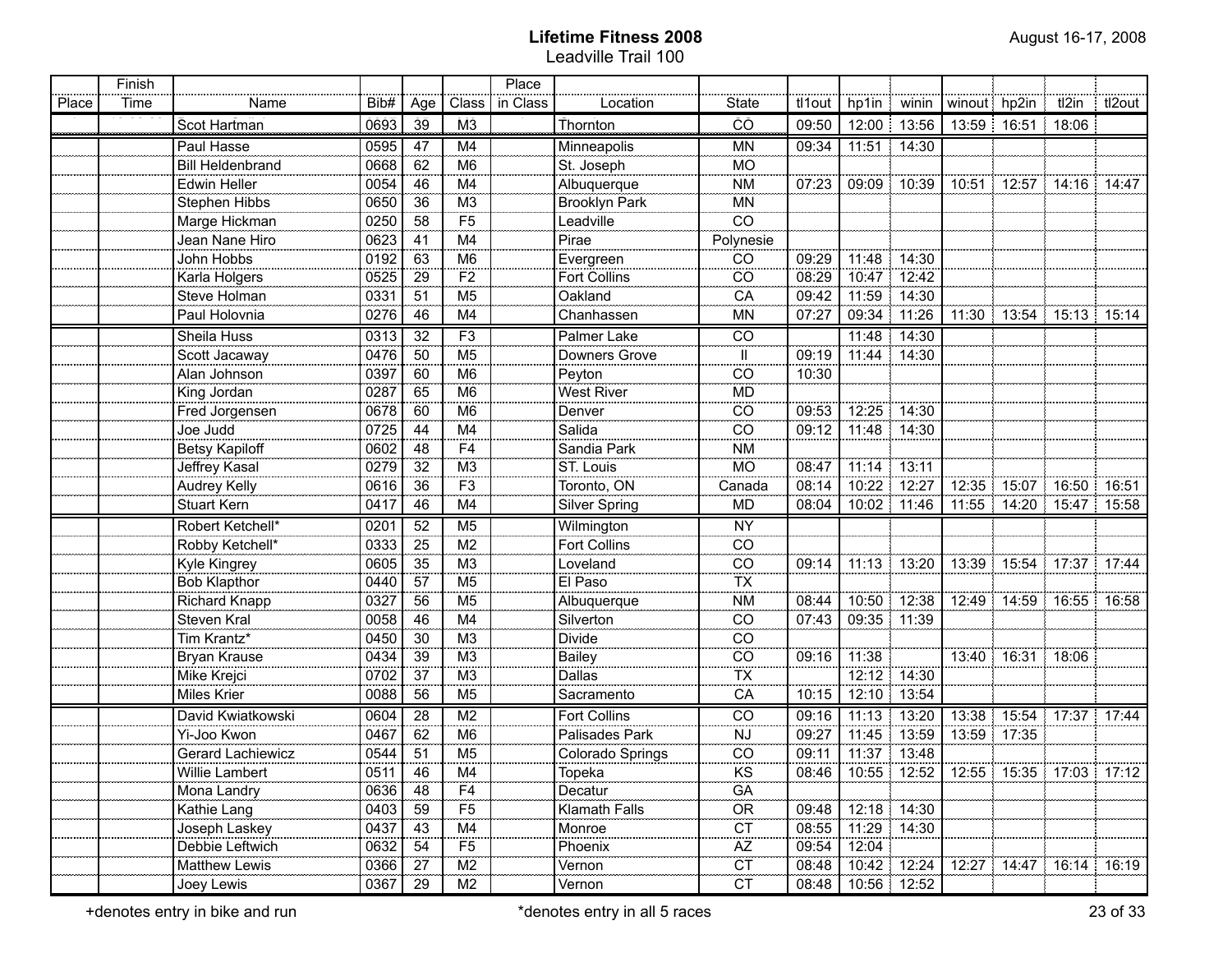|       | Finish |                          |                   |                 |                 | Place    |                      |                        |       |                                          |  |       |  |
|-------|--------|--------------------------|-------------------|-----------------|-----------------|----------|----------------------|------------------------|-------|------------------------------------------|--|-------|--|
| Place | Time   | Name                     | Bib#              | Age             | Class           | in Class | Location             | State                  |       | hm2in hm2out fh2in fh2out   mq2in mq2out |  |       |  |
|       |        | Scot Hartman             | 0693              | 39              | M <sub>3</sub>  |          | Thornton             | ČŌ                     |       |                                          |  |       |  |
|       |        | Paul Hasse               | 0595              | 47              | M4              |          | Minneapolis          | <b>MN</b>              |       |                                          |  |       |  |
|       |        | <b>Bill Heldenbrand</b>  | 0668              | 62              | M6              |          | St. Joseph           | <b>MO</b>              |       |                                          |  |       |  |
|       |        | Edwin Heller             | 0054              | 46              | M4              |          | Albuquerque          | <b>NM</b>              | 17:39 |                                          |  |       |  |
|       |        | Stephen Hibbs            | 0650              | 36              | $\overline{M3}$ |          | <b>Brooklyn Park</b> | <b>MN</b>              |       |                                          |  |       |  |
|       |        | Marge Hickman            | 0250              | 58              | $\overline{F5}$ |          | Leadville            | $\overline{co}$        |       |                                          |  |       |  |
|       |        | Jean Nane Hiro           | 0623              | 41              | M4              |          | Pirae                | Polynesie              |       |                                          |  |       |  |
|       |        | John Hobbs               | 0192              | $-63$           | $\overline{M6}$ |          | Evergreen            | CO                     |       |                                          |  |       |  |
|       |        | Karla Holgers            | 0525              | 29              | $\overline{F2}$ |          | <b>Fort Collins</b>  | $\overline{co}$        |       |                                          |  |       |  |
|       |        | Steve Holman             | 0331              | 51              | $\overline{M5}$ |          | Oakland              | $\overline{CA}$        |       |                                          |  |       |  |
|       |        | Paul Holovnia            | 0276              | 46              | M4              |          | Chanhassen           | <b>MN</b>              |       | 18:41 18:50                              |  |       |  |
|       |        | Sheila Huss              | 0313              | $\overline{32}$ | F3              |          | <b>Palmer Lake</b>   | $\overline{CO}$        |       |                                          |  |       |  |
|       |        | Scott Jacaway            | 0476              | 50              | M <sub>5</sub>  |          | Downers Grove        | Ш                      |       |                                          |  |       |  |
|       |        | Alan Johnson             | 0397              | 60              | M <sub>6</sub>  |          | Peyton               | CO                     |       |                                          |  |       |  |
|       |        | King Jordan              | 0287              | 65              | M <sub>6</sub>  |          | <b>West River</b>    | <b>MD</b>              |       |                                          |  |       |  |
|       |        | Fred Jorgensen           | 0678              | 60              | M <sub>6</sub>  |          | Denver               | CO                     |       |                                          |  |       |  |
|       |        | Joe Judd                 | 0725              | 44              | M4              |          | Salida               | CO                     |       |                                          |  |       |  |
|       |        | <b>Betsy Kapiloff</b>    | 0602              | 48              | F4              |          | Sandia Park          | <b>NM</b>              |       |                                          |  |       |  |
|       |        | Jeffrey Kasal            | 0279              | 32              | $\frac{M3}{F3}$ |          | ST. Louis            | <b>MO</b>              |       |                                          |  |       |  |
|       |        | Audrey Kelly             | 0616              | 36              |                 |          | Toronto, ON          | Canada                 | 21:10 |                                          |  |       |  |
|       |        | <b>Stuart Kern</b>       | 0417              | 46              | M4              |          | <b>Silver Spring</b> | <b>MD</b>              |       | 19:23 19:27                              |  |       |  |
|       |        | Robert Ketchell*         | 0201              | 52              | M <sub>5</sub>  |          | Wilmington           | <b>NY</b>              |       |                                          |  |       |  |
|       |        | Robby Ketchell*          | 0333              | 25              | M <sub>2</sub>  |          | Fort Collins         | CO                     |       |                                          |  |       |  |
|       |        | Kyle Kingrey             | 0605              | 35              | M <sub>3</sub>  |          | Loveland             | CO                     | 21:10 |                                          |  |       |  |
|       |        | <b>Bob Klapthor</b>      | 0440              | 57              | M <sub>5</sub>  |          | El Paso              | <b>TX</b>              |       |                                          |  |       |  |
|       |        | Richard Knapp            | 0327              | 56              | M <sub>5</sub>  |          | Albuquerque          | <b>NM</b>              |       | 20:19 20:35                              |  |       |  |
|       |        | Steven Kral              | 0058              | 46              | M4              |          | Silverton            | CO                     |       |                                          |  |       |  |
|       |        | Tim Krantz*              | 0450              | 30              | M <sub>3</sub>  |          | <b>Divide</b>        | CO                     |       |                                          |  |       |  |
|       |        | Bryan Krause             | 0434              | 39              | M <sub>3</sub>  |          | <b>Bailey</b>        | CO                     |       |                                          |  |       |  |
|       |        | Mike Krejci              | 0702              | 37              | M <sub>3</sub>  |          | <b>Dallas</b>        | <b>TX</b>              |       |                                          |  |       |  |
|       |        | Miles Krier              | 0088              | 56              | M <sub>5</sub>  |          | Sacramento           | CA                     |       |                                          |  |       |  |
|       |        | David Kwiatkowski        | 0604              | 28              | M <sub>2</sub>  |          | <b>Fort Collins</b>  | CO                     | 20:50 |                                          |  |       |  |
|       |        | Yi-Joo Kwon              | 0467              | 62              | M <sub>6</sub>  |          | Palisades Park       | <b>NJ</b>              |       |                                          |  |       |  |
|       |        | <b>Gerard Lachiewicz</b> | 0544              | 51              | $\overline{M5}$ |          | Colorado Springs     | $\overline{co}$        |       |                                          |  |       |  |
|       |        | Willie Lambert           | 0511              | 46              | $\overline{M4}$ |          | Topeka               | $\overline{\text{KS}}$ |       | 20:18   20:27   22:25   22:47   26:30    |  |       |  |
|       |        | Mona Landry              | 0636              | 48              | - e<br>F4       |          | Decatur              | -----<br>GA            |       |                                          |  |       |  |
|       |        | Kathie Lang              | $\overline{0403}$ | 59              | $\overline{F5}$ |          | <b>Klamath Falls</b> | OR                     |       |                                          |  |       |  |
|       |        | Joseph Laskey            | 0437              | 43              | M4              |          | Monroe               | $\overline{C}$         |       |                                          |  |       |  |
|       |        | Debbie Leftwich          | 0632              | 54              | $\overline{F5}$ |          | Phoenix              | $\overline{AZ}$        |       |                                          |  |       |  |
|       |        | <b>Matthew Lewis</b>     | 0366              | 27              | M2              |          | Vernon               | $\overline{CT}$        |       | 19:14   19:24   21:20   21:34            |  | 25:31 |  |
|       |        | Joey Lewis               | 0367              | 29              | M2              |          | Vernon               | $\overline{CT}$        |       |                                          |  |       |  |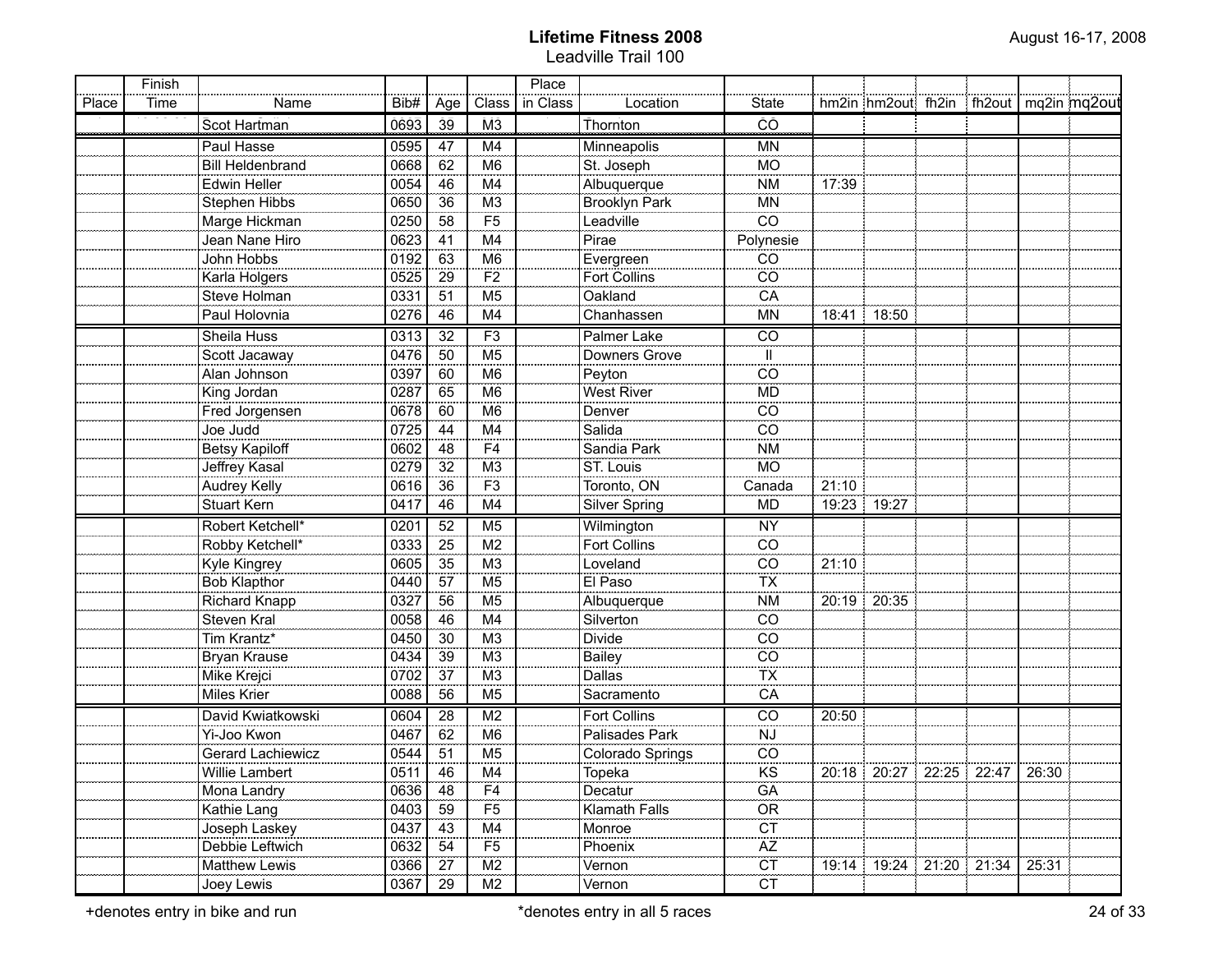|       | Finish |                          |      |                |                 | Place    |                                |                 |       |                                                                     |                   |       |       |                     |                         |
|-------|--------|--------------------------|------|----------------|-----------------|----------|--------------------------------|-----------------|-------|---------------------------------------------------------------------|-------------------|-------|-------|---------------------|-------------------------|
| Place | Time   | Name                     | Bib# | Age            | Class           | in Class | Location                       | State           |       | mq1in mq1out fh1in fh1out                                           |                   |       |       | hm1in hm1out tl1in  |                         |
|       |        | Chris Lloyd*             | 0418 | 46             | M4              |          | Denver                         | CO              | 02:37 | 02:32                                                               | 05:16             | 05:19 |       | $07:12$ 07:16       |                         |
|       |        | Tim Long                 | 0648 | 41             | M4              |          | Charlotte                      | <b>NC</b>       | 02:08 |                                                                     | 02:08 04:09 04:20 |       |       | 05:33 05:34 07:37   |                         |
|       |        | Casey Lopez              | 0691 | 32             | M <sub>3</sub>  |          | Wauwatosa                      | WI              | 02:54 |                                                                     | 02:50 05:30 05:31 |       |       | 07:09 07:10 10:15   |                         |
|       |        | Randy Lualliln           | 0499 | 50             | M <sub>5</sub>  |          | Louisville                     | CO              | 02:59 |                                                                     | 02:50 05:06 05:26 |       |       | 06:46 06:54         | 09:11                   |
|       |        | Carolyn Luckett          | 0361 | 41             | F4              |          | Salt Lake City                 | UT              | 02:46 |                                                                     | $02:46$ 05:21     | 05:21 |       | 07:02 07:05 09:29   |                         |
|       |        | Joseph Marchand          | 0360 | 67             | M6              |          | Westbank, BC                   | Canada          | 02:59 |                                                                     | 02:58 05:44 05:45 |       |       | 07:32 07:34 10:15   |                         |
|       |        | <b>Bob Marston</b>       | 0673 | 57             | M <sub>5</sub>  |          | Roland                         | <b>AR</b>       | 02:31 | 02:31                                                               | $05:17$ 05:18     |       |       |                     |                         |
|       |        | <b>Claire Martin</b>     | 0381 | 44             | F4              |          | Newbury                        | <b>NH</b>       | 02:57 | 02:51                                                               | $05:26$ 05:29     |       |       | 07:06 07:09         | 09:35                   |
|       |        | Janine Mason             | 0664 | 29             | $\overline{F2}$ |          | Golden                         | $\overline{CO}$ |       | 02:28 02:25                                                         | 04:32:04:38       |       |       | 05:50 05:54 07:45   |                         |
|       |        | <b>Andrew Mathews</b>    | 0238 | 46             | M4              |          | Tampa                          | FL.             | 02:37 |                                                                     | 02:37 05:23 05:27 |       |       | $07:26$ 07:28 10:10 |                         |
|       |        | <b>Patrick McCartney</b> | 0711 | 36             | M <sub>3</sub>  |          | Knightstown                    | IN              | 02:15 | 02:12                                                               | $04:21$ 04:26     |       |       | 05:48 05:57         | 07:59                   |
|       |        | John McGuire             | 0471 | 53             | M <sub>5</sub>  |          | Denver                         | CO              | 02:39 | 02:38                                                               | $05:15$ 05:22     |       |       | $06:53 \mid 06:55$  | 09:31                   |
|       |        | Keith McKenney           | 0633 | 48             | M4              |          | Atlanta                        | GA              | 02:48 | 02:46                                                               | 05:22 05:27       |       |       | 07:15 07:19         | 10:14                   |
|       |        | Ryne Melcher             | 0667 | 29             | M2              |          | N. Vancouver, BC               | Canada          | 01:53 | 01:51                                                               | 03:45 03:47       |       | 05:01 | 05:11<br>÷.         | 07:04                   |
|       |        | Lawrence Meredith        | 0436 | 50             | M5              |          | Loveland                       | CO              | 03:16 | 03:15                                                               | 06:07             |       |       |                     |                         |
|       |        | Joshua Mietz             | 0503 | 29             | M <sub>2</sub>  |          | Missoula                       | MT              | 01:43 | 01:42                                                               | $03:18$ 03:18     |       | 04:21 | 05:30               | 07:20                   |
|       |        | Shad Mika                | 0651 | 32             | $\overline{M3}$ |          | Lakewood                       | CO              | 02:18 | 02:17                                                               | 04:18 04:20       |       | 05:34 | 05:36               | : 07:35                 |
|       |        | Jeremy Milligan          | 0393 | 34             | M <sub>3</sub>  |          | Albuquerque                    | <b>NM</b>       | 02:19 | 02:17                                                               | 04:33 04:37       |       |       | 06:03:06:09         | 08:14                   |
|       |        | Don Moden                | 0072 | 41             | M <sub>4</sub>  |          | Ouray                          | CO              | 02:03 | 02:03                                                               | 03:59:03:59       |       |       | 05:10 05:10         | : 06:58                 |
|       |        | Brenda Moden             | 0323 | 44             | F <sub>4</sub>  |          | Ouray                          | CO              | 02:31 | 02:31                                                               | 04:53             | 04:53 | 06:20 | 06:23               | 08:46                   |
|       |        | Adam Monaghan            | 0647 | 25             | M <sub>2</sub>  |          | Wichita                        | KS              | 02:54 | 02:51                                                               | 05:23             | 05:32 | 07:13 | 07:19               | 09:41                   |
|       |        | Ryan Montanez            | 0368 | 30             | M <sub>3</sub>  |          | Livermore                      | CA              | 02:06 | 02:05                                                               | 04:23             | 04:24 | 06:05 | 06:10               | 08:56                   |
|       |        | Thomnas Morin            | 0546 | 53             | M <sub>5</sub>  |          | Alamosa                        | CO              | 02:59 | 02:58                                                               | 105:34            | 05:42 | 07:25 | 07:32               | 09:59                   |
|       |        | Mark Morris              | 0480 | 50             | M <sub>5</sub>  |          | Tyler                          | <b>TX</b>       | 02:54 | 02:52                                                               | 05:23             | 05:27 | 07:06 | 07:12               | 09:38                   |
|       |        | Jane Moser Cox           | 0696 | 49             | F <sub>4</sub>  |          | Fairplay                       | CO              | 02:53 | 02:49                                                               | 105:29            | 05:31 | 07:22 | 07:24               | 10:14                   |
|       |        | <b>Bill Moyle</b>        | 0557 | 69             | M <sub>6</sub>  |          | Lone Tree                      | CO              | 03:00 | 03:02                                                               | 06:00             | 06:00 | 07:59 | 07:59               | 10:30                   |
|       |        | <b>Robert Murphy</b>     | 0429 | 50             | M <sub>5</sub>  |          | La Vista                       | <b>NE</b>       | 02:29 | 02:28                                                               | 04:54             | 05:03 | 06:46 | 06:49               | 09:17                   |
|       |        | Jim Newton               | 0561 | 61             | M <sub>6</sub>  |          | Amarillo                       | <b>TX</b>       | 02:56 | 02:49                                                               | 105:31            | 05:40 | 07:16 | 07:21               | 10:00                   |
|       |        | Josh Nordell             | 0663 | 30             | M <sub>3</sub>  |          | Mt. Baldy                      | CA              | 02:02 | 02:02                                                               | $103:53$ 03:53    |       | 05:02 | 05:02               | 06:59                   |
|       |        | John Odle*               | 0495 | 39             | M <sub>3</sub>  |          | Boise                          | ID              | 02:20 | 02:20   04:22                                                       |                   | 04:23 | 05:44 |                     | 05:45   07:52           |
|       |        | Pamela Oliver            | 0703 | 49             | F4              |          | Denver                         | $\overline{C}$  | 02:42 |                                                                     | 02:40 05:13 05:23 |       | 06:59 | 07:08               | 09:29                   |
|       |        | Jeffrey OReilly          | 0322 | 48             | M4              |          | Denver                         | CO              |       | 02:30 02:26 04:38 04:48                                             |                   |       | 06:11 |                     | 06:13:08:17             |
|       |        | Lou Pals                 | 0591 | 66             | M <sub>6</sub>  |          | Penticton, B.C.                | Canada          |       | 02:30 02:27 05:10                                                   |                   |       |       |                     |                         |
|       |        | <b>Andrew Parrott</b>    | 0708 | 24             | M <sub>2</sub>  |          | Denver                         | CO              |       | 02:41 02:40 05:03 05:05                                             |                   |       |       | 06:38 06:40 08:50   |                         |
|       |        | Drew Pashley             | 0571 | $\frac{28}{1}$ | M <sub>2</sub>  |          | Leadville                      | $\frac{CO}{C}$  |       | $02:07$   $02:06$   $04:24$   $04:24$   $05:57$   $06:00$   $08:40$ |                   |       |       |                     |                         |
|       |        | Tom Pelsor               | 0607 | 63             | M6              |          | Trail                          | <b>OR</b>       |       | $02:48$   02:44   05:18   05:22   06:55   07:01   09:37             |                   |       |       |                     |                         |
|       |        | Eric Pence               | 0078 | 42             | M4              |          | $E$ agle                       | $\overline{co}$ |       | 02:48 02:44 05:12 05:17                                             |                   |       |       |                     | 06:51 06:54 09:12       |
|       |        | Patrick Perry            | 0715 | 43             | M4              |          | <u>. Lua: -</u><br>Kansas City | <b>MO</b>       |       | $02:33$   $02:33$   $05:11$   $05:13$                               |                   |       |       | 06:52 06:57 09:21   |                         |
|       |        | Jeff Peterson            | 0459 | 31             | M <sub>3</sub>  |          | Flagstaff                      | $\overline{AZ}$ |       | $02:32$ 02:29 04:51 05:01                                           |                   |       |       |                     | 06:34   06:39   09:02   |
|       |        | Kimberly Pilcher         | 0592 | 45             | F <sub>4</sub>  |          | Houston                        | $\overline{TX}$ |       | 02:46 02:41 05:22 05:29                                             |                   |       |       |                     | 07:10 07:15 09:46       |
|       |        | Stephen Plumb            | 0690 | 37             | ΜЗ              |          | Overland Park                  | KS              |       | $02:23$ 02:23 04:38 04:45                                           |                   |       |       |                     | $06:14$ $06:19$ $08:33$ |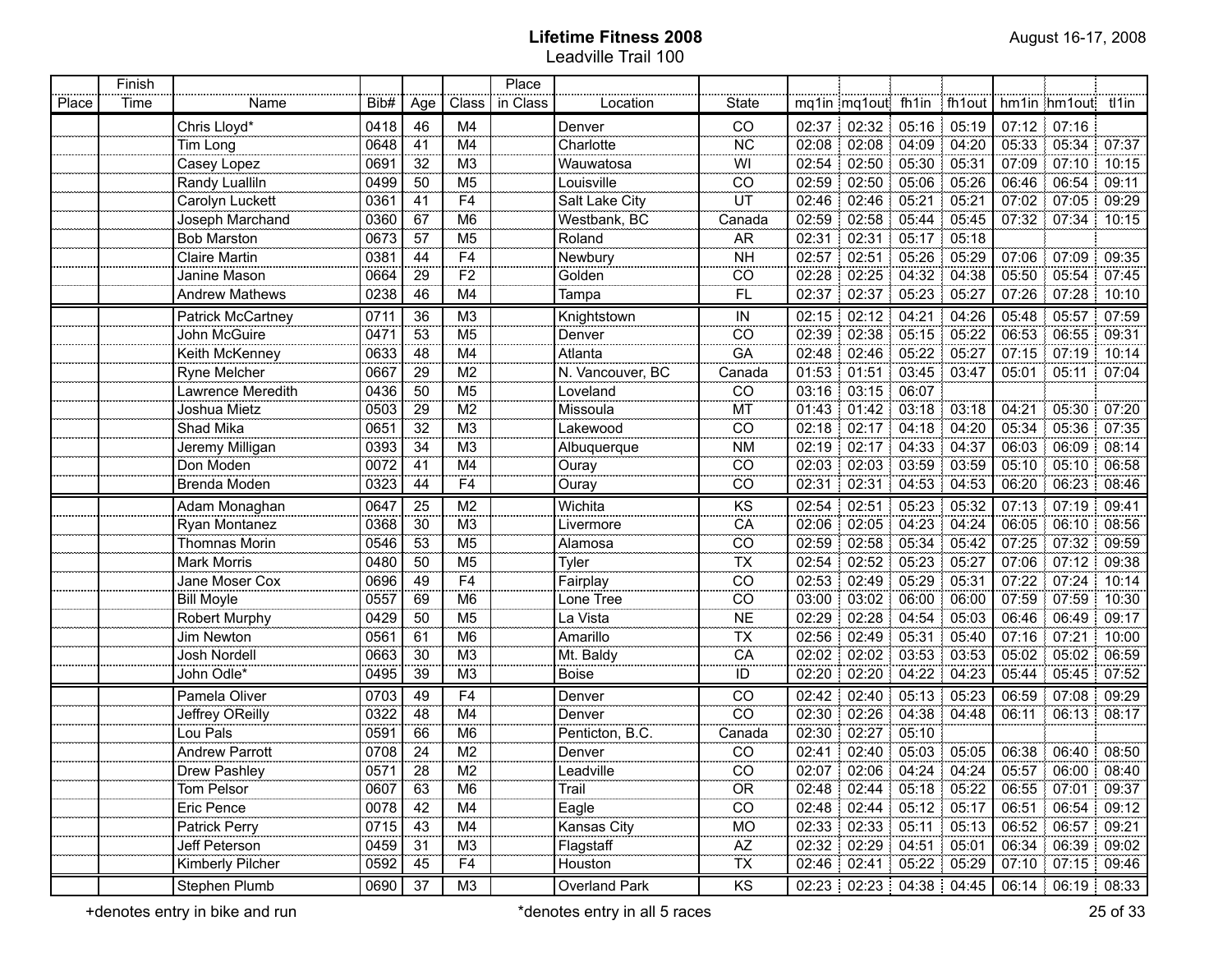|       | Finish |                          |      |                 |                    | Place    |                               |                          |        |                         |               |              |                   |                               |                         |
|-------|--------|--------------------------|------|-----------------|--------------------|----------|-------------------------------|--------------------------|--------|-------------------------|---------------|--------------|-------------------|-------------------------------|-------------------------|
| Place | Time   | Name                     | Bib# | Age             | Class              | in Class | Location                      | <b>State</b>             | tl1out |                         | hp1in   winin | winout hp2in |                   | tl2in                         | i tl2out                |
|       |        | Chris Lloyd*             | 0418 | 46              | M4                 |          | <b>Denver</b>                 | ČŌ                       |        |                         |               |              |                   |                               |                         |
| .     |        | Tim Long                 | 0648 | 41              | M4                 |          | Charlotte                     | <b>NC</b>                | 07:49  | 09:48 11:41             |               |              |                   |                               |                         |
|       |        | Casey Lopez              | 0691 | 32              | M <sub>3</sub>     |          | Wauwatosa                     | WI                       | 10:30  |                         |               |              |                   |                               |                         |
|       |        | Randy Lualliln           | 0499 | 50              | M <sub>5</sub>     |          | Louisville                    | CO                       | 09:15  |                         | 11:33 13:27   | 13:39        |                   | 18:06                         |                         |
|       |        | Carolyn Luckett          | 0361 | 41              | <br>F4             |          | Salt Lake City                | ÜT                       | 09:37  |                         | $11:40$ 13:30 |              |                   | $-13:35$ 16:04 17:43 17:43    |                         |
|       |        | Joseph Marchand          | 0360 | 67              | M <sub>6</sub>     |          | Westbank, BC                  | Canada                   | 10:15  |                         | 12:41 14:30   |              |                   |                               |                         |
|       |        | <b>Bob Marston</b>       | 0673 | 57              | M <sub>5</sub><br> |          | Roland                        | <b>AR</b>                |        |                         |               |              |                   |                               |                         |
|       |        | <b>Claire Martin</b>     | 0381 | 44              | F4                 |          | Newbury<br>Golden             | <b>NH</b>                | 09:38  |                         | 11:41 13:37   |              | 13:40 16:02 17:49 |                               |                         |
|       |        | Janine Mason             | 0664 | 29              | $\overline{F2}$    |          |                               | CO                       | 07:50  | 09:37   11:19           |               |              |                   | 11:34   14:36   16:09   16:24 |                         |
|       |        | <b>Andrew Mathews</b>    | 0238 | 46              | M4                 |          | Tampa                         | FL.                      | 10:12  |                         | 13:26 14:30   |              |                   |                               |                         |
|       |        | <b>Patrick McCartney</b> | 0711 | 36              | M3                 |          | Knightstown                   | $\sf IN$                 | 08:04  |                         | 10:07 12:09   |              | 12:57 16:16 18:06 |                               |                         |
|       |        | John McGuire             | 0471 | 53              | M5                 |          | Denver                        | CO                       | 09:38  |                         | 11:48 14:30   |              |                   |                               |                         |
|       |        | Keith McKenney           | 0633 | 48              | M4                 |          | Atlanta                       | GA                       | 10:16  |                         |               |              |                   |                               |                         |
|       |        | Ryne Melcher             | 0667 | 29              | M2                 |          | N. Vancouver, BC              | Canada                   | 07:09  | 09:23 11:25             |               | 12:07        |                   |                               |                         |
|       |        | Lawrence Meredith        | 0436 | 50              | $\overline{M5}$    |          | Loveland                      | CO                       |        |                         |               |              |                   |                               |                         |
|       |        | Joshua Mietz             | 0503 | 29              | $\overline{M2}$    |          | Missoula                      | MT                       | 07:21  |                         | 09:06 10:38   | 10:55        |                   | $12:41$ 13:51 13:59           |                         |
|       |        | Shad Mika                | 0651 | $\overline{32}$ | $\overline{M3}$    |          | Lakewood                      | CO                       | 07:36  | 09:26 11:39             |               | 11:48        |                   | $13:51$ 15:32 15:51           |                         |
|       |        | Jeremy Milligan          | 0393 | $\overline{34}$ | M3                 |          | Albuquerque                   | <b>NM</b>                |        |                         | 10:18 12:12   |              |                   | 12:29   14:30   15:50   15:51 |                         |
|       |        | Don Moden                | 0072 | 41              | $\overline{M4}$    |          | Ouray                         | CO                       | 06:58  | 08:33 09:51             |               |              |                   | 09:52 11:50 13:09 13:09       |                         |
|       |        | Brenda Moden             | 0323 | 44              | F4                 |          | Ouray                         | CO                       | 08:46  |                         | 10:58 12:50   | 12:58        |                   | $15:10$ 16:58 16:58           |                         |
|       |        | Adam Monaghan            | 0647 | 25              | M <sub>2</sub>     |          | Wichita                       | KS                       | 09:52  |                         | 12:25 14:30   |              |                   |                               |                         |
|       |        | Ryan Montanez            | 0368 | 30              | M3                 |          | Livermore                     | CA                       |        |                         | 11:29 13:40   |              |                   | 13:51  16:00  17:31  17:32    |                         |
|       |        | Thomnas Morin            | 0546 | 53              | M <sub>5</sub>     |          | Alamosa                       | CO                       | 10:09  |                         | 12:39 14:30   |              |                   |                               |                         |
|       |        | Mark Morris              | 0480 | 50              | M5                 |          | Tyler                         | $\overline{\mathsf{TX}}$ | 09:40  |                         | 12:03 14:30   |              |                   |                               |                         |
|       |        | Jane Moser Cox           | 0696 | 49              | F4                 |          | Fairplay                      | CO                       | 10:30  |                         |               |              |                   |                               |                         |
|       |        | <b>Bill Moyle</b>        | 0557 | 69              | M <sub>6</sub>     |          | Lone Tree                     | CO                       |        |                         |               |              |                   |                               |                         |
|       |        | Robert Murphy            | 0429 | 50              | M <sub>5</sub>     |          | La Vista                      | NE                       | 09:25  |                         | 11:50 14:30   |              |                   |                               |                         |
|       |        | Jim Newton               | 0561 | 61              | M <sub>6</sub>     |          | Amarillo                      | <b>TX</b>                | 10:02  |                         | 12:44 14:30   |              |                   |                               |                         |
|       |        | <b>Josh Nordell</b>      | 0663 | 30              | M <sub>3</sub>     |          | Mt. Baldy                     | CA                       | 06:59  | 08:46 10:23             |               |              |                   | 10:30   12:48   14:04   14:04 |                         |
|       |        | John Odle*               | 0495 | 39              | M <sub>3</sub>     |          | <b>Boise</b>                  | ID                       | 07:52  | 09:37 11:45             |               |              |                   | 11:47   13:56   15:33   15:34 |                         |
|       |        | <b>Pamela Oliver</b>     | 0703 | 49              | F4                 |          | Denver                        | $\overline{CO}$          | 09:37  |                         | 12:00 14:30   |              |                   |                               |                         |
|       |        | Jeffrey OReilly          | 0322 | 48              | M4                 |          | Denver                        | $\overline{co}$          | 08:19  |                         | 10:14 11:52   |              |                   | 12:00   14:22   15:51   16:03 |                         |
|       |        | Lou Pals                 | 0591 | 66              | M <sub>6</sub>     |          | Penticton, B.C.               | Canada                   |        |                         |               |              |                   |                               |                         |
|       |        | <b>Andrew Parrott</b>    | 0708 | 24              | M <sub>2</sub>     |          | Denver                        | $\overline{co}$          |        | 09:13   11:10   14:00   |               |              |                   |                               |                         |
|       |        | Drew Pashley             |      | 28              | M2                 |          | Leadville                     | CO<br>.                  |        | 08:40 10:36 12:36 12:46 |               |              |                   | 17:56                         |                         |
|       |        | Tom Pelsor               | 0607 | 63              | M6                 |          | Trail                         | <b>OR</b>                |        | 09:44   12:09   14:30   |               |              |                   |                               |                         |
|       |        | Eric Pence               | 0078 | 42              | M4                 |          | Eagle<br>Eagle<br>Kansas City | CO                       | 09:16  | $11:12$ 13:10           |               |              |                   |                               | 13:12 15:29 17:09 17:11 |
|       |        | Patrick Perry            | 0715 | 43              | M4                 |          |                               | $\frac{MO}{AZ}$          | 09:24  |                         | 11:37 13:27   |              |                   | 13:38   16:09   17:57   17:45 |                         |
|       |        | Jeff Peterson            | 0459 | 31              | M <sup>3</sup>     |          | Flagstaff                     |                          | 09:27  |                         | 11:41 14:30   |              |                   |                               |                         |
|       |        | Kimberly Pilcher         | 0592 | 45              | F4                 |          | Houston                       | TX                       | 09:48  |                         | 12:47 14:30   | 10:55        |                   |                               |                         |
|       |        | Stephen Plumb            | 0690 | 37              | M3                 |          | Overland Park                 | KS                       | 08:43  |                         |               |              |                   |                               |                         |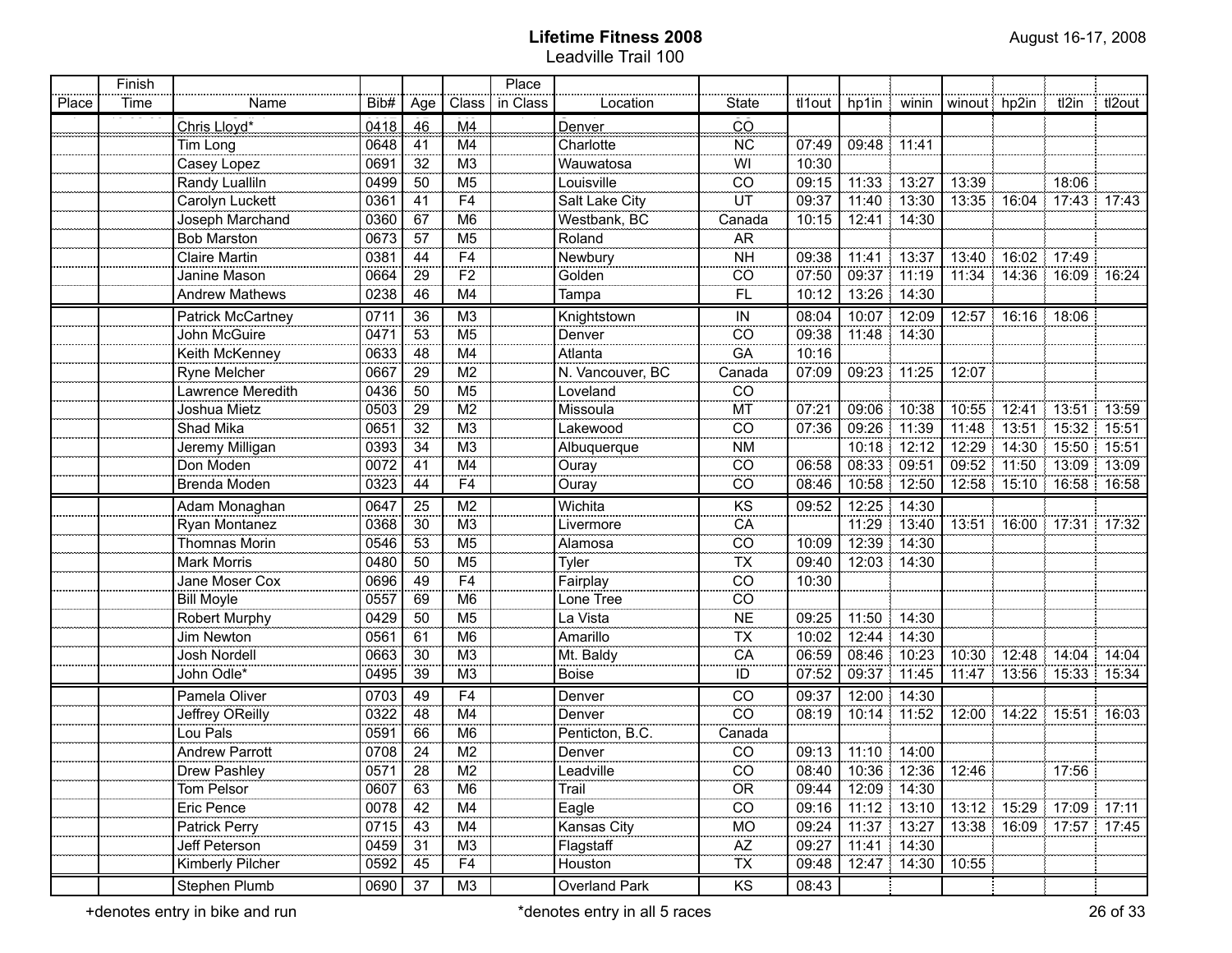|       | Finish |                          |      |                 |                           | Place    |                    |                          |       |                               |                   |                                          |       |  |
|-------|--------|--------------------------|------|-----------------|---------------------------|----------|--------------------|--------------------------|-------|-------------------------------|-------------------|------------------------------------------|-------|--|
| Place | Time   | Name                     | Bib# | Age             | Class                     | in Class | Location           | State                    |       |                               |                   | hm2in hm2out fh2in fh2out   mq2in mq2out |       |  |
|       |        | Chris Lloyd*             | 0418 | 46              | $\overline{\mathsf{M}}$ 4 |          | Denver             | ČŌ                       |       |                               |                   |                                          |       |  |
|       |        | Tim Long                 | 0648 | 41              | M4                        |          | Charlotte          | $\overline{\text{NC}}$   |       |                               |                   |                                          |       |  |
|       |        | Casey Lopez              | 0691 | 32              | $\overline{M3}$           |          | Wauwatosa          | WI                       |       |                               |                   |                                          |       |  |
|       |        | Randy Lualliln           | 0499 | 50              | M5                        |          | Louisville         | $\overline{CO}$          |       |                               |                   |                                          |       |  |
|       |        | Carolyn Luckett          | 0361 | $-41$           | F4                        |          | Salt Lake City     | ΪÜΤ                      | 21:25 |                               |                   |                                          |       |  |
|       |        | Joseph Marchand          | 0360 | 67              | M6                        |          | Westbank, BC       | Canada                   |       |                               |                   |                                          |       |  |
|       |        | <b>Bob Marston</b>       | 0673 | $\overline{57}$ | M5                        |          | Roland             | <b>AR</b>                |       |                               |                   |                                          |       |  |
|       |        | <b>Claire Martin</b>     | 0381 | 44              | $\overline{F4}$           |          | Newbury            | <b>NH</b>                |       |                               |                   |                                          |       |  |
|       |        | Janine Mason             | 0664 | $\overline{29}$ | $\overline{F2}$           |          | Golden             | $\overline{CO}$          |       | 20:14 20:16                   |                   |                                          |       |  |
|       |        | <b>Andrew Mathews</b>    | 0238 | 46              | M4                        |          | Tampa              | Ϊï                       |       |                               |                   |                                          |       |  |
|       |        | <b>Patrick McCartney</b> | 0711 | 36              | M <sub>3</sub>            |          | Knightstown        | $\sf IN$                 |       |                               |                   |                                          |       |  |
|       |        | John McGuire             | 0471 | 53              | M <sub>5</sub>            |          | Denver             | CO                       |       |                               |                   |                                          |       |  |
|       |        | Keith McKenney           | 0633 | 48              | M4                        |          | Atlanta            | GA                       |       |                               |                   |                                          |       |  |
|       |        | Ryne Melcher             | 0667 | 29              | M <sub>2</sub>            |          | N. Vancouver, BC   | Canada                   |       |                               |                   |                                          |       |  |
|       |        | Lawrence Meredith        | 0436 | 50              | M <sub>5</sub>            |          | Loveland           | CO                       |       |                               |                   |                                          |       |  |
|       |        | Joshua Mietz             | 0503 | 29              | M <sub>2</sub>            |          | Missoula           | MT                       | 16:36 |                               | 16:44 18:30 18:41 |                                          | 22:34 |  |
|       |        | Shad Mika                | 0651 | 32              | M <sub>3</sub>            |          | Lakewood           | CO                       | 19:40 | 20:09                         |                   | 22:43 23:00                              |       |  |
|       |        | Jeremy Milligan          | 0393 | 34              | M <sub>3</sub>            |          | Albuquerque        | <b>NM</b>                | 18:51 |                               |                   | 19:15 21:12 21:24                        |       |  |
|       |        | Don Moden                | 0072 | 41              | M4                        |          | Ouray              | CO                       | 15:22 | 15:23 16:53 16:54             |                   |                                          | 18:07 |  |
|       |        | Brenda Moden             | 0323 | 44              | F <sub>4</sub>            |          | Ouray              | CO                       | 20:11 | 20:20                         | 22:53             |                                          |       |  |
|       |        | Adam Monaghan            | 0647 | 25              | M <sub>2</sub>            |          | Wichita            | KS                       |       |                               |                   |                                          |       |  |
|       |        | Ryan Montanez            | 0368 | 30              | M <sub>3</sub>            |          | Livermore          | CA                       |       | 20:43   20:44                 |                   | 23:00                                    |       |  |
|       |        | <b>Thomnas Morin</b>     | 0546 | 53              | M <sub>5</sub>            |          | Alamosa            | CO                       |       |                               |                   |                                          |       |  |
|       |        | Mark Morris              | 0480 | 50              | M <sub>5</sub>            |          | Tyler              | TX                       |       |                               |                   |                                          |       |  |
|       |        | Jane Moser Cox           | 0696 | 49              | F4                        |          | Fairplay           | CO                       |       |                               |                   |                                          |       |  |
|       |        | <b>Bill Moyle</b>        | 0557 | 69              | M <sub>6</sub>            |          | Lone Tree          | CO                       |       |                               |                   |                                          |       |  |
|       |        | Robert Murphy            | 0429 | 50              | M <sub>5</sub>            |          | La Vista           | <b>NE</b>                |       |                               |                   |                                          |       |  |
|       |        | Jim Newton               | 0561 | 61              | M <sub>6</sub>            |          | Amarillo           | <b>TX</b>                |       |                               |                   |                                          |       |  |
|       |        | Josh Nordell             | 0663 | 30              | M <sub>3</sub>            |          | Mt. Baldy          | CA                       |       | 17:11 17:30 20:27             |                   |                                          |       |  |
|       |        | John Odle*               | 0495 | 39              | M <sub>3</sub>            |          | <b>Boise</b>       | ID                       |       | 18:22   18:23   20:11   20:18 |                   |                                          |       |  |
|       |        | Pamela Oliver            | 0703 | 49              | F4                        |          | Denver             | $\overline{C}$           |       |                               |                   |                                          |       |  |
|       |        | Jeffrey OReilly          | 0322 | 48              | M4                        |          | Denver             | $\overline{CO}$          |       | 19:09   19:17   21:23   21:39 |                   |                                          | 26:30 |  |
|       |        | Lou Pals                 | 0591 | 66              | M6                        |          | Penticton, B.C.    | Canada                   |       |                               |                   |                                          |       |  |
|       |        | <b>Andrew Parrott</b>    | 0708 | 24              | M2                        |          | Denver             | $\overline{CO}$          |       |                               |                   |                                          |       |  |
|       |        | Drew Pashley             | 0571 | 28              | $\overline{M2}$           |          | Leadville<br>Trail | CO                       |       |                               |                   |                                          |       |  |
|       |        | Tom Pelsor               | 0607 | 63              | $\overline{\mathsf{M6}}$  |          |                    | $\overline{OR}$          |       |                               |                   |                                          |       |  |
|       |        | Eric Pence               | 0078 | 42              | M4                        |          | $E$ agle           | $\overline{CO}$          |       | 20:09 20:25 22:32 22:51       |                   |                                          |       |  |
|       |        | Patrick Perry            | 0715 | 43              | M4                        |          | Kansas City        | MO <sup>T</sup>          |       |                               |                   |                                          |       |  |
|       |        | Jeff Peterson            | 0459 | $\overline{31}$ | M3                        |          | Flagstaff          | $\overline{AZ}$          |       |                               |                   |                                          |       |  |
|       |        | Kimberly Pilcher         | 0592 | 45              | F <sub>4</sub>            |          | Houston            | $\overline{\mathsf{TX}}$ |       |                               |                   |                                          |       |  |
|       |        | Stephen Plumb            | 0690 | 37              | M3                        |          | Overland Park      | KS                       |       |                               |                   |                                          |       |  |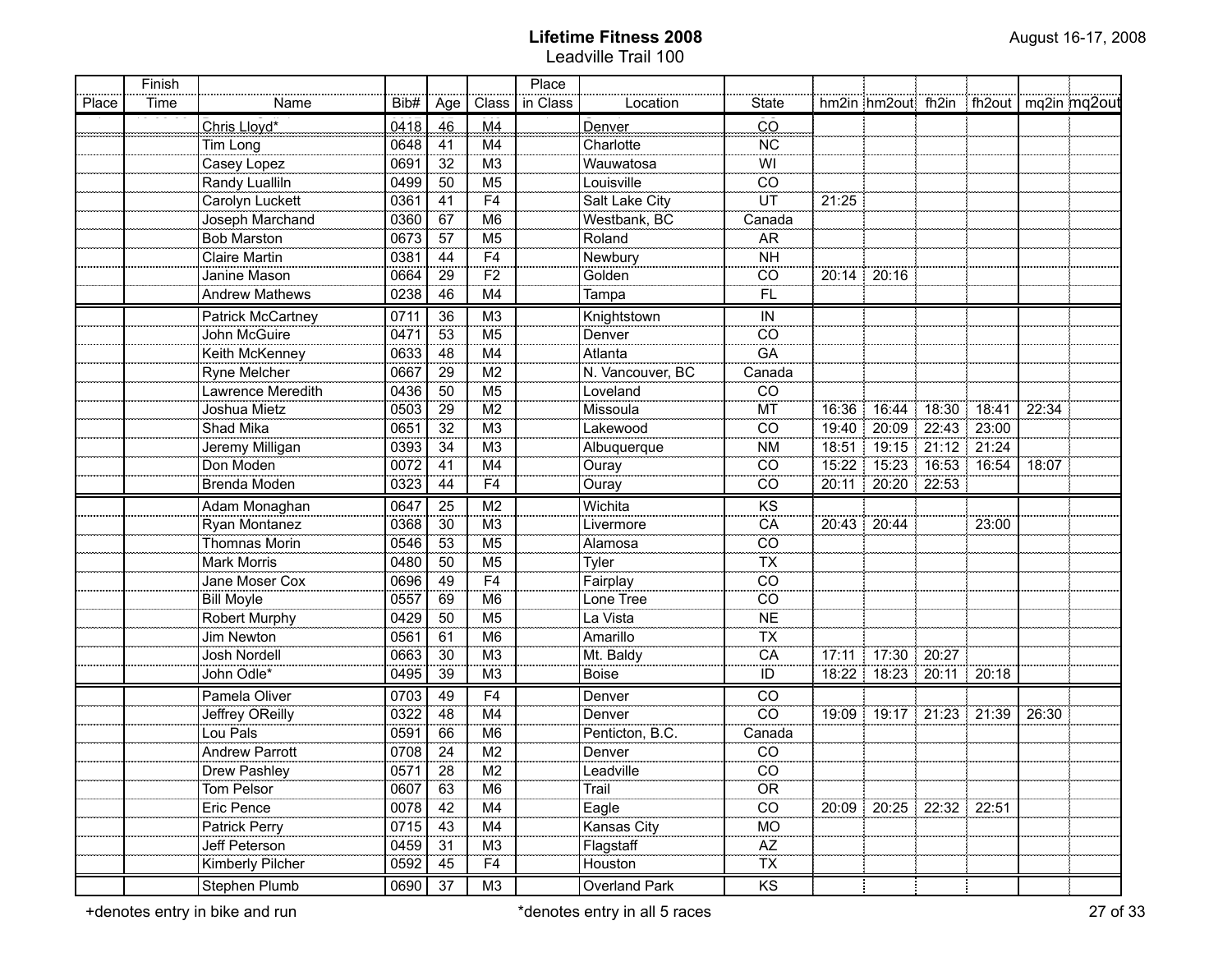|       | Finish |                        |      |           |                 | Place    |                        |                 |       |                                 |                    |             |       |                                                   |       |
|-------|--------|------------------------|------|-----------|-----------------|----------|------------------------|-----------------|-------|---------------------------------|--------------------|-------------|-------|---------------------------------------------------|-------|
| Place | Time   | Name                   | Bib# | Age       | Class           | in Class | Location               | State           |       | mq1in mq1out fh1in              |                    | fh1out      |       | hm1in hm1out tl1in                                |       |
|       |        | David Poe              | 0326 | 63        | M <sub>6</sub>  |          | Gallup                 | <b>NM</b>       |       | 03:00 03:00                     |                    |             |       |                                                   |       |
|       |        | Mike Poland            | 0669 | 41        | M4              |          | <b>Estes Park</b>      | CO              |       | 02:33 02:33 04:47 04:51         |                    |             |       | 06:23   06:27                                     | 09:07 |
|       |        | <b>Fred Pollard</b>    | 0370 | 69        | M <sub>6</sub>  |          | <b>Brea</b>            | CA              |       | 02:45 02:43 05:18 05:24         |                    |             |       | 07:02   07:06                                     | 09:40 |
|       |        | Laura Pyle             | 0296 | 37        | F <sub>3</sub>  |          | Denver                 | CO              |       | 02:37 02:35                     |                    | 05:17       | 06:59 | 07:02                                             | 09:27 |
|       |        | Holly Pyle             | 0315 | 34        | F3              |          | Denver                 | CO              | 02:37 | 02:35                           | 05:11              | 05:21       | 06:59 | 07:05                                             | 09:27 |
|       |        | Stan Rabbe             | 0453 | 58        | M <sub>5</sub>  |          | Durango                | CO              | 02:22 | 02:21                           | 04:43              | 04:45       |       | 06:20 06:25                                       | 08:52 |
|       |        | John Rainey            | 0552 | 59        | M <sub>5</sub>  |          | Leadville              | CO              | 02:29 | 02:25                           | $04:46 \div 04:51$ |             |       | 06:20 06:24                                       | 08:43 |
|       |        | Deborah Redding        | 0271 | 54        | F <sub>5</sub>  |          | Teaneck                | <b>NJ</b>       | 02:56 | 02:53                           | 05:36 05:40        |             |       | 07:25 07:27                                       | 10:19 |
|       |        | Rudolph Regner         | 0559 | 52        | M <sub>5</sub>  |          | Frederick              | MD              | 02:59 | 02:55                           | 06:00              | 06:00       | 07:47 | 07:56                                             | 10:30 |
|       |        | <b>Richard Reimer</b>  | 0617 | 59        | M <sub>5</sub>  |          | Denver                 | CO              | 02:20 | 02:19                           | 04:26              | 04:28       | 05:48 | 05:51                                             | 07:55 |
|       |        | Loren Richmond         | 0305 | 56        | M <sub>5</sub>  |          | Arvada                 | CO              | 02:40 | 02:39                           | 05:22              | 05:40       | 07:08 | 07:11                                             | 10:20 |
|       |        | Jerry Riddick          | 0373 | 56        | M <sub>5</sub>  |          | Tucson                 | <b>AZ</b>       | 02:22 | 02:21                           |                    | 04:42       | 06:03 | 06:06                                             | 08:09 |
|       |        | Justin Ringler         | 0682 | 33        | M <sub>3</sub>  |          | Sylvan Grove           | KS              | 02:48 | 02:48                           | 05:26              | 05:27       | 07:12 | 07:23                                             | 09:56 |
|       |        | Christian Robbins*     | 0030 | 37        | M <sub>3</sub>  |          | Denver                 | CO              | 02:09 | 02:09                           | 04:21              | 04:25       | 05:58 | 06:00                                             | 08:19 |
|       |        | Joy Robertson          | 0073 | 50        | F <sub>5</sub>  |          | Golden                 | CO              | 02:23 | 02:23                           | 04:46              | 04:53       | 07:27 | 06:34                                             | 08:47 |
|       |        | Craig Robertson        | 0679 | 48        | M <sub>4</sub>  |          | Leadville              | CO              | 02:09 | 02:06                           |                    | 04:05 04:10 | 05:23 | 05:28                                             | 07:31 |
|       |        | <b>Wendell Robison</b> | 0553 | 56        | M <sub>5</sub>  |          | Sheridan               | WY              | 02:41 | 02:39                           | 05:01              | 05:07       | 06:41 | 06:45                                             | 09:09 |
|       |        | C.T. Rombough          | 0275 | 60        | M <sub>6</sub>  |          | <b>Manitou Springs</b> | CO              | 02:31 | 02:31                           | 04:57              | 04:58       | 06:34 | 06:35                                             | 08:45 |
|       |        | Pete Roskop            | 0614 | 32        | M <sub>3</sub>  |          | <b>Fort Collins</b>    | CO              | 02:38 | 02:33                           | $04:52$ 04:54      |             | 06:29 | 06:39                                             | 08:52 |
|       |        | Dmitry Rozinsky        | 0501 | 31        | M <sub>3</sub>  |          | Austin                 | <b>TX</b>       |       | 03:05 03:03 05:43 05:51         |                    |             | 07:27 | 07:37:                                            | 10:09 |
|       |        | Joseph Ryan            | 0564 | 33        | M <sub>3</sub>  |          | Avon                   | $\overline{CO}$ | 02:57 | 02:53                           | 05:33              | 05:37       | 07:26 | 07:29                                             | 10:30 |
|       |        | Thondup Saari          | 0710 | 40        | M4              |          | Albuquerque            | <b>NM</b>       | 02:25 | 02:22                           | 04:37              | 04:44       | 06:10 | 06:16                                             | 08:20 |
|       |        | Michael Sacco          | 0445 | 27        | M <sub>2</sub>  |          | Los Angeles            | CA              | 02:48 | 02:44                           | 05:24              | 05:35       | 07:17 | 07:24                                             | 09:48 |
|       |        | Robin Saenz            | 0661 | 52        | $\overline{F5}$ |          | Tulsa                  | OK              | 02:35 | 02:35                           | 05:12              | 05:14       | 06:59 | 07:04                                             | 10:30 |
|       |        | Curt Schwamb           | 0378 | 51        | M <sub>5</sub>  |          | Sheridan               | WY              | 02:33 | 02:33                           | 04:38              | 04:41       | 06:00 | 06:07                                             | 08:08 |
|       |        | Michelle Schwartz      | 0517 | 40        | F4              |          | Fort Collins           | CO              | 02:17 | 02:17                           | 04:40              | 04:45       | 06:17 | 06:19                                             | 08:22 |
|       |        | Michael Servilla       | 0451 | 46        | M4              |          | Sandia Park            | <b>NM</b>       | 02:39 | 02:38                           | 04:57              | 05:01       | 06:27 | $06:30$ :                                         | 08:57 |
|       |        | Jamie Shockey          | 0505 | 32        | M <sub>3</sub>  |          | Bloomfield             | <b>NM</b>       | 02:47 | 02:41                           | 05:37              | 05:39       | 08:00 |                                                   |       |
|       |        | Devon Sigler           | 0251 | 22        | M <sub>2</sub>  |          | Denver                 | CO              | 02:25 | 02:24                           | 04:43              | 04:46       | 06:19 | 06:32                                             | 08:54 |
|       |        | Steve Siguaw           | 0439 | 59        | M <sub>5</sub>  |          | Pine                   | CO              | 02:24 | 02:24                           | 04:40              | 04:41       | 06:12 | 06:16                                             | 08:32 |
|       |        | Michael Siltman        | 0419 | 39        | M3              |          | Middleton              | IL              | 02:43 | 02:40                           | 05:16:05:22        |             |       | 07:02   07:04                                     | 10:11 |
|       |        | Lincoln Simones        | 0728 | 36        | M <sub>3</sub>  |          | Littleton              | CO              | 02:39 | 02:29                           | 05:09              | 05:19       |       | 06:46   06:52                                     | 09:36 |
|       |        | Beth Simpson-Hall      | 0142 | 49        | F <sub>4</sub>  |          | Bayside                | WI              | 02:41 | 02:39                           | $05:13$ 05:19      |             |       | 06:55   06:59                                     | 09:21 |
|       |        | Cody Singletary        | 0428 | 21        | M <sub>2</sub>  |          | USAF Academy           | $\overline{co}$ |       | 02:22 02:21                     |                    | 04:44 04:53 |       | 06:26 06:33 09:10                                 |       |
|       |        | L. Allen Smelser       | 0672 | 56<br>--- | M <sub>5</sub>  |          | McLouth                | KS              |       | $02:55$   02:51   05:23   05:27 |                    |             |       | 07:13 07:22 09:30                                 |       |
|       |        | Scott Snyder           | 0253 | 53        | M <sub>5</sub>  |          | Littleton              | CO              |       |                                 |                    |             |       | $02:39$ $02:38$ $05:07$ $05:08$ 06:41 06:46 08:50 |       |
|       |        | Karsten Solheim        | 0683 | 71        | M7              |          | Glendale               | $\overline{AZ}$ |       | 02:43 02:37 05:13 05:17         |                    |             |       | 06:49 06:51 09:19                                 |       |
|       |        | <b>Chase Squires</b>   | 0704 | 42        | M4              |          | Denver                 | CO              |       | 02:44 02:42 05:12 05:17         |                    |             |       | 06:56 07:00 10:13                                 |       |
|       |        | <b>Bill Stahl</b>      | 0433 | 49        | M4              |          | <b>Wheat Ridge</b>     | CO              |       | 02:22 02:20 04:43 04:47         |                    |             |       | $06.23 \div 06.33 \div 08.50$                     |       |
|       |        | Jeff Staron            | 0109 | 39        | M3              |          | <b>Boulder</b>         | CO              |       | 02:07 02:06 04:15 04:23         |                    |             |       |                                                   |       |
|       |        | Jeffrey Stephens       | 0558 | 42        | M4              |          | Lake Worth             | FI.             |       |                                 |                    |             |       | 02:37 05:03 05:05 06:42 06:44 09:19               |       |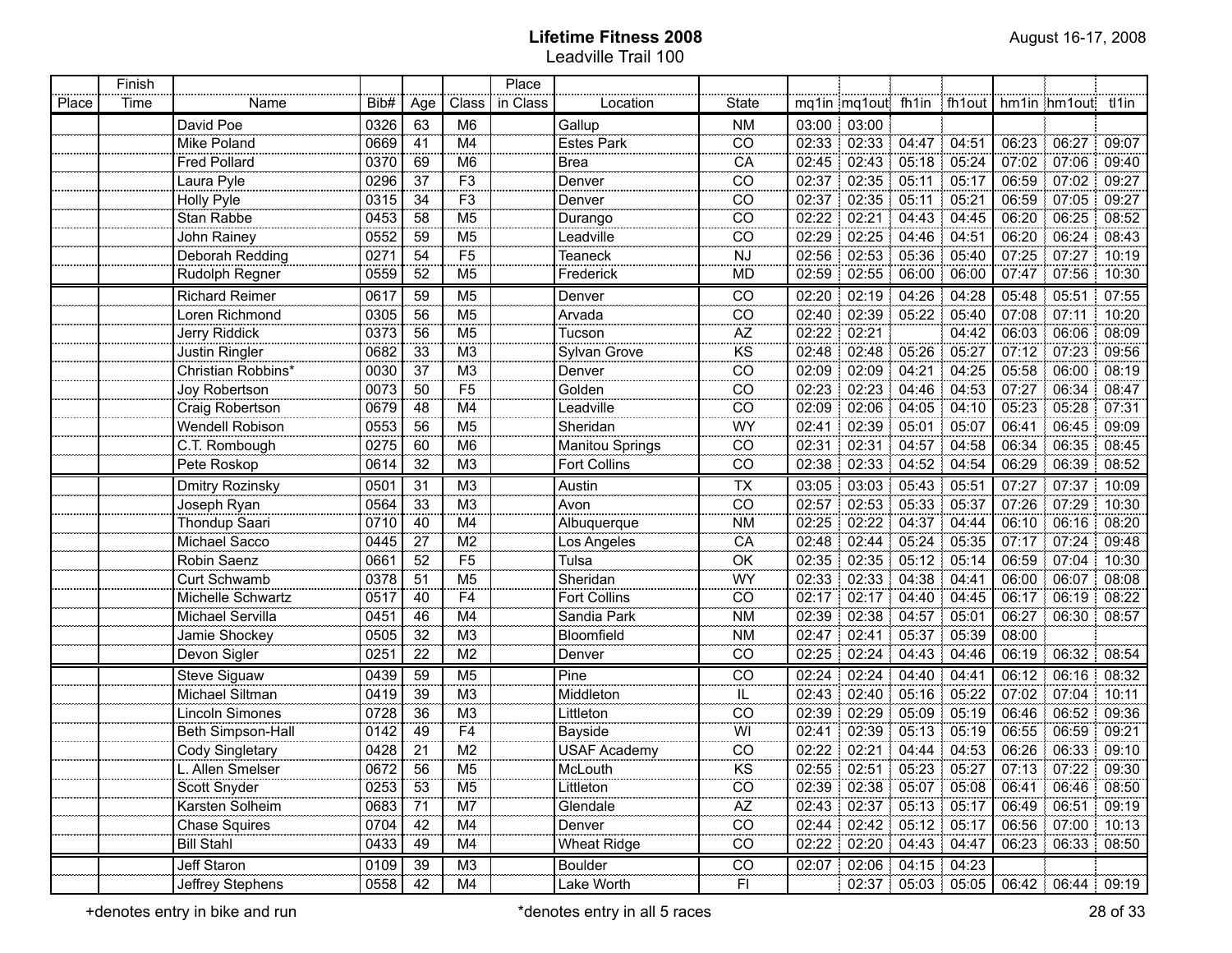|       | Finish |                       |      |     |                        | Place    |                               |                          |        |                                               |               |       |                               |       |        |
|-------|--------|-----------------------|------|-----|------------------------|----------|-------------------------------|--------------------------|--------|-----------------------------------------------|---------------|-------|-------------------------------|-------|--------|
| Place | Time   | Name                  | Bib# | Age | Class                  | in Class | Location                      | State                    | tl1out | hp1in   winin                                 |               |       | winout hp2in                  | tl2in | tl2out |
|       |        | David Poe             | 0326 | 63  | M <sub>6</sub>         |          | Gallup                        | <b>NM</b>                |        |                                               |               |       |                               |       |        |
|       |        | Mike Poland           | 0669 | 41  | M4                     |          | <b>Estes Park</b>             | CO                       | 09:07  |                                               |               |       |                               |       |        |
|       |        | <b>Fred Pollard</b>   | 0370 | 69  | M <sub>6</sub>         |          | <b>Brea</b>                   | CA                       | 09:50  | 12:47                                         |               |       |                               |       |        |
|       |        | Laura Pyle            | 0296 | 37  | F3                     |          | Denver                        | CO                       | 09:33  | 12:04                                         |               |       |                               |       |        |
|       |        | <b>Holly Pyle</b>     | 0315 | 34  | F3                     |          | Denver                        | CO                       | 09:36  | 12:04                                         | 14:30         |       |                               |       |        |
|       |        | Stan Rabbe            | 0453 | 58  | M5                     |          | Durango                       | CO                       | 08:52  | 10:59                                         | 12:55         |       | 12:59 15:30 17:02 17:16       |       |        |
|       |        | John Rainey           | 0552 | 59  | M5                     |          | Leadville                     | CO                       | 08:48  | 10:50                                         | 12:37         |       | 12:49 16:10 18:06             |       |        |
|       |        | Deborah Redding       | 0271 | 54  | F5                     |          | <b>Teaneck</b>                | <b>NJ</b>                | 10:19  | 13:36 14:30                                   |               |       |                               |       |        |
|       |        | Rudolph Regner        | 0559 | 52  | M <sub>5</sub>         |          | Frederick                     | <b>MD</b>                |        |                                               |               |       |                               |       |        |
|       |        | <b>Richard Reimer</b> | 0617 | 59  | M <sub>5</sub>         |          |                               | CO                       | 07:57  | 09:55 11:34                                   |               |       | 11:36   13:58   15:48   15:59 |       |        |
|       |        | Loren Richmond        | 0305 | 56  | M <sub>5</sub>         |          | Denver<br>Arvada              | $\overline{co}$          | 10:20  | 13:06                                         |               |       |                               |       |        |
|       |        | Jerry Riddick         | 0373 | 56  | M <sub>5</sub>         |          | Tucson                        | <b>AZ</b>                |        | 10:02                                         | 11:45         |       | 11:51 14:09 15:49 15:49       |       |        |
|       |        | Justin Ringler        | 0682 | 33  | M3                     |          | Sylvan Grove                  | $\overline{\text{KS}}$   | 09:59  | 12:32                                         | 14:30         |       |                               |       |        |
|       |        | Christian Robbins*    | 0030 | 37  | M <sub>3</sub><br>---- |          | Denver<br>Golden              | $\frac{1}{100}$          | 08:39  | 10:40                                         | 12:42         | 12:59 |                               |       |        |
|       |        | Joy Robertson         | 0073 | 50  | F <sub>5</sub>         |          |                               | $\frac{1}{100}$          | 08:50  | 11:04                                         | 13:04         |       | 13:13 15:25 17:18 17:19       |       |        |
|       |        | Craig Robertson       | 0679 | 48  | M4                     |          | Leadville                     | CO                       | 07:36  | 09:18                                         | 11:00         |       | 11:04 13:10 14:48             |       |        |
|       |        | Wendell Robison       | 0553 | 56  | M <sub>5</sub>         |          | Sheridan                      | WY                       | 09:20  | 11:33                                         | 14:30         |       |                               |       |        |
|       |        | C.T. Rombough         | 0275 | 60  | M <sub>6</sub>         |          | <b>Manitou Springs</b>        | CO                       | 08:45  | 11:17                                         | 13:03         |       | 13:04   15:47   17:20   17:35 |       |        |
|       |        | Pete Roskop           | 0614 | 32  | M3                     |          | <b>Fort Collins</b>           | CO                       | 08:59  | 10:58                                         | 13:10         | 13:23 |                               |       |        |
|       |        | Dmitry Rozinsky       | 0501 | 31  | M3                     |          | Austin                        | $\overline{\mathsf{TX}}$ | 10:13  | 12:56                                         |               |       |                               |       |        |
|       |        | Joseph Ryan           | 0564 | 33  | M <sub>3</sub>         |          | Avon                          | CO                       |        |                                               |               |       |                               |       |        |
|       |        | Thondup Saari         | 0710 | 40  | M4                     |          | Albuquerque                   | <b>NM</b>                | 08:31  | 10:28 12:29                                   |               |       | 12:39   15:05   16:34   16:51 |       |        |
|       |        | Michael Sacco         | 0445 | 27  | M <sub>2</sub>         |          | Los Angeles                   | CA                       | 10:00  |                                               |               |       |                               |       |        |
|       |        | Robin Saenz           | 0661 | 52  | F <sub>5</sub>         |          | Tulsa                         | OK                       |        |                                               |               |       |                               |       |        |
|       |        | Curt Schwamb          | 0378 | 51  | M <sub>5</sub>         |          | Sheridan                      | WY                       | 08:08  | 10:10 12:31                                   |               |       |                               |       |        |
|       |        | Michelle Schwartz     | 0517 | 40  | F4                     |          | <b>Fort Collins</b>           | CO                       | 08:30  | 10:44 12:38                                   |               |       | 12:46 15:20 16:51 17:06       |       |        |
|       |        | Michael Servilla      | 0451 | 46  | M4                     |          | Sandia Park                   | <b>NM</b>                | 08:57  |                                               |               |       |                               |       |        |
|       |        | Jamie Shockey         | 0505 | 32  | M <sub>3</sub>         |          | Bloomfield                    | <b>NM</b>                |        |                                               |               |       |                               |       |        |
|       |        | Devon Sigler          | 0251 | 22  | M <sub>2</sub>         |          | Denver                        | CO                       |        |                                               | 11:29   14:30 |       |                               |       |        |
|       |        | <b>Steve Siguaw</b>   | 0439 | 59  | M <sub>5</sub>         |          | Pine                          | CO                       | 08:39  | 11:01                                         | 13:03         |       | 13:14 16:24 18:06             |       |        |
|       |        | Michael Siltman       | 0419 | 39  | M <sub>3</sub>         |          | Middleton                     | IL.                      | 10:13  | 12:38 14:30                                   |               |       |                               |       |        |
|       |        | Lincoln Simones       | 0728 | 36  | M <sub>3</sub>         |          | Littleton                     | CO                       | 09:54  |                                               |               |       |                               |       |        |
|       |        | Beth Simpson-Hall     | 0142 | 49  | F <sub>4</sub>         |          | <b>Bayside</b>                | WI                       | 09:24  | 11:49                                         | 14:30         |       |                               |       |        |
|       |        | Cody Singletary       | 0428 | 21  | M <sub>2</sub>         |          | <b>USAF Academy</b>           | CO                       | 09:18  | 11:48                                         | 14:30         |       |                               |       |        |
|       |        | L. Allen Smelser      | 0672 | 56  | M <sub>5</sub>         |          | <b>McLouth</b><br>----------- | KS                       |        | 09:45   11:37   13:27   13:49   16:06   17:57 |               |       |                               |       |        |
|       |        | Scott Snyder          | 0253 | 53  | M <sub>5</sub>         |          | Littleton                     | CO                       |        | 08:51   11:00   12:57                         |               |       | 12:58 15:30 17:09 17:11       |       |        |
|       |        | Karsten Solheim       | 0683 | 71  | M7                     |          | Glendale                      | $A\!Z$                   |        | 12:03                                         |               |       |                               |       |        |
|       |        | <b>Chase Squires</b>  | 0704 | 42  | M4                     |          | Denver                        | CO                       | 10:17  | 13:20 14:30                                   |               |       |                               |       |        |
|       |        | <b>Bill Stahl</b>     | 0433 | 49  | M4                     |          | <b>Wheat Ridge</b>            | CO                       | 08:59  |                                               | $11:18$ 13:24 |       | 13:32 16:04 17:39 17:43       |       |        |
|       |        | Jeff Staron           | 0109 | 39  | M <sub>3</sub>         |          | Boulder                       | CO                       |        |                                               |               |       |                               |       |        |
|       |        | Jeffrey Stephens      | 0558 | 42  | M4                     |          | Lake Worth                    | FI.                      | 09:21  | 11:36 14:30                                   |               |       |                               |       |        |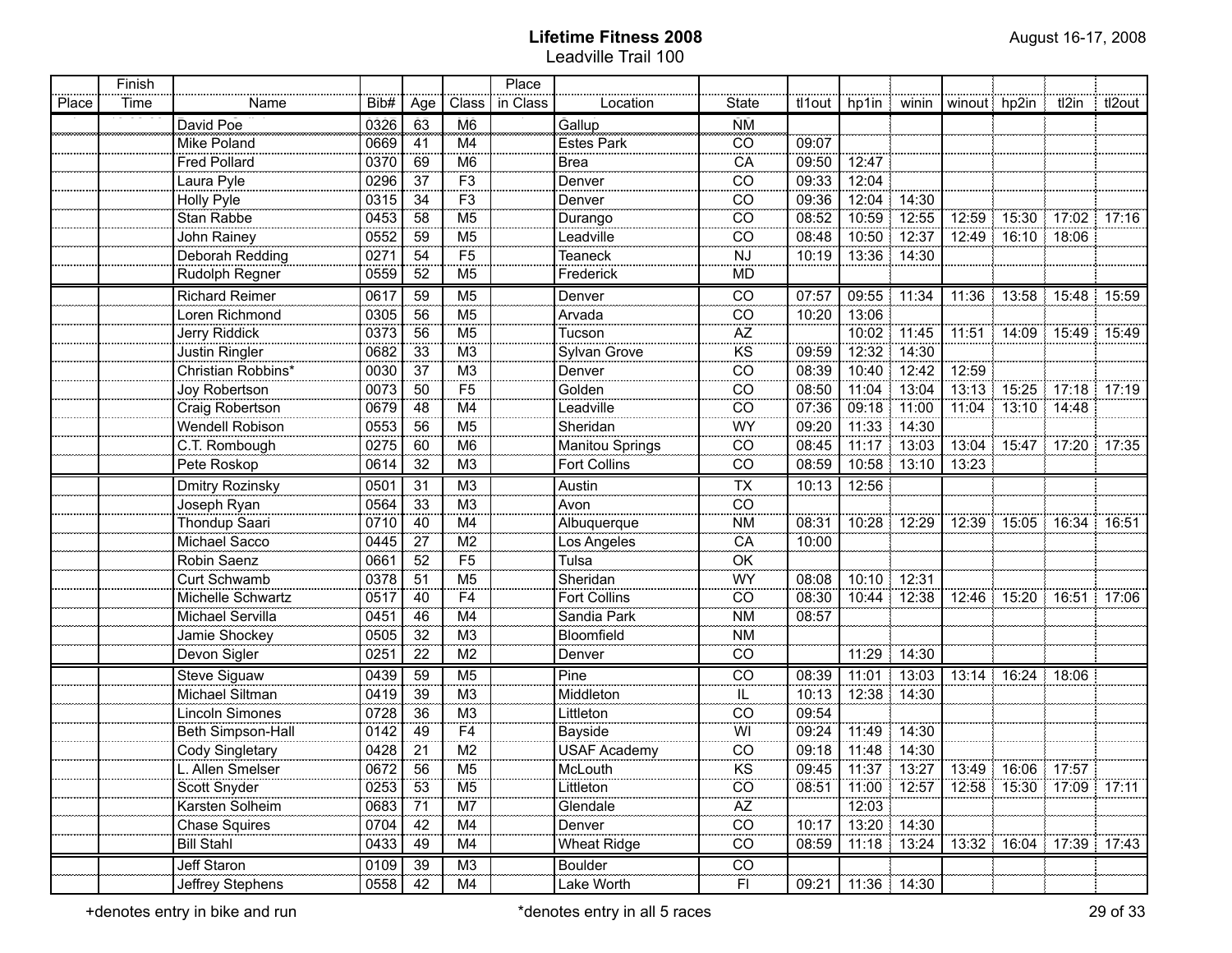|       | Finish |                        |      |                 |                 | Place    |                     |                        |       |                                          |  |       |  |
|-------|--------|------------------------|------|-----------------|-----------------|----------|---------------------|------------------------|-------|------------------------------------------|--|-------|--|
| Place | Time   | Name                   | Bib# | Age             | Class           | in Class | Location            | <b>State</b>           |       | hm2in hm2out fh2in fh2out   mq2in mq2out |  |       |  |
|       |        | David Poe              | 0326 | 63              | M6              |          | Gallup              | <b>NM</b>              |       |                                          |  |       |  |
|       |        | Mike Poland            | 0669 | 41              | M4              |          | <b>Estes Park</b>   | CO                     |       |                                          |  |       |  |
|       |        | <b>Fred Pollard</b>    | 0370 | 69              | M <sub>6</sub>  |          | <b>Brea</b>         | CA                     |       |                                          |  |       |  |
|       |        | Laura Pyle             | 0296 | 37              | F <sub>3</sub>  |          | Denver              | CO                     |       |                                          |  |       |  |
|       |        | Holly Pyle             | 0315 | 34              | F <sub>3</sub>  |          | Denver              | CO                     |       |                                          |  |       |  |
|       |        | Stan Rabbe             | 0453 | 58              | M <sub>5</sub>  |          | Durango             | CO                     |       | 20:28 20:31 22:19 22:27                  |  |       |  |
|       |        | John Rainey            | 0552 | 59              | M <sub>5</sub>  |          | Leadville           | CO                     |       |                                          |  |       |  |
|       |        | Deborah Redding        | 0271 | 54              | F <sub>5</sub>  |          | <b>Teaneck</b>      | <b>NJ</b>              |       |                                          |  |       |  |
|       |        | Rudolph Regner         | 0559 | 52              | M <sub>5</sub>  |          | Frederick           | <b>MD</b>              |       |                                          |  |       |  |
|       |        | <b>Richard Reimer</b>  | 0617 | 59              | M <sub>5</sub>  |          | Denver              | CO                     | 20:14 |                                          |  |       |  |
|       |        | Loren Richmond         | 0305 | 56              | M <sub>5</sub>  |          | Arvada              | CO                     |       |                                          |  |       |  |
|       |        | Jerry Riddick          | 0373 | 56              | M <sub>5</sub>  |          | Tucson              | $\frac{1}{AZ}$         |       | 19:30 19:37                              |  |       |  |
|       |        | Justin Ringler         | 0682 | 33              | M <sub>3</sub>  |          | Sylvan Grove        | <br>KS                 |       |                                          |  |       |  |
|       |        | Christian Robbins*     | 0030 | 37              | M <sub>3</sub>  |          | Denver              | CO                     |       |                                          |  |       |  |
|       |        | Joy Robertson          | 0073 | 50              | $\overline{F5}$ |          | Golden              | CO                     | 21:10 |                                          |  |       |  |
|       |        | Craig Robertson        | 0679 | 48              | M4              |          | Leadville           | CO                     |       |                                          |  |       |  |
|       |        | Wendell Robison        | 0553 | 56              | M <sub>5</sub>  |          | Sheridan            | WY                     |       |                                          |  |       |  |
|       |        | C.T. Rombough          | 0275 | 60              | M <sub>6</sub>  |          | Manitou Springs     | CO                     |       |                                          |  |       |  |
|       |        | Pete Roskop            | 0614 | 32              | M <sub>3</sub>  |          | <b>Fort Collins</b> | CO                     |       |                                          |  |       |  |
|       |        | <b>Dmitry Rozinsky</b> | 0501 | $\overline{31}$ | M <sub>3</sub>  |          | Austin              | TX                     |       |                                          |  |       |  |
|       |        | Joseph Ryan            | 0564 | 33              | M <sub>3</sub>  |          | Avon                | CO                     |       |                                          |  |       |  |
|       |        | Thondup Saari          | 0710 | 40              | M4              |          | Albuquerque         | <b>NM</b>              |       | 20:02   20:18   22:17   22:22            |  | 26:30 |  |
|       |        | Michael Sacco          | 0445 | 27              | M2              |          | Los Angeles         | CA                     |       |                                          |  |       |  |
|       |        | Robin Saenz            | 0661 | 52              | F <sub>5</sub>  |          | Tulsa               | OK                     |       |                                          |  |       |  |
|       |        | Curt Schwamb           | 0378 | 51              | M <sub>5</sub>  |          | Sheridan            | WY                     |       |                                          |  |       |  |
|       |        | Michelle Schwartz      | 0517 | 40              | F4              |          | Fort Collins        | CO                     |       | 20:41   20:43   23:00                    |  |       |  |
|       |        | Michael Servilla       | 0451 | 46              | M4              |          | Sandia Park         | <b>NM</b>              |       |                                          |  |       |  |
|       |        | Jamie Shockey          | 0505 | 32              | M <sub>3</sub>  |          | Bloomfield          | <b>NM</b>              |       |                                          |  |       |  |
|       |        | Devon Sigler           | 0251 | 22              | M <sub>2</sub>  |          | Denver              | CO                     |       |                                          |  |       |  |
|       |        | Steve Siguaw           | 0439 | 59              | M <sub>5</sub>  |          | Pine                | CO                     |       |                                          |  |       |  |
|       |        | Michael Siltman        | 0419 | 39              | M <sub>3</sub>  |          | Middleton           | IL                     |       |                                          |  |       |  |
|       |        | Lincoln Simones        | 0728 | 36              | M <sub>3</sub>  |          | Littleton           | CO                     |       |                                          |  |       |  |
|       |        | Beth Simpson-Hall      | 0142 | 49              | F <sub>4</sub>  |          | Bayside             | WI                     |       |                                          |  |       |  |
|       |        | Cody Singletary        | 0428 | 21              | M <sub>2</sub>  |          | <b>USAF Academy</b> | CO                     |       |                                          |  |       |  |
|       |        | L. Allen Smelser       | 0672 | 56              | M <sub>5</sub>  |          | McLouth             | KS                     |       |                                          |  |       |  |
|       |        | Scott Snyder           | 0253 | 53              | M <sub>5</sub>  |          | Littleton           | CO                     | 21:10 |                                          |  |       |  |
|       |        | Karsten Solheim        | 0683 | 71              | M7              |          | Glendale            | $\mathsf{A}\mathsf{Z}$ |       |                                          |  |       |  |
|       |        | Chase Squires          | 0704 | 42              | M4              |          | Denver              | CO                     |       |                                          |  |       |  |
|       |        | <b>Bill Stahl</b>      | 0433 | 49              | M4              |          | <b>Wheat Ridge</b>  | CO                     | 21:20 |                                          |  |       |  |
|       |        | Jeff Staron            | 0109 | 39              | M3              |          | Boulder             | CO                     |       |                                          |  |       |  |
|       |        | Jeffrey Stephens       | 0558 | 42              | M4              |          | Lake Worth          | F1                     |       |                                          |  |       |  |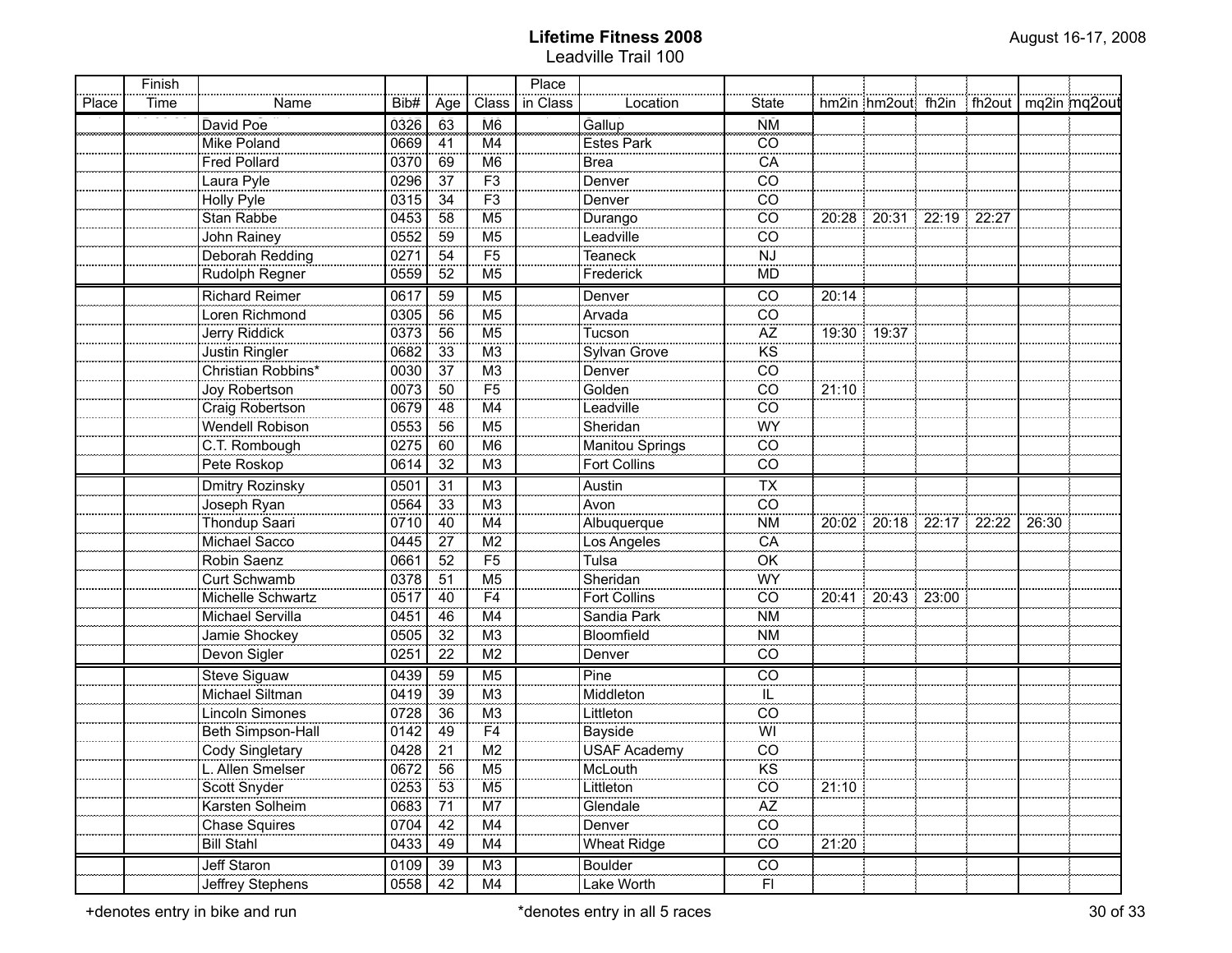|       | Finish |                        |      |                 |                      | Place    |                   |                          |             |                         |             |             |                            |
|-------|--------|------------------------|------|-----------------|----------------------|----------|-------------------|--------------------------|-------------|-------------------------|-------------|-------------|----------------------------|
| Place | Time   | Name                   | Bib# | Age             | Class                | in Class | Location          | <b>State</b>             |             | mq1in mq1out fh1in      |             | : fh1out    | tl1in<br>hm1in hm1out      |
|       |        | <b>Philip Story</b>    | 0554 | 42              | M4                   |          | Gaithersburg      | <b>MD</b>                |             | 02:40 02:39             | 05:10       | 05:15       | 07:00<br>07:06<br>09:40    |
|       |        | Mark Sunderland        | 0390 | 37              | M <sub>3</sub>       |          | <b>Boulder</b>    | CO                       | 02:28       | 02:27                   |             | 04:40 04:42 | 06:03<br>06:04<br>08:12    |
|       |        | John Taylor            | 0539 | 46              | <br>M4               |          | Minneapolis       | <br><b>MN</b>            | 02:55<br>f, | 02:51                   |             | 05:23 05:32 | 07:07<br>07:11<br>09:38    |
|       |        | Lewis Taylor           | 0634 | 35              | M <sub>3</sub>       |          | Eugene            | $\frac{1}{OR}$           | 02:03       | 02:02                   | 04:02       | 04:03       | 05:22<br>05:23<br>07:21    |
|       |        | Christian Tchan        | 0624 | 48              | M <sub>4</sub><br>.  |          | Punauia           | Polynesie                | 03:00       | 02:54                   | 06:07       |             |                            |
|       |        | Rota Te faatau         | 0622 | 44              | F4                   |          | Arue              | Polynesie                | 02:43       | 02:41                   | 05:45       | 05:56       | 07:41<br>07:48<br>10:30    |
|       |        | Jon Teisher            | 0138 | 33              | M <sub>3</sub>       |          | Manitou Springs   | CO                       | 02:24<br>÷  | 02:22                   | 04:22       | 04:24       | 05:38<br>05:45 07:42<br>Ť. |
|       |        | Dennis Thompson        | 0412 | 61              | M6                   |          | Leadville         | CO                       | 02:41       | 02:41                   | 05:11       | 05:11       | 07:09<br>07:12<br>09:48    |
|       |        | Shane Thread           | 0263 | 44              | M4                   |          | Evansville        | IN                       | 02:02       | 02:01                   | 03:58       | 03:58       | 07:12<br>05:17<br>05:19    |
|       |        | Cathy Tibbetts         | 0723 | 54              | F <sub>5</sub>       |          | Farmington        | <b>NM</b>                | 03:02       | 03:00                   | 05:51       | 05:54       | 07:37<br>07:43<br>10:21    |
|       |        | Jon Tilp               | 0342 | 51              | M <sub>5</sub>       |          | Evergreen         | CO                       | 02:40       | 02:37                   | 05:07       | 05:08       | 06:46<br>09:11<br>06:49    |
|       |        | Luke Tilsley           | 0452 | 28              | M <sub>2</sub>       |          | Westminster       | CO                       | 02:43       | 02:38                   | 05:10       | 05:22       | 06:55<br>09:34<br>07:04    |
|       |        | Zsuzsanna Tuell        | 0447 | 37              | F3                   |          | <b>Broomfield</b> | CO                       |             | 02:35 02:36             | 04:58       | 04:59       | 06:36<br>08:57<br>06:37:   |
|       |        | <b>Jerry Turk</b>      | 0292 | 50              | M5                   |          | Guilford          | $\overline{C}$           |             | 02:16:02:16             |             | 04:32 04:37 | 06:00<br>06:06<br>08:18    |
|       |        | Dave Van Wicklin       | 0371 | 56              | M <sub>5</sub>       |          | Foresthill        | CA                       |             | 02:40 02:37             |             | 05:18 05:22 | 07:13 07:16<br>10:02       |
|       |        | <b>Andy Velazco</b>    | 0325 | 60              | M <sub>6</sub>       |          | Jonesboro         | GA                       |             | 02:38 02:36             | 05:26 05:29 |             | 07:11 07:14 10:02          |
|       |        | Luis Vielma            | 0430 | 40              | M4                   |          | Eagle Pass        | $\overline{\mathsf{TX}}$ |             | 02:53 02:44             | 05:40 05:54 |             | 07:33 07:48 13:38          |
|       |        | <b>Fred Walters</b>    | 0438 | 56              | M <sub>5</sub>       |          | <b>West Olive</b> | MI                       |             | 02:45 02:44             | 05:20 05:23 |             | 06:59<br>07:03 09:30       |
|       |        | <b>Steve Warshawer</b> | 0719 | 50              | M <sub>5</sub>       |          | Santa Fe          | <b>NM</b>                | 02:03       | 02:01                   | 03:50       | 03:56       | 05:02<br>06:52<br>05:05:   |
|       |        | <b>Rick Weismiller</b> | 0548 | 28              | $\frac{1}{100}$      |          | Denver            | CO                       | 02:08       | 02:06                   | 04:09       | 04:10       | 05:29<br>05:31:<br>07:41   |
|       |        | <b>Tory Wells</b>      | 0387 | 30              | M <sub>3</sub>       |          | Littleton         | CO                       | 02:26       | 02:25                   | 04:38       | 04:54       | 06:37<br>06:44<br>09:06    |
|       |        | Ulla Westermann        | 0574 | 46              | $\overline{F4}$<br>. |          | Louisville        | CO                       | 02:58       | 02:56                   | 05:30 05:32 |             | 07:09<br>07:11<br>09:45    |
|       |        | Sandy White            | 0259 | 32              | M <sub>3</sub>       |          | Holladay          | UT                       | 02:18       | 02:18                   | 04:28       | 04:30       | 05:50<br>05:53:<br>07:58   |
|       |        | Adam Whitehead         | 0317 | 40              | M4                   |          | Denver            | CO                       | 02:25       | 02:24                   | 04:38       | 04:40       | 06:03<br>08:17<br>06:05    |
|       |        | Mark Wieneke           | 0202 | 56              | M5                   |          | Oak View          | CA                       | 02:38       | 02:37                   | 05:10       | 05:15       | 06:51<br>06:54<br>10:09    |
|       |        | Philip Wiley           | 0113 | $\overline{46}$ | $\overline{M4}$      |          | Durango<br>       | CO                       | 02:22       | 02:22                   | 04:43       | 04:45       | 08:41<br>06:19<br>06:27    |
|       |        | Elizabeth Wood         | 0694 | 27              | $\overline{F2}$<br>. |          | Sheridan          | $\frac{1}{WY}$           | 02:44       | 02:44                   | 05:33       | 05:36       | 07:17<br>07:22<br>09:53    |
|       |        | Benjamin Woodbeck      | 0676 | 38              | M <sub>3</sub>       |          | South Fork        | CO                       | 01:59       | 01:59                   | 03:51       | 03:51       | 05:08<br>05:10:<br>07:04   |
|       |        | Ron Wright             | 0408 | 61              | M <sub>6</sub>       |          | <b>Bennett</b>    | <b>CO</b>                | 02:46       | 02:45                   | 05:26       | 05:30       | 07:14<br>10:21<br>07:19    |
|       |        | Tom Wroblewski         | 0358 | 49              | $\overline{M4}$      |          | Orangevale        | CA                       | 02:30       | 02:29                   | 04:53       | 05:00       | 06:26<br>06:27<br>08:42    |
|       |        | Nick Wzientek          | 0066 | $\overline{27}$ | $\overline{M2}$      |          | Silver Spring     | <b>MD</b>                | 02:12       | 02:17                   | 04:20       | 04:23       | 05:43<br>05:46<br>07:40    |
|       |        | Laura Yasso            | 0700 | 48              | $\overline{F4}$      |          | Center Valley     | $\frac{1}{P}$            | 02:57       | 02:48                   | 05:28       | 05:44       | 07:10 07:19<br>09:42       |
|       |        | Ron Zadroga            | 0468 | 68              | M <sub>6</sub>       |          | <b>Blue Ridge</b> | <br>GA                   |             | $02:53$ 02:53           |             |             |                            |
|       |        | Molly Zurn             | 0562 | 37              | F <sub>3</sub>       |          | Reno              | <b>NV</b>                |             | 02:22 02:21 04:31 04:32 |             |             | 05:49 05:49 07:51          |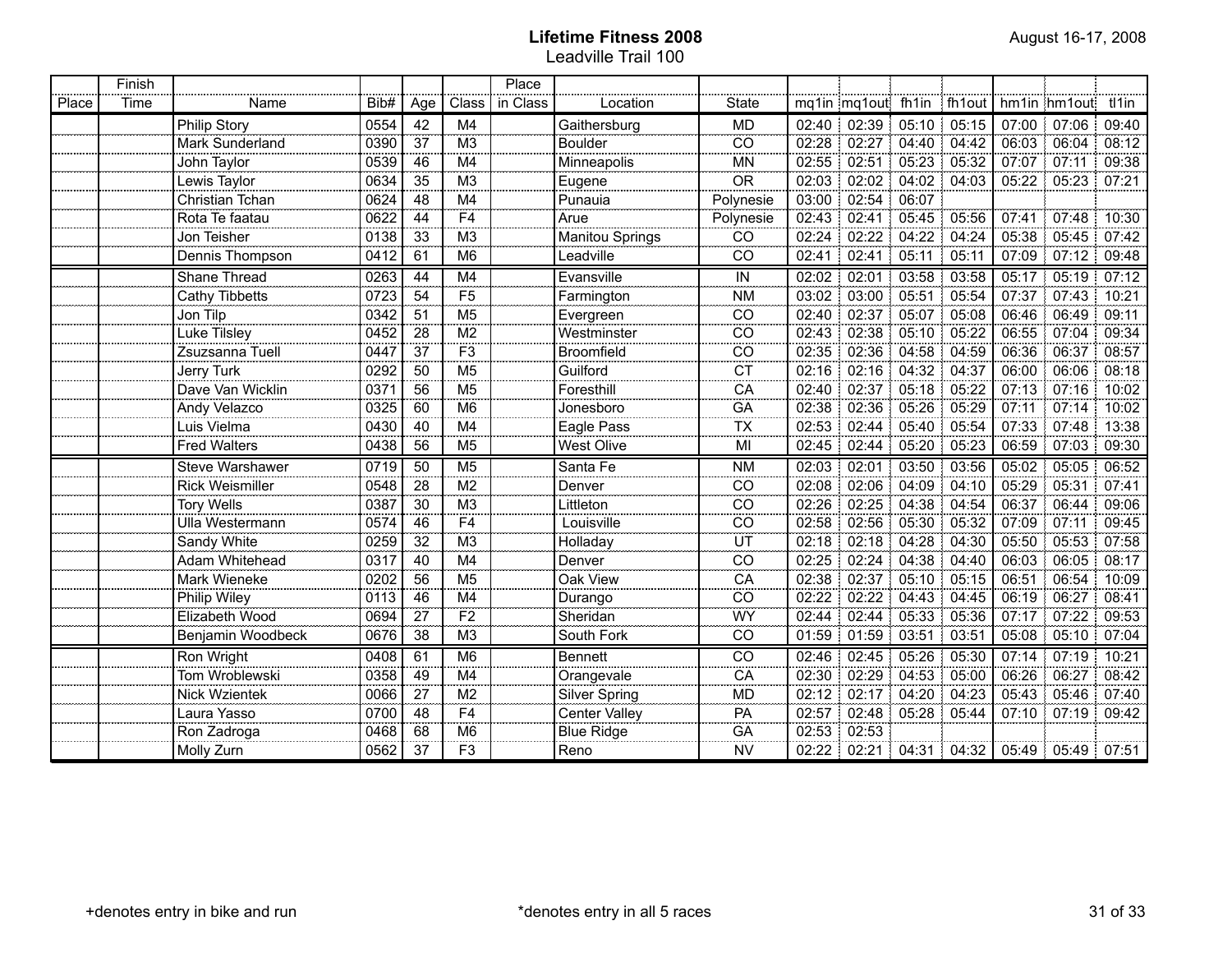|       | Finish |                        |      |                 |                     | Place    |                      |                          |        |                   |               |                                |                       |                                     |       |
|-------|--------|------------------------|------|-----------------|---------------------|----------|----------------------|--------------------------|--------|-------------------|---------------|--------------------------------|-----------------------|-------------------------------------|-------|
| Place | Time   | Name                   | Bib# | Age             | Class               | in Class | Location             | <b>State</b>             | tl1out |                   |               | hp1in   winin   winout   hp2in |                       | tl2in tl2out                        |       |
|       |        | Philip Story           | 0554 | 42              | M4                  |          | Gaithersburg         | МĎ                       | 09:42  | 12:13 14:30       |               |                                |                       |                                     |       |
|       |        | Mark Sunderland        | 0390 | 37              | M3                  |          | <b>Boulder</b>       | CO                       | 08:57  |                   |               |                                |                       |                                     |       |
|       |        | John Taylor            | 0539 | 46              | M4                  |          | Minneapolis          | <b>MN</b>                | 09:54  |                   | $12:00$ 13:55 | 13:57                          |                       | 16:46 18:06                         |       |
|       |        | Lewis Taylor           | 0634 | 35              | M <sub>3</sub>      |          | Eugene               | $\overline{OR}$          | 07:22  |                   | 09:10 10:55   |                                |                       | 10:58 13:41 15:10 15:47             |       |
|       |        | Christian Tchan        | 0624 | 48              | M4                  |          | Punauia              | Polynesie                |        |                   |               |                                |                       |                                     |       |
|       |        | Rota Te faatau         | 0622 | 44              | <br>F4<br>          |          | Arue                 | Polynesie                |        |                   |               |                                |                       |                                     |       |
|       |        | Jon Teisher            | 0138 | 33              | M <sub>3</sub>      |          | Manitou Springs      | CO                       | 07:52  | 09:40 11:23       |               |                                |                       | $-11:37$   13:55   15:03   15:03    |       |
|       |        | Dennis Thompson        | 0412 | 61              | M6                  |          | Leadville            | CO                       | 09:49  | 11:57 14:30       |               |                                |                       |                                     |       |
|       |        | Shane Thread           | 0263 | 44              | M4                  |          | Evansville           | IN                       | 07:12  | 09:07 10:50       |               |                                |                       | 10:52 13:18 14:59                   | 15:00 |
|       |        | <b>Cathy Tibbetts</b>  | 0723 | 54              | F <sub>5</sub>      |          | Farmington           | <b>NM</b>                | 10:23  | 12:38 14:30       |               |                                |                       |                                     |       |
|       |        | Jon Tilp               | 0342 | 51              | M <sub>5</sub>      |          | Evergreen            | <sub>CO</sub>            | 09:21  | 11:26 13:24       |               |                                | 13:31   16:03   18:09 |                                     |       |
|       |        | Luke Tilsley           | 0452 | 28              | M <sub>2</sub>      |          | Westminster          | CO                       | 09:46  | 11:50 14:30       |               | 12:03                          |                       |                                     |       |
|       |        | Zsuzsanna Tuell        | 0447 | 37              | F <sub>3</sub>      |          | <b>Broomfield</b>    | CO                       | 09:02  |                   | $11:21$ 13:25 |                                |                       | 13:30 15:37 16:53                   | 16:58 |
|       |        | <b>Jerry Turk</b>      | 0292 | 50              | M5                  |          | Guilford             | <b>CT</b>                | 08:29  | 10:43 12:39       |               |                                |                       | 13:23 15:58 17:35 17:38             |       |
|       |        | Dave Van Wicklin       | 0371 | 56              | M5                  |          | Foresthill           | CA                       | 10:05  | 12:44 14:30       |               |                                |                       |                                     |       |
|       |        | Andy Velazco           | 0325 | 60              | M6                  |          | Jonesboro            | GA                       | 10:30  |                   |               |                                |                       |                                     |       |
|       |        | Luis Vielma            | 0430 | 40              | M4                  |          | Eagle Pass           | $\overline{\mathsf{TX}}$ |        |                   |               |                                |                       |                                     |       |
|       |        | <b>Fred Walters</b>    | 0438 | 56              | M <sub>5</sub>      |          | <b>West Olive</b>    | MI                       | 09:34  | 11:48             | 13:54         |                                |                       |                                     |       |
|       |        | <b>Steve Warshawer</b> | 0719 | 50              | M <sub>5</sub>      |          | Santa Fe             | <b>NM</b>                | 06:57  |                   | 08:36 10:23   |                                |                       | 10:32 12:30 13:49 13:53             |       |
|       |        | <b>Rick Weismiller</b> | 0548 | 28              | $\overline{M2}$     |          | Denver               | CO                       | 07:43  | 09:55             | 12:06         |                                |                       |                                     |       |
|       |        | Tory Wells             | 0387 | 30              | $\overline{M3}$     |          | Littleton            | $\overline{co}$          | 09:18  | $\frac{1}{11:29}$ | 14:30         |                                |                       |                                     |       |
|       |        | <b>Ulla Westermann</b> | 0574 | 46              | $\overline{F4}$<br> |          | Louisville           | CO                       | 09:47  | $12:13$ 14:30     |               |                                |                       |                                     |       |
|       |        | Sandy White            | 0259 | 32              | M <sub>3</sub>      |          | Holladay             | UT                       | 08:00  | 10:04             | 11:44         | 11:49                          | 13:58                 | 15:15                               | 15:16 |
|       |        | Adam Whitehead         | 0317 | 40              | M4                  |          | Denver               | CO                       | 08:19  | 10:37 12:33       |               | 12:56                          | 15:04                 | 16.43:                              | 16:45 |
|       |        | Mark Wieneke           | 0202 | 56              | M <sub>5</sub>      |          | Oak View             | CA                       | 10:09  |                   |               |                                |                       |                                     |       |
|       |        | Philip Wiley           | 0113 | 46              | M4                  |          | Durango              | CO                       | 08:59  | 11:08 13:04       |               |                                |                       |                                     |       |
|       |        | Elizabeth Wood         | 0694 | 27              | $\overline{F2}$     |          | Sheridan             | <b>WY</b>                |        | 12:28 14:30       |               |                                |                       |                                     |       |
|       |        | Benjamin Woodbeck      | 0676 | $\overline{38}$ | $\overline{M3}$     |          | South Fork           | CO                       | 07:04  |                   | 08:48 10:16   |                                |                       | 10:17 12:34 13:49 13:52             |       |
|       |        | Ron Wright             | 0408 | 61              | M6                  |          | <b>Bennett</b>       | CO                       | 10:21  | 12:49 14:30       |               |                                |                       |                                     |       |
|       |        | Tom Wroblewski         | 0358 | 49              | M <sub>4</sub>      |          | Orangevale           | CA                       | 08:50  | 11:02 13:12       |               |                                |                       |                                     |       |
|       |        | <b>Nick Wzientek</b>   | 0066 | 27              | M2                  |          | <b>Silver Spring</b> | <b>MD</b>                | 07:41  | 09:29 11:14       |               |                                |                       | 11:21 13:31 14:55 14:56             |       |
|       |        | Laura Yasso            | 0700 | 48              | F4                  |          | <b>Center Valley</b> | <b>PA</b>                | 09:43  |                   | 11:49 13:40   |                                | 13:54 16:12 18:06     |                                     |       |
|       |        | Ron Zadroga            | 0468 | 68              | $\overline{M6}$     |          | Blue Ridge           | <b>GA</b>                |        |                   |               |                                |                       |                                     |       |
|       |        | Molly Zurn             | 0562 | 37              | F3                  |          | Reno                 | <b>NV</b>                | 07:50  |                   |               |                                |                       | 09:50 11:26 11:29 13:47 15:07 15:16 |       |